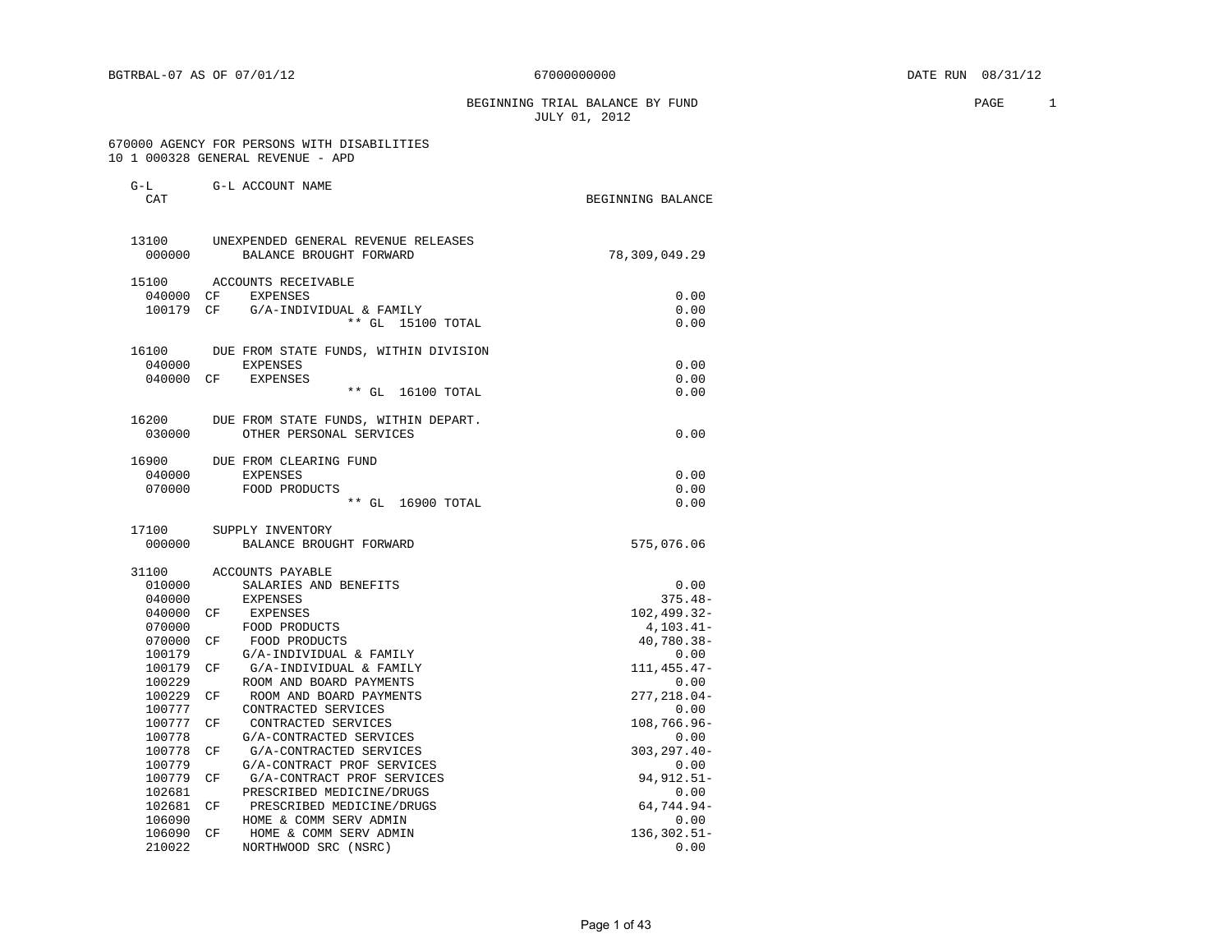#### BEGINNING TRIAL BALANCE BY FUND **PAGE** 2 JULY 01, 2012

#### 670000 AGENCY FOR PERSONS WITH DISABILITIES 10 1 000328 GENERAL REVENUE - APD

| $G-L$      |     | G-L ACCOUNT NAME                      |                   |
|------------|-----|---------------------------------------|-------------------|
| <b>CAT</b> |     |                                       | BEGINNING BALANCE |
| 210022 CF  |     | NORTHWOOD SRC (NSRC)                  | 7,718.06-         |
|            |     | ** GL 31100 TOTAL                     | 1, 252, 174. 48-  |
| 32100      |     | ACCRUED SALARIES AND WAGES            |                   |
| 010000     |     | SALARIES AND BENEFITS                 | 0.00              |
| 010000     | CF  | SALARIES AND BENEFITS                 | 1,927,179.31-     |
| 030000     |     | OTHER PERSONAL SERVICES               | 0.00              |
| 030000     | CF  | OTHER PERSONAL SERVICES               | 100,730.03-       |
| 103290     |     | SALARY INCENTIVE PAYMENTS             | 0.00              |
| 103290 CF  |     | SALARY INCENTIVE PAYMENTS             | $1,384.05-$       |
| 106090     |     | HOME & COMM SERV ADMIN                | 0.00              |
| 106090     | CF  | HOME & COMM SERV ADMIN                | $9,367.30 -$      |
|            |     | ** GL 32100 TOTAL                     | $2,038,660.69-$   |
| 35200      |     | DUE TO STATE FUNDS, WITHIN DEPARTMENT |                   |
| 010000     |     | SALARIES AND BENEFITS                 | 541.46            |
| 040000     |     | <b>EXPENSES</b>                       | $160.34-$         |
| 040000     | CF  | EXPENSES                              | $817.16 -$        |
| 070000     |     | FOOD PRODUCTS                         | 0.00              |
| 070000     | CF  | FOOD PRODUCTS                         | $4, 103.41 -$     |
| 100777     |     | CONTRACTED SERVICES                   | 0.00              |
| 100777 CF  |     | CONTRACTED SERVICES                   | $12.13-$          |
| 100779     |     | G/A-CONTRACT PROF SERVICES            | 0.00              |
| 100779     | CF  | G/A-CONTRACT PROF SERVICES            | $10,959.37-$      |
|            |     | ** GL 35200 TOTAL                     | $15,510.95 -$     |
| 35300      |     | DUE TO OTHER DEPARTMENTS              |                   |
| 010000     |     | SALARIES AND BENEFITS                 | $541.46-$         |
| 010000     | CF. | SALARIES AND BENEFITS                 | $57,422.91 -$     |
| 040000     |     | <b>EXPENSES</b>                       | $158.91 -$        |
| 040000     | CF  | EXPENSES                              | 49, 104. 24 -     |
| 100777     |     | CONTRACTED SERVICES                   | 0.00              |
| 100777 CF  |     | CONTRACTED SERVICES                   | $201.25 -$        |
| 101555     |     | HOME/COMM SERVICES WAIVER             | 0.00              |
| 101555     | CF  | HOME/COMM SERVICES WAIVER             | 33,724,984.28-    |
| 106090     |     | HOME & COMM SERV ADMIN                | $20.71-$          |
| 106090     | CF  | HOME & COMM SERV ADMIN                | $2,026.71-$       |
| 210008     |     | DCF DATA CENTER                       | 0.00              |
| 210008     | CF  | DCF DATA CENTER                       | $630.08 -$        |
| 210021     |     | SOUTHWOOD SRC                         | 0.00              |
| 210021     | CF  | SOUTHWOOD SRC                         | $72, 279.10 -$    |
|            |     | ** GL 35300 TOTAL                     | $33,907,369.65-$  |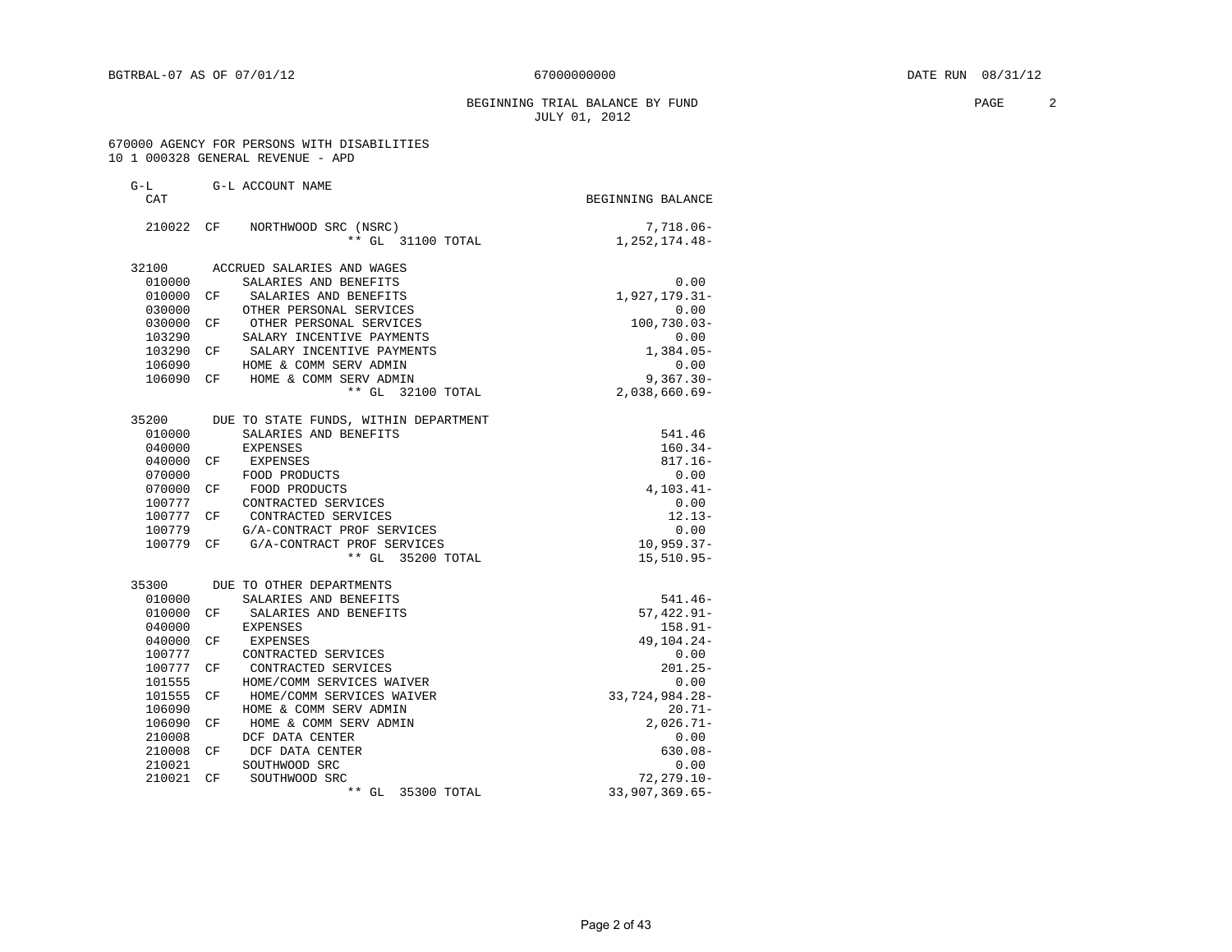BEGINNING TRIAL BALANCE BY FUND **PAGE** 3 JULY 01, 2012

#### 670000 AGENCY FOR PERSONS WITH DISABILITIES 10 1 000328 GENERAL REVENUE - APD

| $G-L$<br>CAT                                                                                    | G-L ACCOUNT NAME                                                                                                                                                                                                                                                                                   | BEGINNING BALANCE                                                                                                                                       |
|-------------------------------------------------------------------------------------------------|----------------------------------------------------------------------------------------------------------------------------------------------------------------------------------------------------------------------------------------------------------------------------------------------------|---------------------------------------------------------------------------------------------------------------------------------------------------------|
| 000000<br>010000                                                                                | 38600 CURRENT COMPENSATED ABSENCES LIABILITY<br>BALANCE BROUGHT FORWARD<br>SALARIES AND BENEFITS<br>** GL 38600 TOTAL                                                                                                                                                                              | 0.00<br>244,598.01-<br>$244,598.01-$                                                                                                                    |
| 000000                                                                                          | 54900 COMMITTED FUND BALANCE<br>BALANCE BROUGHT FORWARD                                                                                                                                                                                                                                            | 41, 425, 811.57-                                                                                                                                        |
| 55100<br>060000                                                                                 | FUND BALANCE RESERVED FOR ENCUMBRANCES<br>OPERATING CAPITAL OUTLAY                                                                                                                                                                                                                                 | 0.00                                                                                                                                                    |
| 55200<br>000000                                                                                 | FUND BALANCE RESERVED FOR INVENTORIES<br>BALANCE BROUGHT FORWARD                                                                                                                                                                                                                                   | 0.00                                                                                                                                                    |
| 56100<br>000000                                                                                 | NONSPENDABLE - INVENTORIES AND PREPAID<br>BALANCE BROUGHT FORWARD                                                                                                                                                                                                                                  | 0.00                                                                                                                                                    |
| 94100<br>040000<br>040000<br>070000<br>100229<br>100777<br>100777<br>100779<br>102681<br>140211 | <b>ENCUMBRANCES</b><br>EXPENSES<br>CF<br>EXPENSES<br>FOOD PRODUCTS<br>CF ROOM AND BOARD PAYMENTS<br>CONTRACTED SERVICES<br>CF CONTRACTED SERVICES<br>G/A-CONTRACT PROF SERVICES<br>PRESCRIBED MEDICINE/DRUGS<br>08 FCO-PERSONS W/DISABILITIES<br>** GL 94100 TOTAL                                 | 7,418.92<br>1,039.20<br>529.31<br>96,590.32<br>3,306.06<br>1,000.00<br>8,000.00<br>21,779.33<br>186,562.50<br>326, 225.64                               |
| 98100<br>040000<br>040000<br>070000<br>100229<br>100777<br>100777<br>100779<br>102681<br>140211 | BUDGETARY FND BAL RESERVED/ENCUMBRANCE<br><b>EXPENSES</b><br>CF<br>EXPENSES<br>FOOD PRODUCTS<br>ROOM AND BOARD PAYMENTS<br>CF<br>CONTRACTED SERVICES<br>CF<br>CONTRACTED SERVICES<br>G/A-CONTRACT PROF SERVICES<br>PRESCRIBED MEDICINE/DRUGS<br>08 FCO-PERSONS W/DISABILITIES<br>** GL 98100 TOTAL | 7,418.92-<br>$1,039.20 -$<br>$529.31-$<br>$96,590.32 -$<br>$3,306.06$ -<br>$1,000.00-$<br>$8,000.00-$<br>$21,779.33-$<br>186,562.50-<br>$326, 225.64 -$ |
| 99100<br>000000                                                                                 | BUDGETARY FUND BALANCE<br>BALANCE BROUGHT FORWARD                                                                                                                                                                                                                                                  | 0.00                                                                                                                                                    |

 <sup>\*\*\*</sup> FUND TOTAL 0.00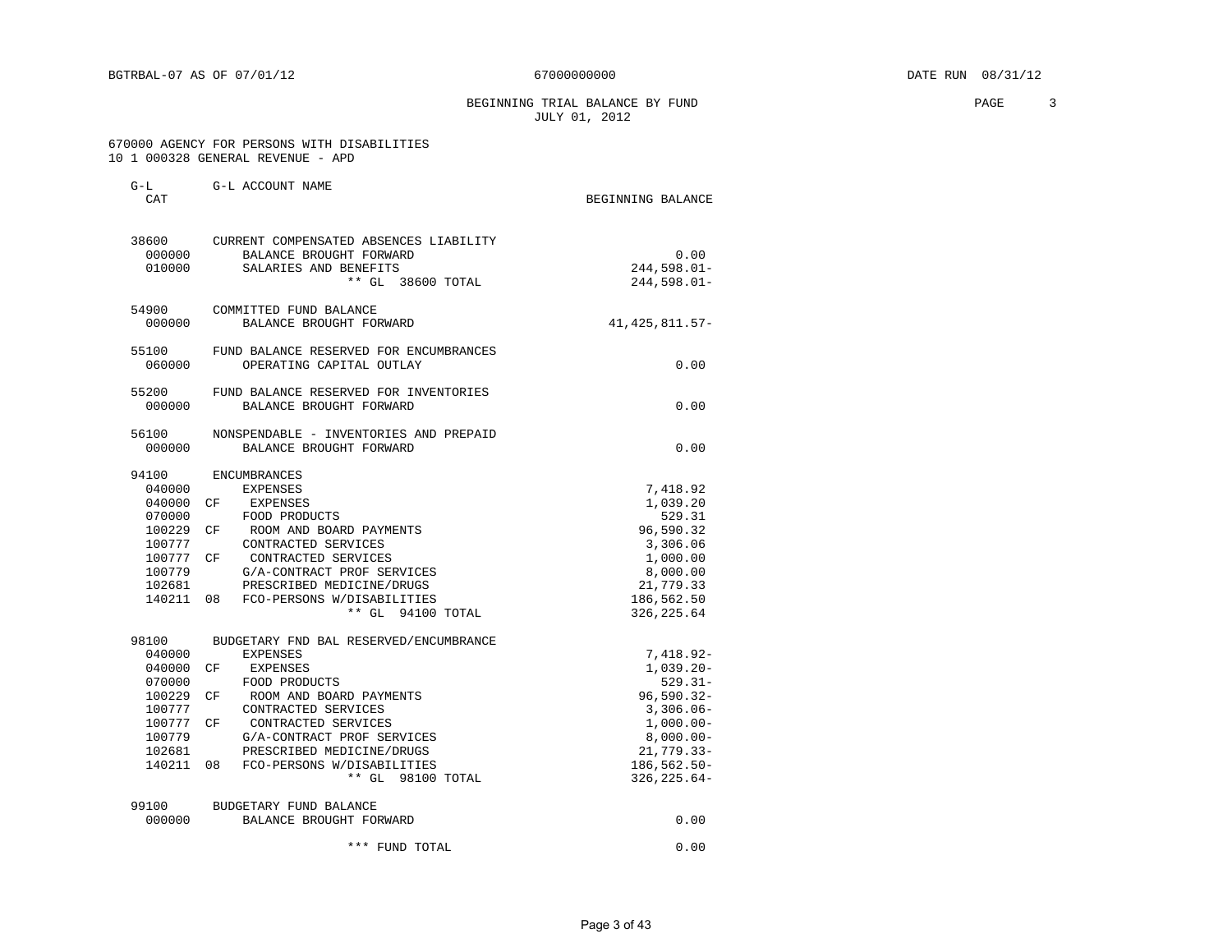BEGINNING TRIAL BALANCE BY FUND **PAGE** 4 JULY 01, 2012

 670000 AGENCY FOR PERSONS WITH DISABILITIES 20 2 021017 ADMINISTRATIVE TRUST FUND - APD

| $G-L$<br>CAT              | G-L ACCOUNT NAME                                                                                                 | BEGINNING BALANCE                    |
|---------------------------|------------------------------------------------------------------------------------------------------------------|--------------------------------------|
| 12100<br>000000           | UNRELEASED CASH IN STATE TREASURY<br>BALANCE BROUGHT FORWARD                                                     | 785,744.80                           |
| 31100<br>210022<br>210022 | ACCOUNTS PAYABLE<br>NORTHWOOD SRC (NSRC)<br>NORTHWOOD SRC (NSRC)<br>CF <sup></sup><br>$***$<br>GL<br>31100 TOTAL | 0.00<br>182,299.72-<br>182, 299. 72- |
| 54900<br>000000           | COMMITTED FUND BALANCE<br>BALANCE BROUGHT FORWARD                                                                | $603, 445.08 -$                      |
| 57300<br>000000           | RESTRICTED BY GRANTORS AND CONTRIBUTOR<br>BALANCE BROUGHT FORWARD                                                | 0.00                                 |
|                           | * * *<br>FUND TOTAL                                                                                              | 0.00                                 |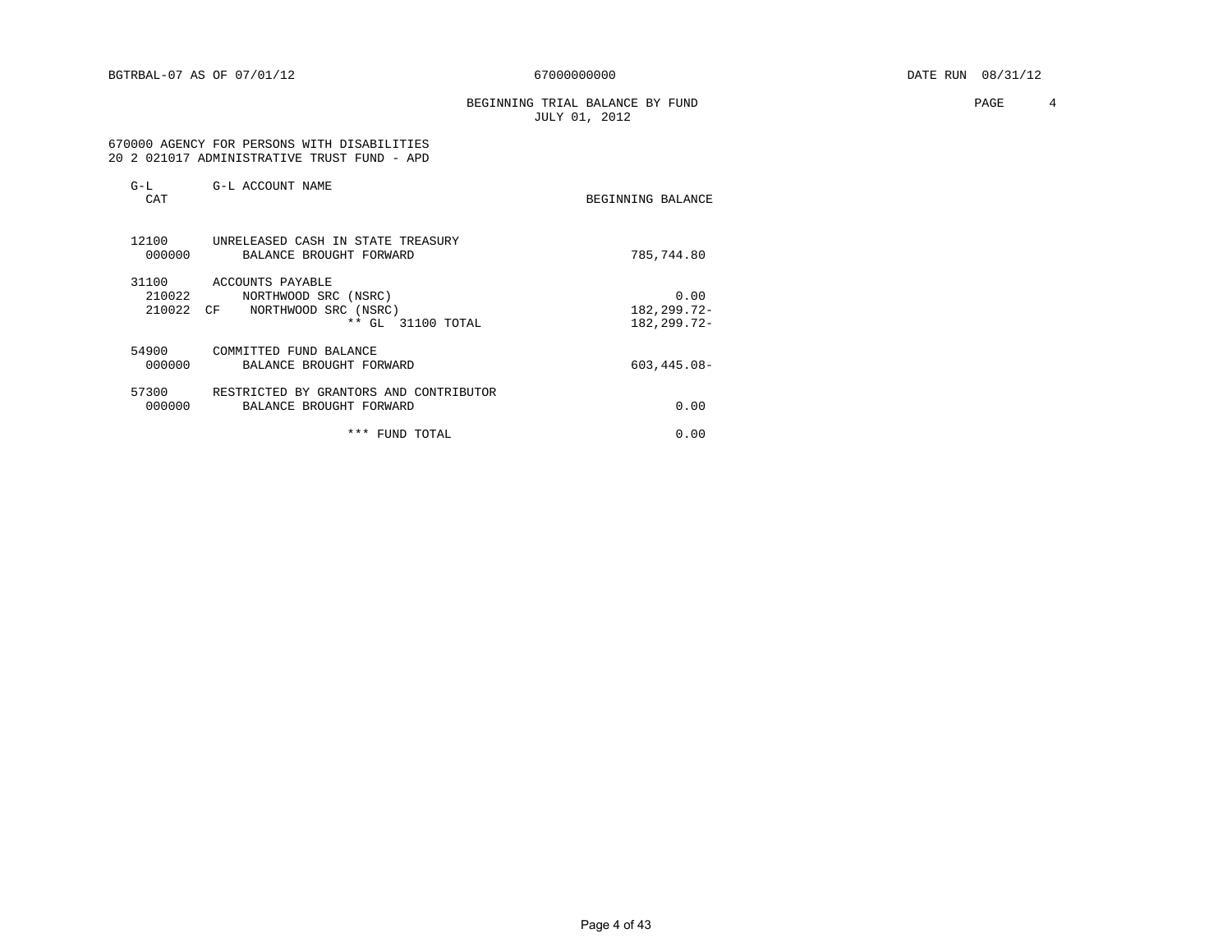BGTRBAL-07 AS OF 07/01/12 67000000000 DATE RUN 08/31/12

BEGINNING TRIAL BALANCE BY FUND **FAGE** 5 JULY 01, 2012

#### 670000 AGENCY FOR PERSONS WITH DISABILITIES 20 2 122026 TOBACCO SETTLEMENT TRUST FUND - APD

| $G-L$<br>CAT    | G-L ACCOUNT NAME                                             | BEGINNING BALANCE |
|-----------------|--------------------------------------------------------------|-------------------|
| 12100<br>000000 | UNRELEASED CASH IN STATE TREASURY<br>BALANCE BROUGHT FORWARD | 0.00              |
| 54900<br>000000 | COMMITTED FUND BALANCE<br>BALANCE BROUGHT FORWARD            | 0.00              |
|                 | * * *<br>FUND TOTAL                                          | 0.00              |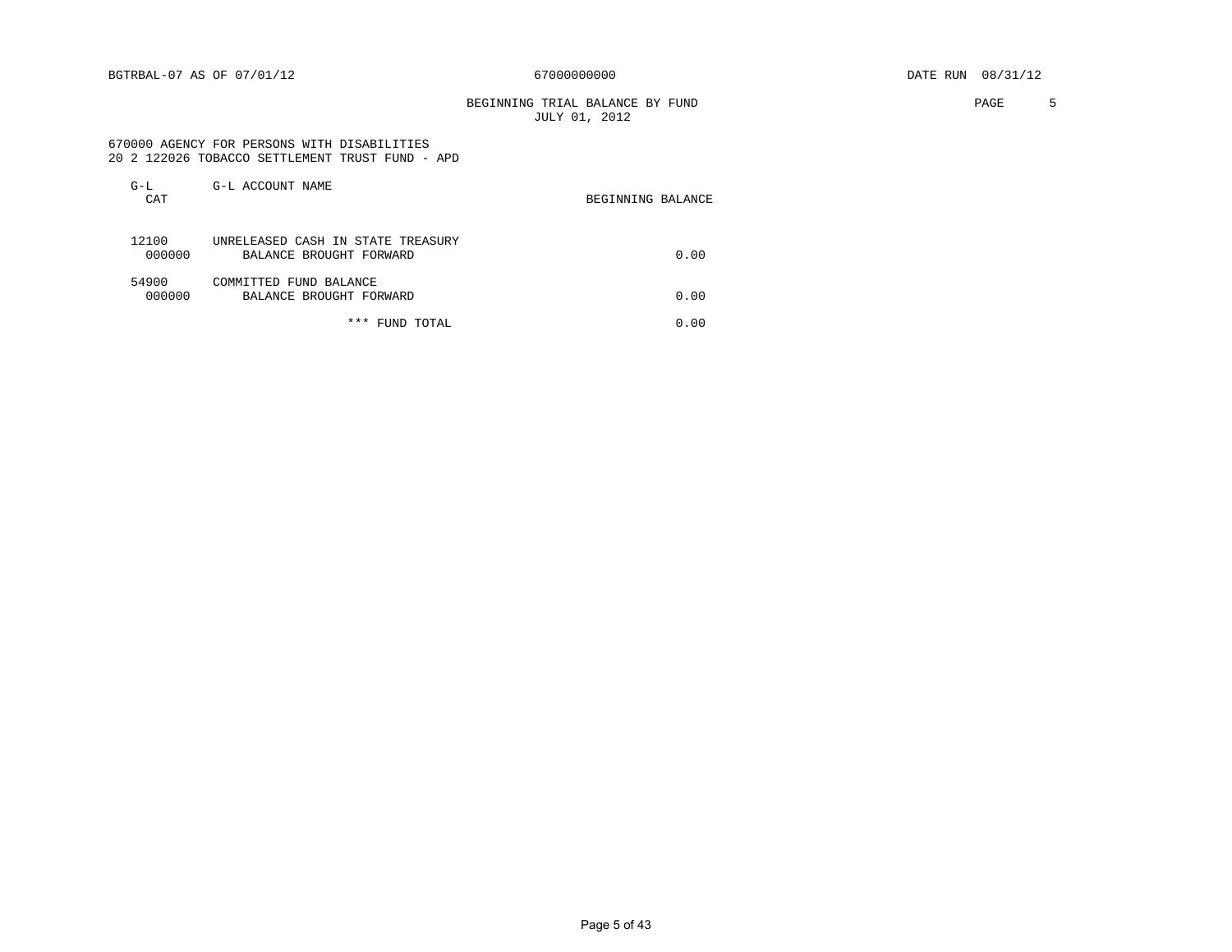BEGINNING TRIAL BALANCE BY FUND **EXAMPLE 1999** PAGE 6 JULY 01, 2012

 670000 AGENCY FOR PERSONS WITH DISABILITIES 20 2 261025 FEDERAL GRANTS TRUST FUND - APD

| $G-L$<br>CAT       | G-L ACCOUNT NAME                                                                                                 | BEGINNING BALANCE                  |
|--------------------|------------------------------------------------------------------------------------------------------------------|------------------------------------|
| 000000             | 12100 UNRELEASED CASH IN STATE TREASURY<br>BALANCE BROUGHT FORWARD                                               | 399,889.63                         |
| 16400<br>000700    | DUE FROM FEDERAL GOVERNMENT                                                                                      | 64,514.06                          |
| 32100<br>030000 CF | ACCRUED SALARIES AND WAGES<br>0.30000<br>OTHER PERSONAL SERVICES<br>OTHER PERSONAL SERVICES<br>** GL 32100 TOTAL | 0.00<br>$8,390.83-$<br>$8,390.83-$ |
| 35300<br>040000    | DUE TO OTHER DEPARTMENTS<br>EXPENSES<br>040000 CF EXPENSES<br>** GL 35300 TOTAL                                  | 0.00<br>$184.67-$<br>$184.67-$     |
| 54900<br>000000    | COMMITTED FUND BALANCE<br>BALANCE BROUGHT FORWARD                                                                | 44,337.53                          |
| 57200<br>000000    | RESTRICTED BY FEDERAL GOVERNMENT<br>BALANCE BROUGHT FORWARD                                                      | 500,165.72-                        |
| 000000             | 57300 RESTRICTED BY GRANTORS AND CONTRIBUTOR<br>BALANCE BROUGHT FORWARD                                          | 0.00                               |
|                    | *** FUND TOTAL                                                                                                   | 0.00                               |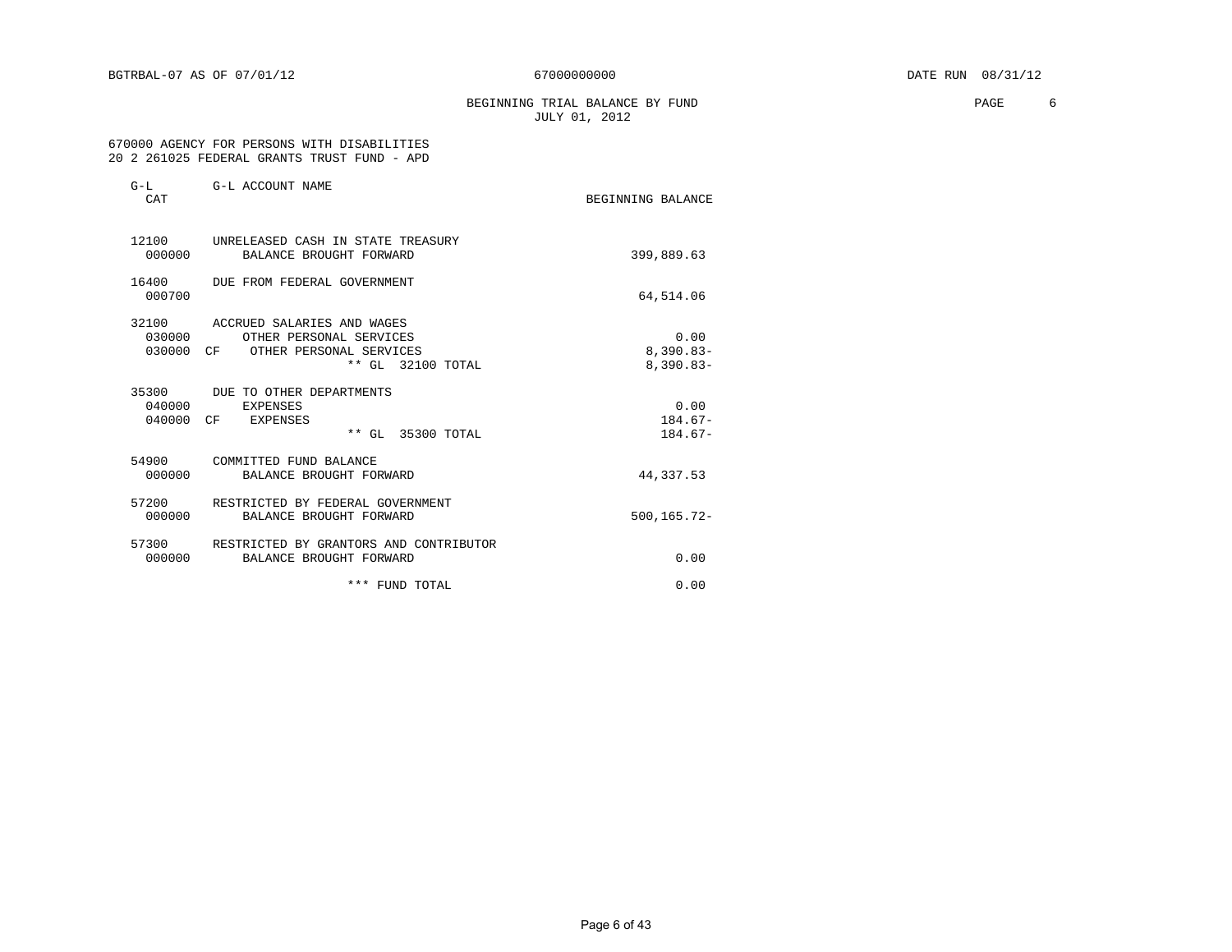BEGINNING TRIAL BALANCE BY FUND **PAGE** 7 JULY 01, 2012

#### 670000 AGENCY FOR PERSONS WITH DISABILITIES 20 2 516013 OPERATIONS & MAINTENANCE TF - APD

| G-L<br>CAT                                                                                                                                        | G-L ACCOUNT NAME                                                                                                                                                                                                                                                                                                                                                                                                             | BEGINNING BALANCE                                                                                                                                                                                                |
|---------------------------------------------------------------------------------------------------------------------------------------------------|------------------------------------------------------------------------------------------------------------------------------------------------------------------------------------------------------------------------------------------------------------------------------------------------------------------------------------------------------------------------------------------------------------------------------|------------------------------------------------------------------------------------------------------------------------------------------------------------------------------------------------------------------|
| 12100<br>000000                                                                                                                                   | UNRELEASED CASH IN STATE TREASURY<br>BALANCE BROUGHT FORWARD                                                                                                                                                                                                                                                                                                                                                                 | 6,760,588.66                                                                                                                                                                                                     |
| 14100<br>000000                                                                                                                                   | POOLED INVESTMENTS WITH STATE TREASURY<br>BALANCE BROUGHT FORWARD                                                                                                                                                                                                                                                                                                                                                            | 0.00                                                                                                                                                                                                             |
| 15100<br>000109                                                                                                                                   | ACCOUNTS RECEIVABLE                                                                                                                                                                                                                                                                                                                                                                                                          | 158,448.71                                                                                                                                                                                                       |
| 16300<br>001510                                                                                                                                   | DUE FROM OTHER DEPARTMENTS                                                                                                                                                                                                                                                                                                                                                                                                   | 3,814,386.69                                                                                                                                                                                                     |
| 16400<br>000700<br>001510                                                                                                                         | DUE FROM FEDERAL GOVERNMENT<br>$**$ GL<br>16400 TOTAL                                                                                                                                                                                                                                                                                                                                                                        | 8,354,943.00<br>0.00<br>8,354,943.00                                                                                                                                                                             |
| 17100<br>000000                                                                                                                                   | SUPPLY INVENTORY<br>BALANCE BROUGHT FORWARD                                                                                                                                                                                                                                                                                                                                                                                  | 0.00                                                                                                                                                                                                             |
| 17700<br>040000                                                                                                                                   | OVERHEAD APPLIED<br><b>EXPENSES</b>                                                                                                                                                                                                                                                                                                                                                                                          | 0.00                                                                                                                                                                                                             |
| 31100<br>040000<br>040000<br>060000<br>060000<br>070000<br>070000<br>100777<br>100777<br>100778<br>100778<br>100779<br>100779<br>106090<br>106090 | ACCOUNTS PAYABLE<br><b>EXPENSES</b><br>CF<br>EXPENSES<br>OPERATING CAPITAL OUTLAY<br>CF<br>OPERATING CAPITAL OUTLAY<br>FOOD PRODUCTS<br>FOOD PRODUCTS<br>СF<br>CONTRACTED SERVICES<br>CONTRACTED SERVICES<br>СF<br>G/A-CONTRACTED SERVICES<br>G/A-CONTRACTED SERVICES<br>СF<br>G/A-CONTRACT PROF SERVICES<br>G/A-CONTRACT PROF SERVICES<br>СF<br>HOME & COMM SERV ADMIN<br>HOME & COMM SERV ADMIN<br>СF<br>** GL 31100 TOTAL | $1,685.96-$<br>$325, 362.03 -$<br>0.00<br>$27, 287.22 -$<br>$11,955.60 -$<br>$103, 534.39 -$<br>75.00<br>49, 391.81-<br>0.00<br>124, 577. 25-<br>0.00<br>194, 391. 12-<br>0.00<br>$203,055.61-$<br>1,041,165.99- |
| 32100<br>010000<br>010000<br>030000                                                                                                               | ACCRUED SALARIES AND WAGES<br>SALARIES AND BENEFITS<br>SALARIES AND BENEFITS<br>CF<br>OTHER PERSONAL SERVICES                                                                                                                                                                                                                                                                                                                | 0.00<br>$1,345,635.71-$<br>0.00                                                                                                                                                                                  |
| 030000                                                                                                                                            | OTHER PERSONAL SERVICES<br>CF                                                                                                                                                                                                                                                                                                                                                                                                | 144,972.70-                                                                                                                                                                                                      |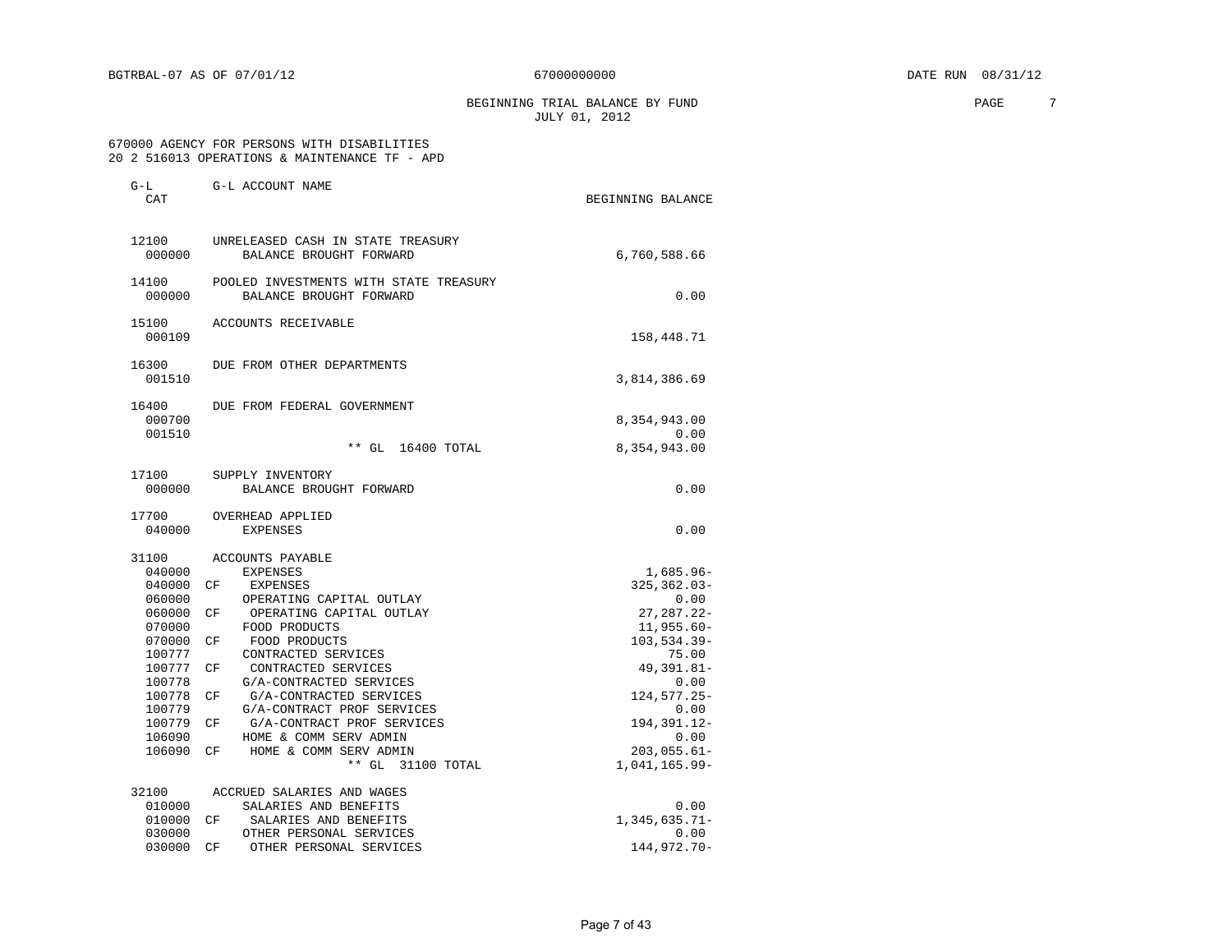#### BEGINNING TRIAL BALANCE BY FUND **PAGE** 8 JULY 01, 2012

#### 670000 AGENCY FOR PERSONS WITH DISABILITIES 20 2 516013 OPERATIONS & MAINTENANCE TF - APD

| $G-L$     |    | G-L ACCOUNT NAME                            |                   |
|-----------|----|---------------------------------------------|-------------------|
| CAT       |    |                                             | BEGINNING BALANCE |
| 106090    |    | HOME & COMM SERV ADMIN                      | 0.00              |
|           |    | 106090 CF HOME & COMM SERV ADMIN            | $72,578.43-$      |
|           |    | ** GL 32100 TOTAL                           | 1,563,186.84-     |
|           |    | 35100 DUE TO STATE FUNDS, WITHIN DIVISION   |                   |
| 040000    |    | <b>EXPENSES</b>                             | 0.00              |
|           |    | 040000 CF EXPENSES                          | $1,080.52-$       |
|           |    | ** GL 35100 TOTAL                           | 1,080.52-         |
|           |    | 35200 DUE TO STATE FUNDS, WITHIN DEPARTMENT |                   |
| 040000 CF |    | EXPENSES                                    | 0.00              |
| 070000    |    | FOOD PRODUCTS                               | 0.00              |
|           |    | 070000 CF FOOD PRODUCTS                     | 12,434.54-        |
| 100779    |    | G/A-CONTRACT PROF SERVICES                  | 0.00              |
|           |    | 100779 CF G/A-CONTRACT PROF SERVICES        | $7,051.31-$       |
|           |    | ** GL 35200 TOTAL                           | $19,485.85-$      |
|           |    | 35300 DUE TO OTHER DEPARTMENTS              |                   |
| 000000    |    | BALANCE BROUGHT FORWARD                     | 0.00              |
| 010000    |    | SALARIES AND BENEFITS                       | 0.00              |
|           |    | 010000 CF SALARIES AND BENEFITS             | $57, 175.33 -$    |
| 040000    |    | EXPENSES                                    | 1,400.96          |
| 040000    | CF | EXPENSES                                    | $31,479.51-$      |
| 100777    |    | CONTRACTED SERVICES                         | $75.00 -$         |
| 100777 CF |    | CONTRACTED SERVICES                         | $75.00 -$         |
| 106090    |    | HOME & COMM SERV ADMIN                      | 0.00              |
| 106090 CF |    | HOME & COMM SERV ADMIN                      | $715.00 -$        |
| 210021    |    | SOUTHWOOD SRC                               | 0.00              |
| 210021 CF |    | SOUTHWOOD SRC                               | $302, 914.66 -$   |
| 210022    |    | NORTHWOOD SRC (NSRC)                        | 0.00              |
| 210022 CF |    | NORTHWOOD SRC (NSRC)                        | 40,994.00-        |
|           |    | ** GL 35300 TOTAL                           | 432,027.54-       |
|           |    | 35600 DUE TO GENERAL REVENUE                |                   |
| 180200    |    | TR/GENERAL REVENUE-SWCAP                    | $99,090.50 -$     |
| 310322    |    | SERVICE CHARGE TO GEN REV                   | $336.00 -$        |
|           |    | ** GL 35600 TOTAL                           | $99,426.50 -$     |
| 38600     |    | CURRENT COMPENSATED ABSENCES LIABILITY      |                   |
| 010000    |    | SALARIES AND BENEFITS                       | 110,608.95-       |
| 54900     |    | COMMITTED FUND BALANCE                      |                   |
| 000000    |    | BALANCE BROUGHT FORWARD                     | 7,651,197.96      |
|           |    |                                             |                   |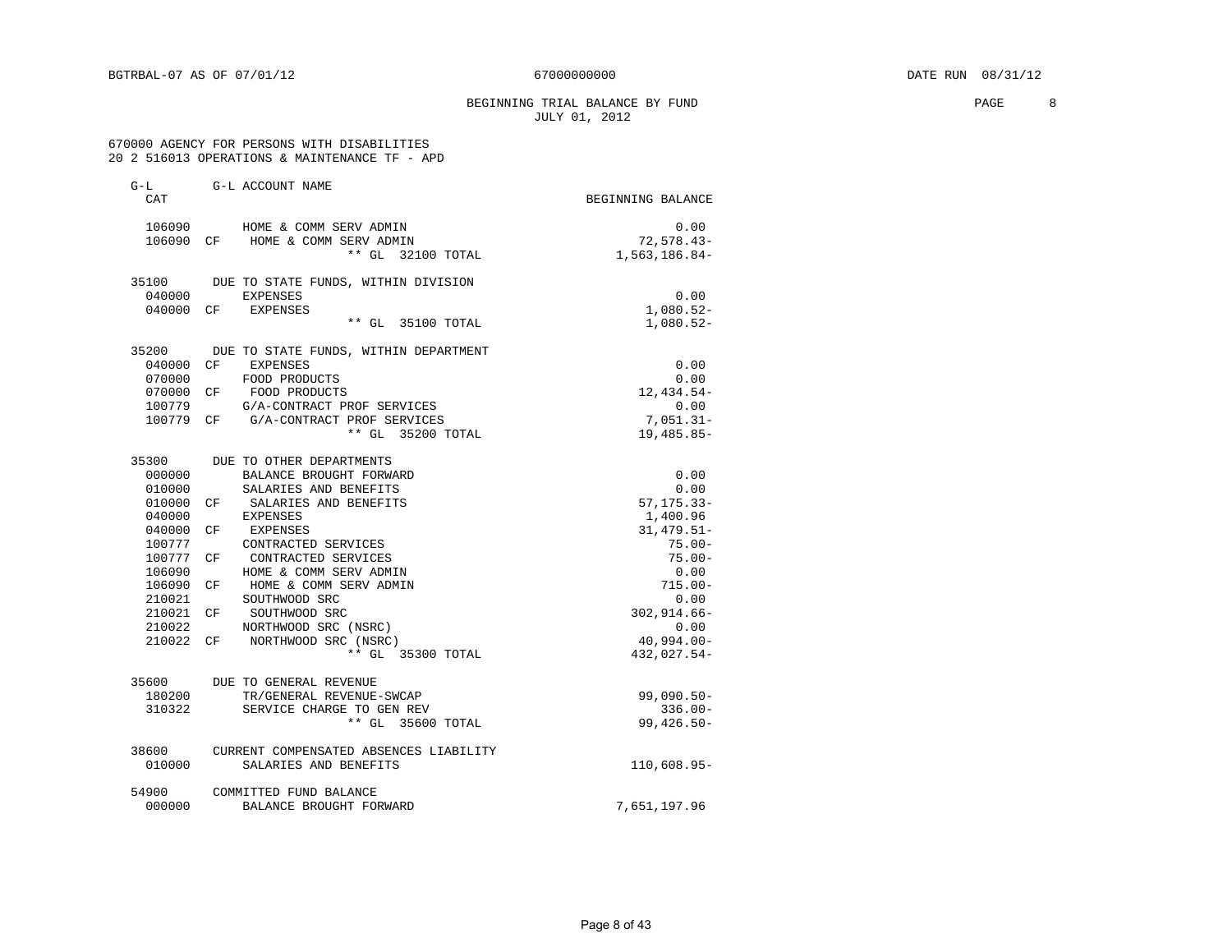BEGINNING TRIAL BALANCE BY FUND **PAGE** 9 JULY 01, 2012

#### 670000 AGENCY FOR PERSONS WITH DISABILITIES 20 2 516013 OPERATIONS & MAINTENANCE TF - APD

| $G-L$<br>CAT    | G-L ACCOUNT NAME                                                                                                                                                    | BEGINNING BALANCE                                                             |
|-----------------|---------------------------------------------------------------------------------------------------------------------------------------------------------------------|-------------------------------------------------------------------------------|
| 000000          | 55100 FUND BALANCE RESERVED FOR ENCUMBRANCES<br>BALANCE BROUGHT FORWARD                                                                                             | 0.00                                                                          |
| 000000          | 55200 FUND BALANCE RESERVED FOR INVENTORIES<br>BALANCE BROUGHT FORWARD                                                                                              | 0.00                                                                          |
| 57200<br>000000 | RESTRICTED BY FEDERAL GOVERNMENT<br>BALANCE BROUGHT FORWARD                                                                                                         | 23, 472, 582.83-                                                              |
| 000000          | 57300 RESTRICTED BY GRANTORS AND CONTRIBUTOR<br>BALANCE BROUGHT FORWARD                                                                                             | 0.00                                                                          |
| 94100<br>100777 | ENCUMBRANCES<br>040000 EXPENSES<br>040000 CF EXPENSES<br>080754 07 APD/FCO NEEDS/CEN MGD FACS<br>CONTRACTED SERVICES<br>** GL 94100 TOTAL                           | 22, 413.09<br>169.99<br>10,572.90<br>29, 283.66<br>62,439.64                  |
| 98100<br>100777 | BUDGETARY FND BAL RESERVED/ENCUMBRANCE<br>040000 EXPENSES<br>040000 CF EXPENSES<br>080754 07 APD/FCO NEEDS/CEN MGD FACS<br>CONTRACTED SERVICES<br>** GL 98100 TOTAL | $22,413.09-$<br>$169.99 -$<br>$10,572.90 -$<br>$29, 283.66 -$<br>$62,439.64-$ |
|                 | 99100 BUDGETARY FUND BALANCE<br>000000 BALANCE BROUGHT FORWARD                                                                                                      | 0.00                                                                          |
|                 | *** FUND TOTAL                                                                                                                                                      | 0.00                                                                          |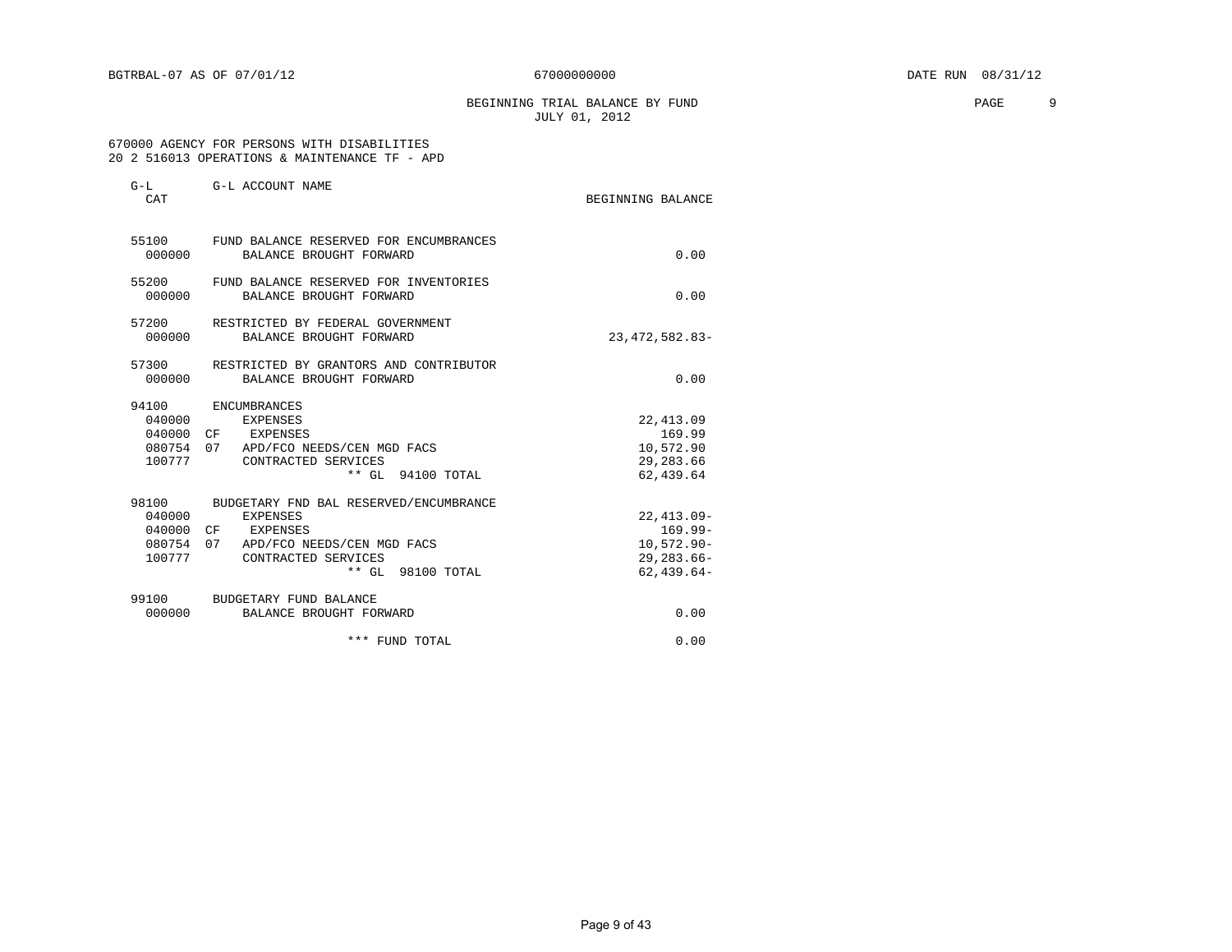BEGINNING TRIAL BALANCE BY FUND **PAGE** 10 JULY 01, 2012

#### 670000 AGENCY FOR PERSONS WITH DISABILITIES 20 2 639027 SOCIAL SERVICE BLOCK GRANT - APD

| $G-L$<br>CAT    | G-L ACCOUNT NAME                                                                                                       | BEGINNING BALANCE                          |
|-----------------|------------------------------------------------------------------------------------------------------------------------|--------------------------------------------|
| 12100<br>000000 | UNRELEASED CASH IN STATE TREASURY<br>BALANCE BROUGHT FORWARD                                                           | 4,934,551.23                               |
| 31100           | ACCOUNTS PAYABLE<br>100179 G/A-INDIVIDUAL & FAMILY<br>100179 CF G/A-INDIVIDUAL & FAMILY<br>** GL 31100 TOTAL           | 0.00<br>$2,462,804.61-$<br>$2,462,804.61-$ |
| 32100           | ACCRUED SALARIES AND WAGES<br>030000 OTHER PERSONAL SERVICES<br>030000 CF OTHER PERSONAL SERVICES<br>** GL 32100 TOTAL | 0.00<br>$17,076.57-$<br>$17,076.57-$       |
| 100179          | 35300 DUE TO OTHER DEPARTMENTS<br>G/A-INDIVIDUAL & FAMILY<br>100179 CF G/A-INDIVIDUAL & FAMILY<br>** GL 35300 TOTAL    | 0.00<br>134,558.00-<br>134,558.00-         |
| 54900<br>000000 | COMMITTED FUND BALANCE<br>BALANCE BROUGHT FORWARD                                                                      | 12, 424, 181.95                            |
| 57200<br>000000 | RESTRICTED BY FEDERAL GOVERNMENT<br>BALANCE BROUGHT FORWARD                                                            | 14,744,294.00-                             |
| 57300<br>000000 | RESTRICTED BY GRANTORS AND CONTRIBUTOR<br>BALANCE BROUGHT FORWARD                                                      | 0.00                                       |
| 94100           | ENCUMBRANCES<br>100179 CF G/A-INDIVIDUAL & FAMILY                                                                      | 681,887.01                                 |
| 98100           | BUDGETARY FND BAL RESERVED/ENCUMBRANCE<br>100179 CF G/A-INDIVIDUAL & FAMILY                                            | 681,887.01-                                |
|                 | *** FUND TOTAL                                                                                                         | 0.00                                       |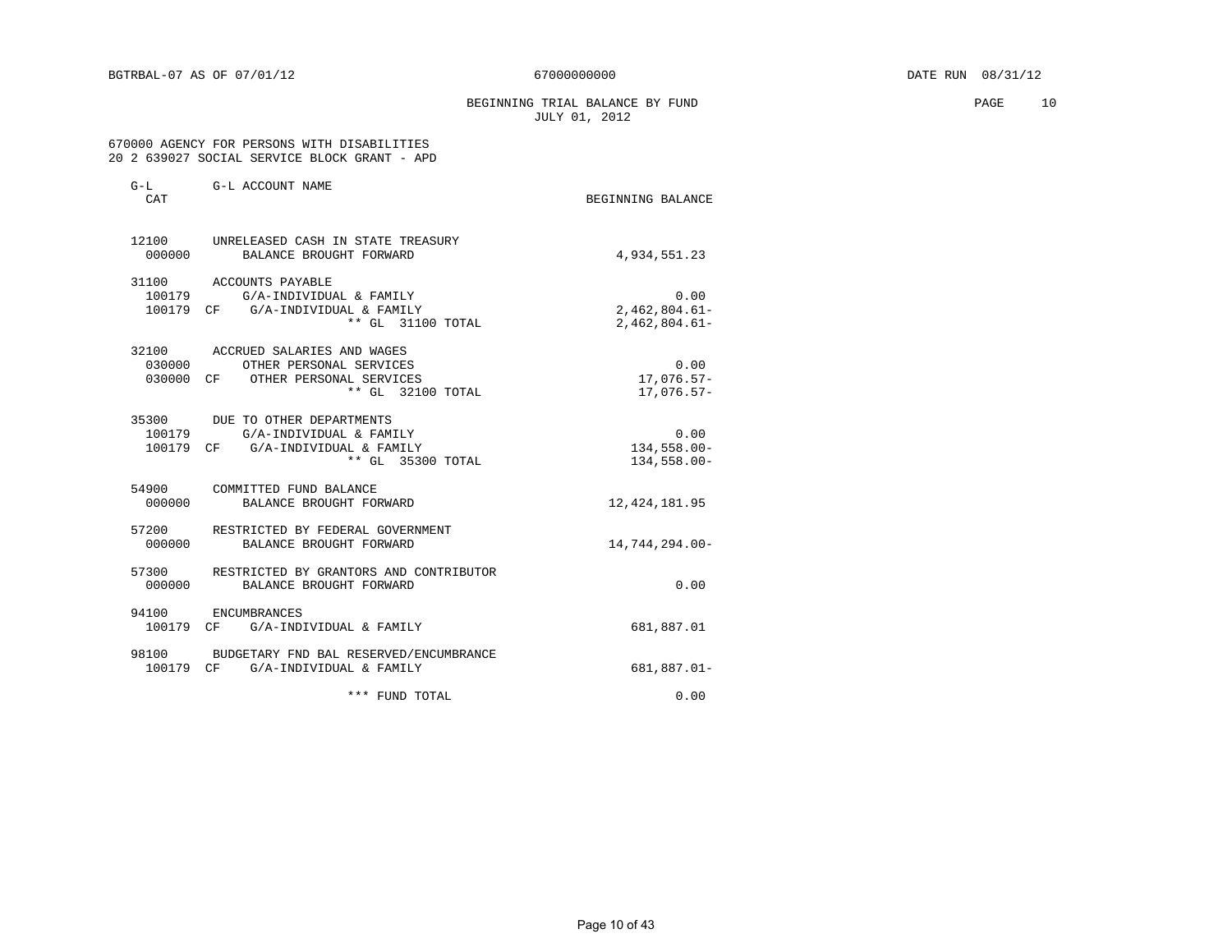#### BEGINNING TRIAL BALANCE BY FUND **PAGE 11** JULY 01, 2012

 670000 AGENCY FOR PERSONS WITH DISABILITIES 20 8 302701 HQ/STATEWIDE DEV DISABILITES CENTERS TRUST ACCT

| $G-L$<br>CAT    | G-L ACCOUNT NAME                                  | BEGINNING BALANCE |
|-----------------|---------------------------------------------------|-------------------|
| 11200<br>000000 | CASH IN BANK<br>BALANCE BROUGHT FORWARD           | 0.00              |
| 54900<br>000000 | COMMITTED FUND BALANCE<br>BALANCE BROUGHT FORWARD | 0.00              |
|                 | ***<br>FUND TOTAL                                 | 0.00              |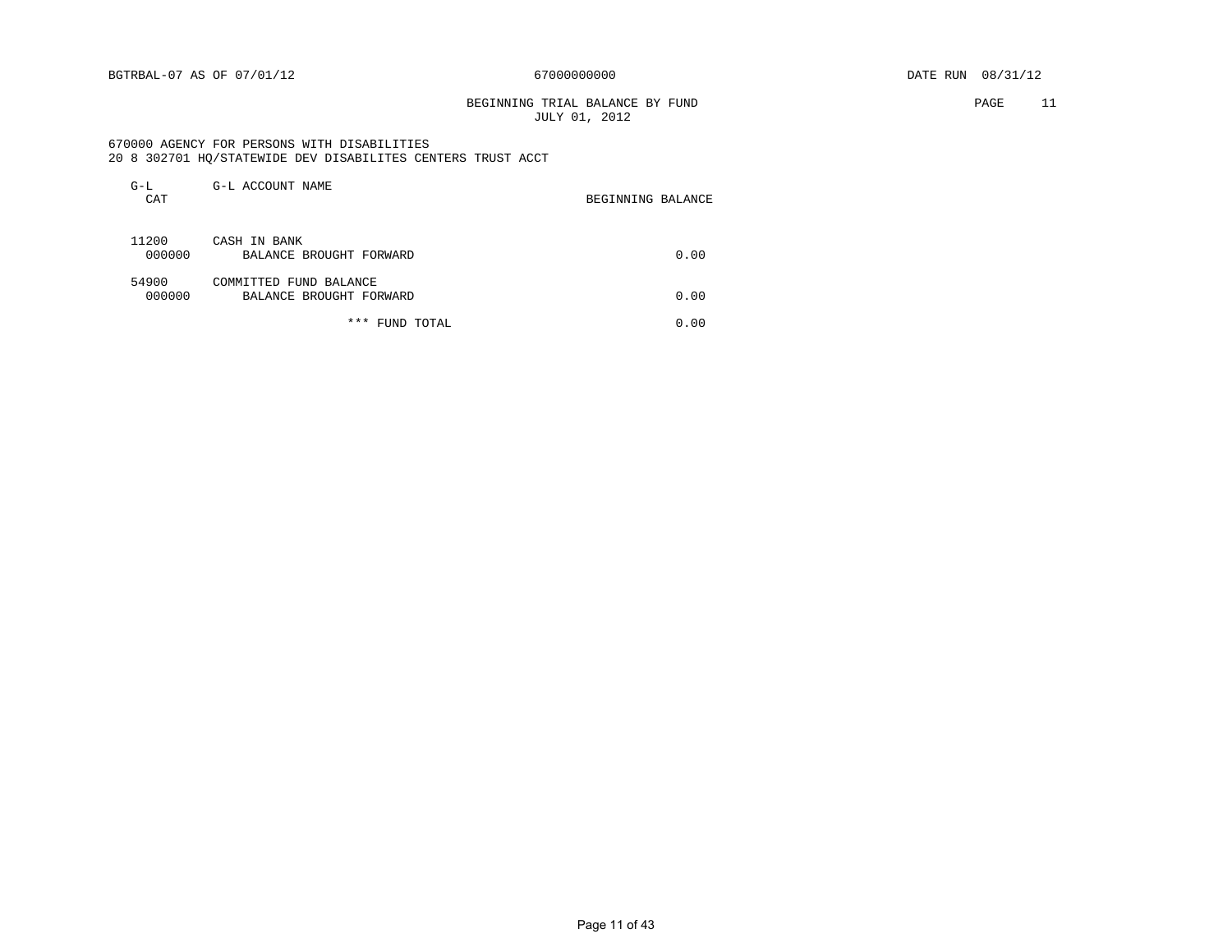#### BEGINNING TRIAL BALANCE BY FUND **PAGE** 12 JULY 01, 2012

#### 670000 AGENCY FOR PERSONS WITH DISABILITIES 20 8 622701 TACACHALE WELFARE TRUST FUND

G-L G-L ACCOUNT NAME

| \ T _ 1_1<br>CAT          | G-D UCCOONI INDUS                                                                                                                                                          | BEGINNING BALANCE                      |
|---------------------------|----------------------------------------------------------------------------------------------------------------------------------------------------------------------------|----------------------------------------|
| 000000                    | 11100 CASH ON HAND<br>BALANCE BROUGHT FORWARD<br>040000 EXPENSES<br>** GL 11100 TOTAL                                                                                      | 26,240.00<br>$8,310.00 -$<br>17,930.00 |
| 11200<br>000000           | CASH IN BANK<br>BALANCE BROUGHT FORWARD                                                                                                                                    | 68,927.11                              |
| 14100<br>000000           | POOLED INVESTMENTS WITH STATE TREASURY<br>BALANCE BROUGHT FORWARD                                                                                                          | 1,076,712.67                           |
| 15300<br>000000<br>000500 | INTEREST AND DIVIDENDS RECEIVABLE<br>BALANCE BROUGHT FORWARD<br>** GL 15300 TOTAL                                                                                          | $1,576.68-$<br>3,704.58<br>2,127.90    |
| 17100<br>000000           | SUPPLY INVENTORY<br>BALANCE BROUGHT FORWARD                                                                                                                                | 6,111.86                               |
| 000000                    | 17200 GOODS PURCHASED FOR RESALE<br>BALANCE BROUGHT FORWARD                                                                                                                | 6,111.86                               |
| 310018<br>310403          | 31100 ACCOUNTS PAYABLE<br>000000 BALANCE BROUGHT FORWARD<br>DIST OF DONATE ORG-PASS IT ON LIC PLATE FUN<br>ASSESSMENT ON INVESTMENTS-DEPARTMENTAL USE<br>** GL 31100 TOTAL | 0.00<br>0.00<br>$113.15-$<br>$113.15-$ |
| 310403                    | 35300 DUE TO OTHER DEPARTMENTS<br>ASSESSMENT ON INVESTMENTS-DEPARTMENTAL USE                                                                                               | 0.00                                   |
| 54900<br>000000           | COMMITTED FUND BALANCE<br>BALANCE BROUGHT FORWARD                                                                                                                          | 476, 363.62-                           |
| 55200<br>000000           | FUND BALANCE RESERVED FOR INVENTORIES<br>BALANCE BROUGHT FORWARD                                                                                                           | 0.00                                   |
| 57200<br>000000           | RESTRICTED BY FEDERAL GOVERNMENT<br>BALANCE BROUGHT FORWARD                                                                                                                | $701, 444.63 -$                        |
| 57300<br>000000           | RESTRICTED BY GRANTORS AND CONTRIBUTOR<br>BALANCE BROUGHT FORWARD                                                                                                          | 0.00                                   |
|                           | *** FUND TOTAL                                                                                                                                                             | 0.00                                   |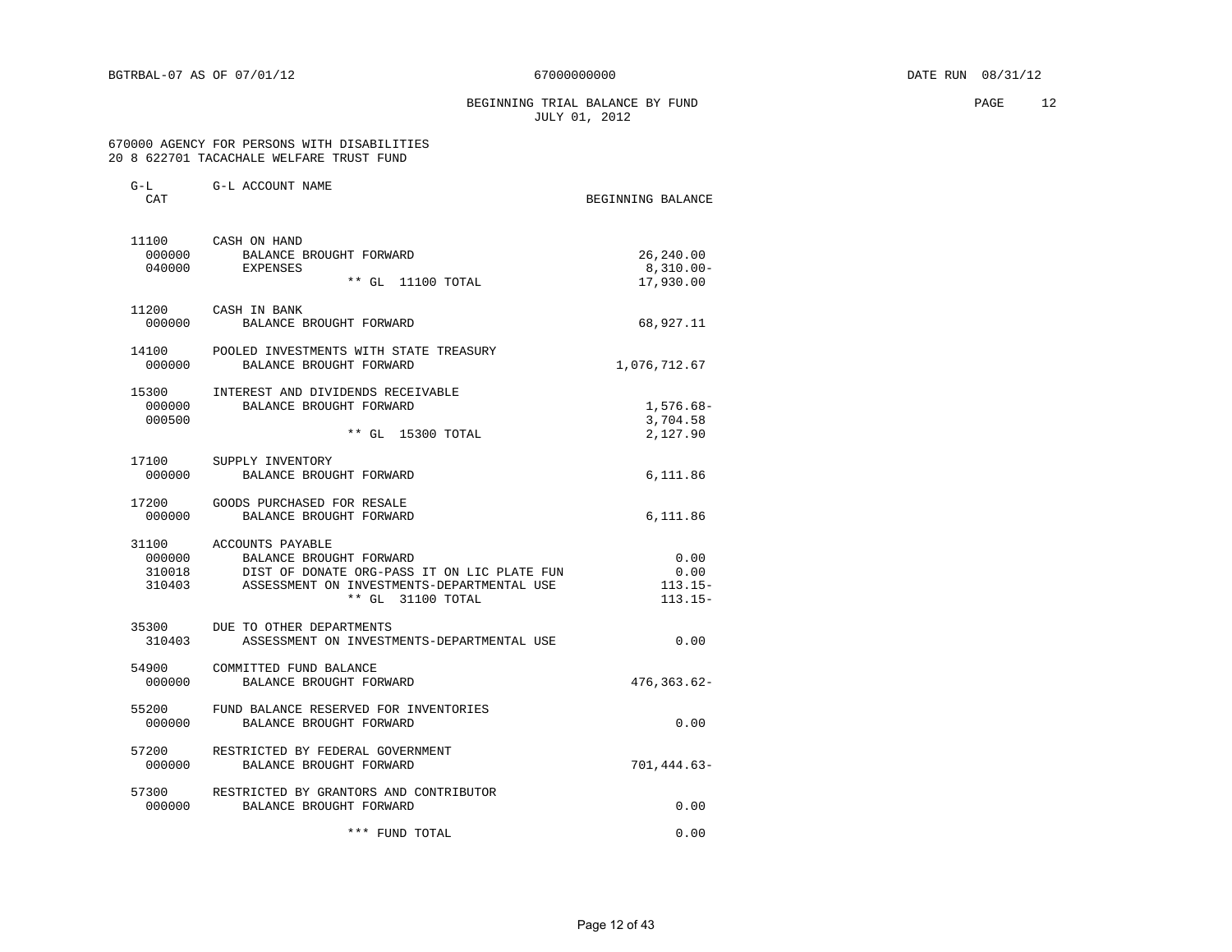#### BEGINNING TRIAL BALANCE BY FUND **PAGE** 13 JULY 01, 2012

#### 670000 AGENCY FOR PERSONS WITH DISABILITIES 20 8 632701 GULF COAST WELFARE TRUST FUND

| G-L<br>CAT                | G-L ACCOUNT NAME                                                                                                                                                             | BEGINNING BALANCE |                              |
|---------------------------|------------------------------------------------------------------------------------------------------------------------------------------------------------------------------|-------------------|------------------------------|
| 000000                    | 11100 CASH ON HAND<br>BALANCE BROUGHT FORWARD                                                                                                                                |                   | 0.00                         |
| 000000                    | 11200 CASH IN BANK<br>BALANCE BROUGHT FORWARD                                                                                                                                |                   | 0.00                         |
| 000000                    | 14100 POOLED INVESTMENTS WITH STATE TREASURY<br>BALANCE BROUGHT FORWARD                                                                                                      |                   | 0.00                         |
| 000000<br>000500          | 15300 INTEREST AND DIVIDENDS RECEIVABLE<br>BALANCE BROUGHT FORWARD<br>** GL 15300 TOTAL                                                                                      |                   | 0.00<br>0.00<br>0.00         |
| 000000                    | 16300 DUE FROM OTHER DEPARTMENTS<br>BALANCE BROUGHT FORWARD                                                                                                                  |                   | 0.00                         |
| 040000                    | 17200 GOODS PURCHASED FOR RESALE<br><b>EXPENSES</b>                                                                                                                          |                   | 0.00                         |
| 000000                    | 31100 ACCOUNTS PAYABLE<br>BALANCE BROUGHT FORWARD                                                                                                                            |                   | 0.00                         |
| 35300<br>310018<br>310403 | DUE TO OTHER DEPARTMENTS<br>000000 BALANCE BROUGHT FORWARD<br>DIST OF DONATE ORG-PASS IT ON LIC PLATE FUN<br>ASSESSMENT ON INVESTMENTS-DEPARTMENTAL USE<br>** GL 35300 TOTAL |                   | 0.00<br>0.00<br>0.00<br>0.00 |
| 000400<br>040000          | 35600 DUE TO GENERAL REVENUE<br>000000 BALANCE BROUGHT FORWARD<br><b>EXPENSES</b><br>** GL 35600 TOTAL                                                                       |                   | 0.00<br>0.00<br>0.00<br>0.00 |
| 000000                    | 54900 COMMITTED FUND BALANCE<br>BALANCE BROUGHT FORWARD                                                                                                                      |                   | 0.00                         |
| 000000                    | 55200 FUND BALANCE RESERVED FOR INVENTORIES<br>BALANCE BROUGHT FORWARD                                                                                                       |                   | 0.00                         |
|                           | *** FUND TOTAL                                                                                                                                                               |                   | 0.00                         |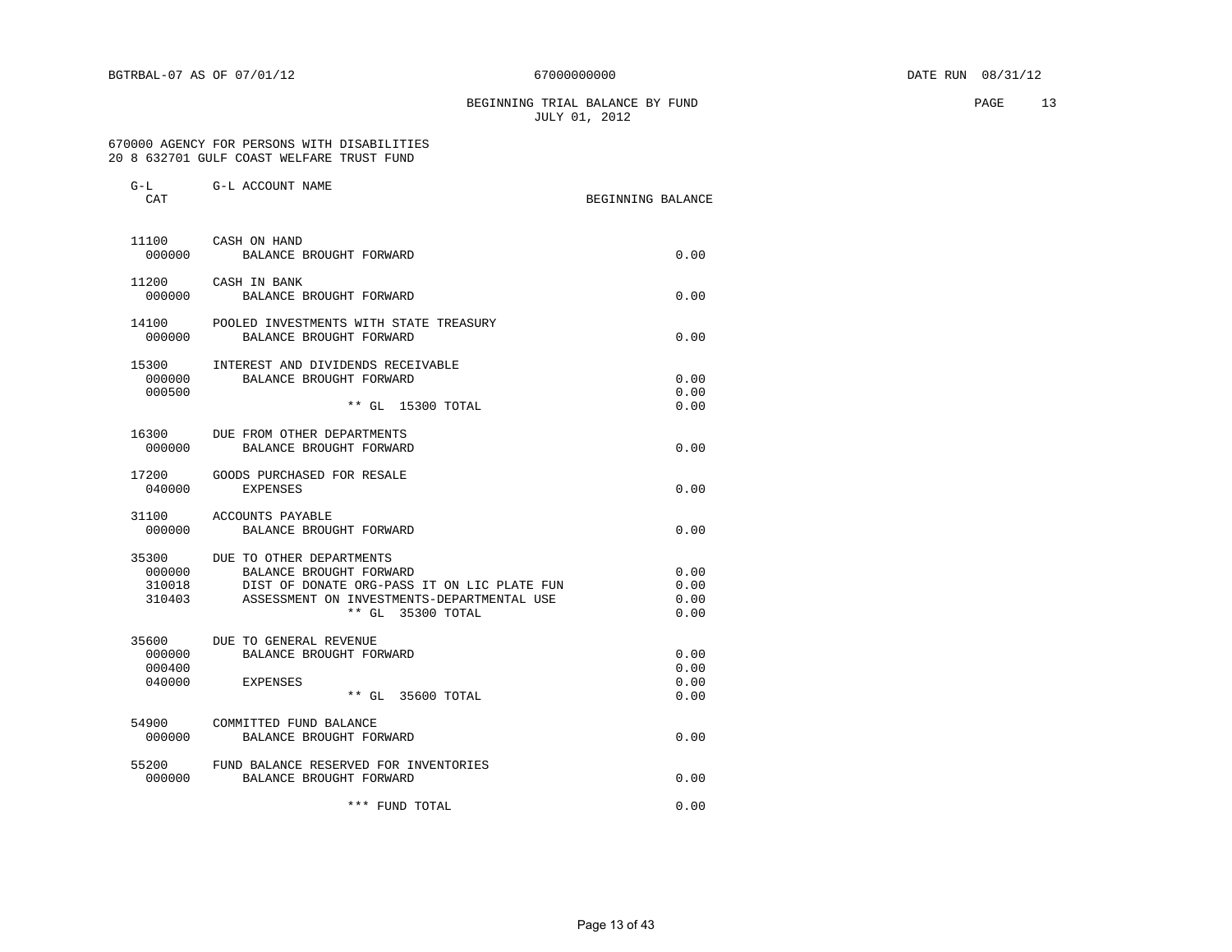BEGINNING TRIAL BALANCE BY FUND **PAGE** 14 JULY 01, 2012

#### 670000 AGENCY FOR PERSONS WITH DISABILITIES 20 8 652701 SUNLAND WELFARE TRUST FUND

| $G-L$<br>CAT     | G-L ACCOUNT NAME                                                                                                             | BEGINNING BALANCE                      |
|------------------|------------------------------------------------------------------------------------------------------------------------------|----------------------------------------|
| 000000           | 11100 CASH ON HAND<br>BALANCE BROUGHT FORWARD                                                                                | 120.00                                 |
| 000000           | 11200 CASH IN BANK<br>BALANCE BROUGHT FORWARD                                                                                | 202, 294.89                            |
| 000000           | 14100 POOLED INVESTMENTS WITH STATE TREASURY<br>BALANCE BROUGHT FORWARD                                                      | 1,054,262.08                           |
| 000000           | 14700 OTHER INVESTMENTS<br>BALANCE BROUGHT FORWARD                                                                           | 37,790.00                              |
| 000000<br>000500 | 15300 INTEREST AND DIVIDENDS RECEIVABLE<br>BALANCE BROUGHT FORWARD<br>** GL 15300 TOTAL                                      | $1,558.91-$<br>2,851.93<br>1,293.02    |
|                  | 16300 DUE FROM OTHER DEPARTMENTS<br>000000 BALANCE BROUGHT FORWARD                                                           | 0.00                                   |
| 17100            | SUPPLY INVENTORY<br>000000 BALANCE BROUGHT FORWARD                                                                           | 9,971.26                               |
|                  | 17200 GOODS PURCHASED FOR RESALE<br>000000 BALANCE BROUGHT FORWARD<br>040000 EXPENSES<br>** GL 17200 TOTAL                   | 10,077.03<br>361.69<br>10,438.72       |
| 310018           | 31100 ACCOUNTS PAYABLE<br>000000 BALANCE BROUGHT FORWARD<br>DIST OF DONATE ORG-PASS IT ON LIC PLATE FUN<br>** GL 31100 TOTAL | 0.00<br>$68.75-$<br>$68.75-$           |
| 310403           | 35300 DUE TO OTHER DEPARTMENTS<br>ASSESSMENT ON INVESTMENTS-DEPARTMENTAL USE                                                 | 0.00                                   |
| 000400<br>040000 | 35600 DUE TO GENERAL REVENUE<br>EXPENSES<br>** GL 35600 TOTAL                                                                | 43,387.39-<br>32, 113.05<br>11,274.34- |
| 54900<br>000000  | COMMITTED FUND BALANCE<br>BALANCE BROUGHT FORWARD                                                                            | $496.243.34-$                          |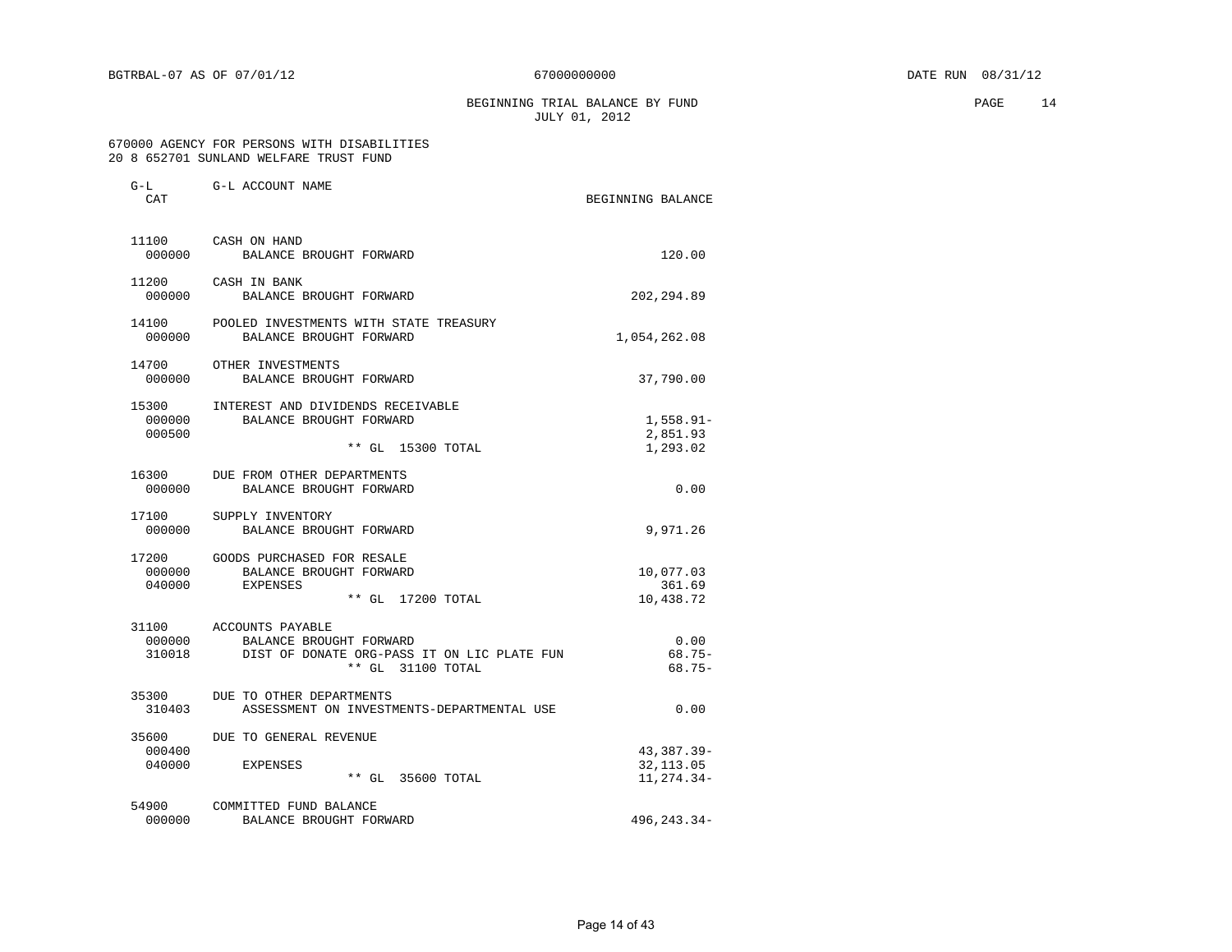BEGINNING TRIAL BALANCE BY FUND **PAGE 15** JULY 01, 2012

#### 670000 AGENCY FOR PERSONS WITH DISABILITIES 20 8 652701 SUNLAND WELFARE TRUST FUND

| $G-L$<br>CAT | G-L ACCOUNT NAME                       | BEGINNING BALANCE |
|--------------|----------------------------------------|-------------------|
| 55200        | FUND BALANCE RESERVED FOR INVENTORIES  |                   |
| 000000       | BALANCE BROUGHT FORWARD                | 0.00              |
| 040000       | EXPENSES                               | 0.00              |
|              | $***$<br>55200 TOTAL<br>GL             | 0.00              |
| 57300        | RESTRICTED BY GRANTORS AND CONTRIBUTOR |                   |
| 000000       | BALANCE BROUGHT FORWARD                | $808,583.54-$     |
|              | ***<br>FUND TOTAL                      | 0.00              |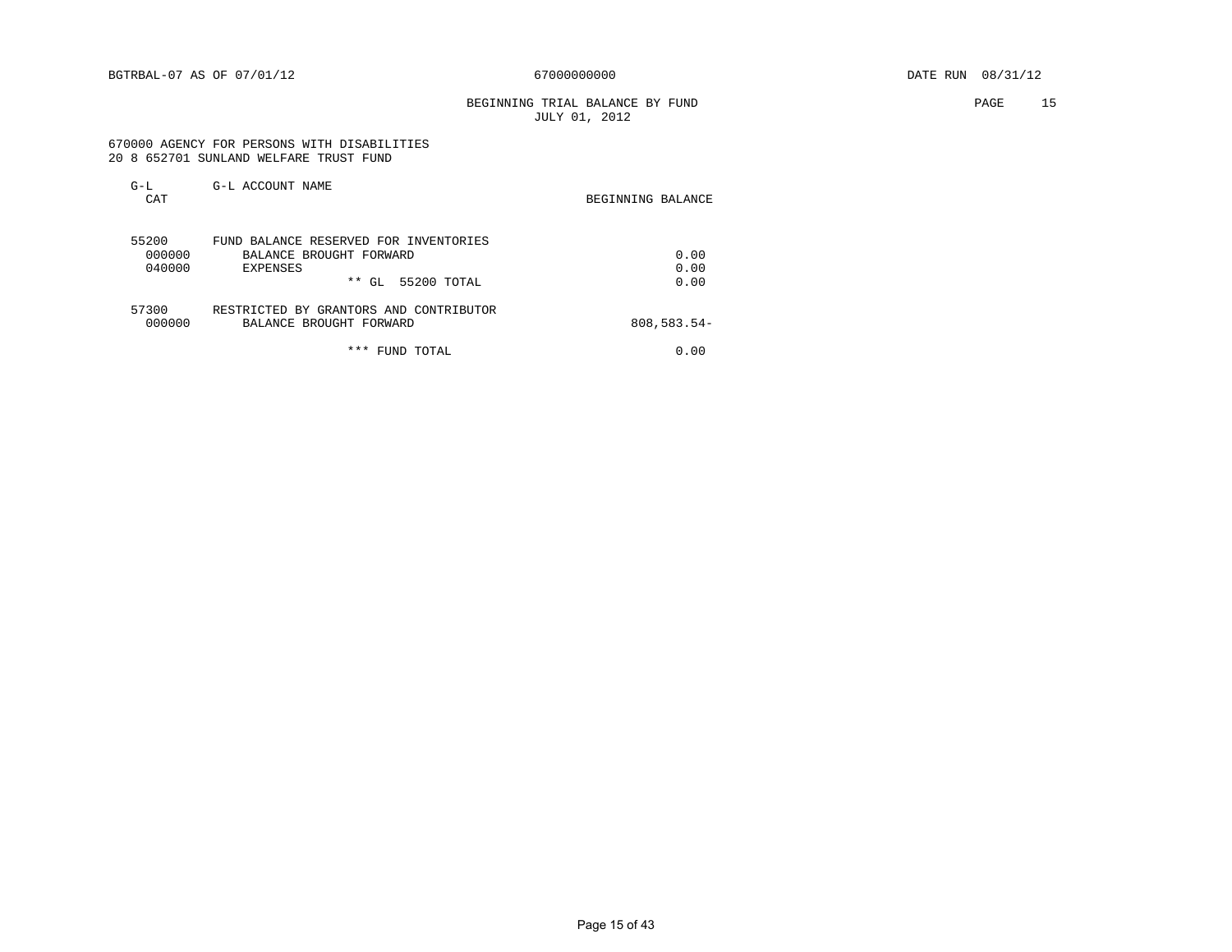BEGINNING TRIAL BALANCE BY FUND **PAGE** 16 JULY 01, 2012

#### 670000 AGENCY FOR PERSONS WITH DISABILITIES 20 8 662701 LANDMARK WELFARE TRUST FUND

| $G-L$<br>CAT    | G-L ACCOUNT NAME                                                  | BEGINNING BALANCE |      |
|-----------------|-------------------------------------------------------------------|-------------------|------|
| 11200<br>000000 | CASH IN BANK<br>BALANCE BROUGHT FORWARD                           |                   | 0.00 |
| 14100<br>000000 | POOLED INVESTMENTS WITH STATE TREASURY<br>BALANCE BROUGHT FORWARD |                   | 0.00 |
| 35600<br>000400 | DUE TO GENERAL REVENUE                                            |                   | 0.00 |
| 54900<br>000000 | COMMITTED FUND BALANCE<br>BALANCE BROUGHT FORWARD                 |                   | 0.00 |
|                 | ***<br>FUND TOTAL                                                 |                   | 0.00 |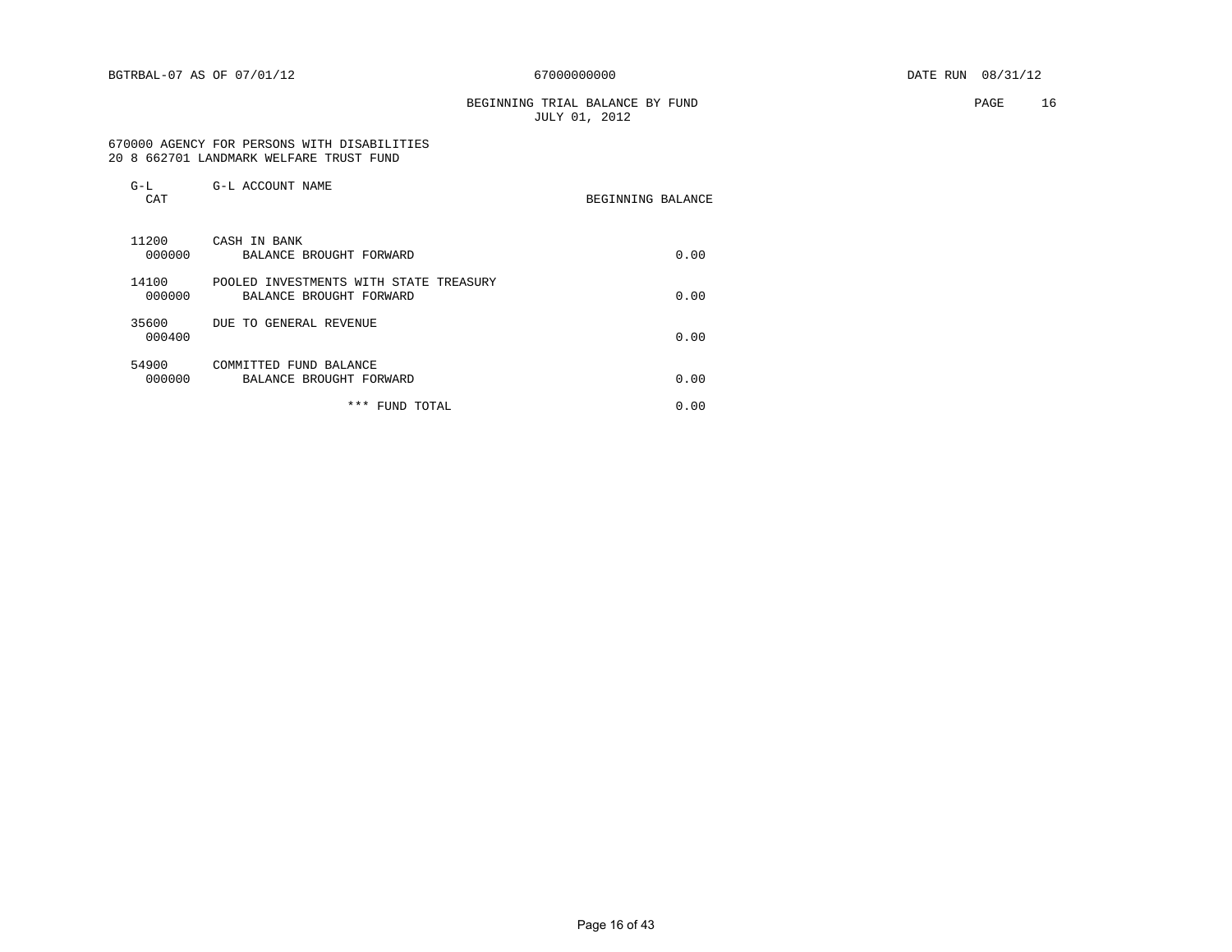BEGINNING TRIAL BALANCE BY FUND **PAGE** 17 JULY 01, 2012

#### 670000 AGENCY FOR PERSONS WITH DISABILITIES 74 8 006001 APD HQ/STATEWIDE REVOLVING FUND

| $G-L$<br>CAT    | G-L ACCOUNT NAME                                                  | BEGINNING BALANCE |
|-----------------|-------------------------------------------------------------------|-------------------|
| 11200<br>000000 | CASH IN BANK<br>BALANCE BROUGHT FORWARD                           | 20,000.00         |
| 16800<br>000000 | DUE FROM STATE FUNDS - REVOLVING FUND<br>BALANCE BROUGHT FORWARD  | 0.00              |
| 45100<br>000000 | ADVANCES FROM OTHER FUNDS BETWEEN DEPA<br>BALANCE BROUGHT FORWARD | $20,000.00 -$     |
|                 | * * *<br>FUND TOTAL                                               | 0.00              |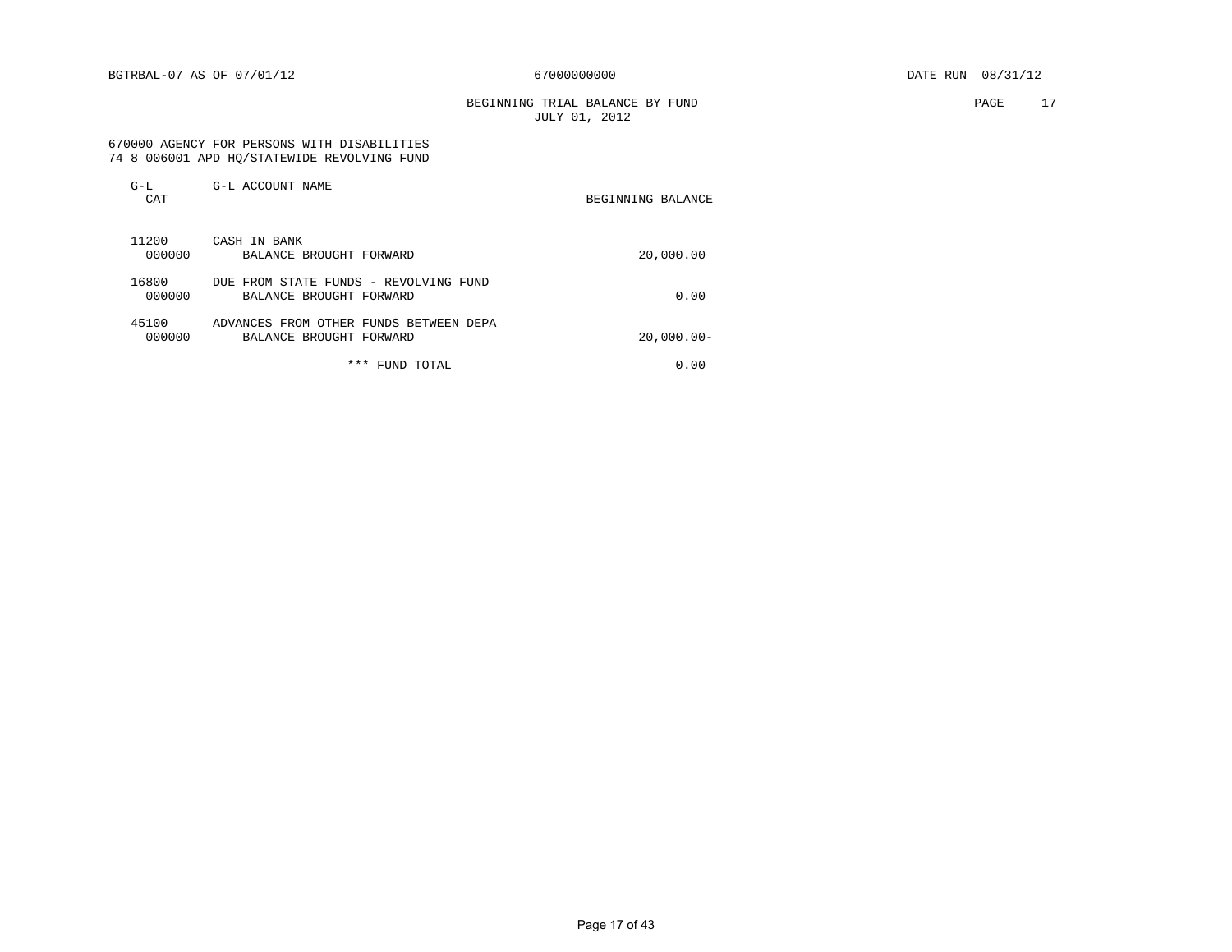BEGINNING TRIAL BALANCE BY FUND **PAGE** 18 JULY 01, 2012

#### 670000 AGENCY FOR PERSONS WITH DISABILITIES 74 8 110002 TACACHALE REVOLVING FUND (APD)

| $G-L$<br>CAT    | G-L ACCOUNT NAME                                                  | BEGINNING BALANCE |
|-----------------|-------------------------------------------------------------------|-------------------|
| 11100<br>000000 | CASH ON HAND<br>BALANCE BROUGHT FORWARD                           | 450.00            |
| 11200<br>000000 | CASH IN BANK<br>BALANCE BROUGHT FORWARD                           | 1,550.00          |
| 16800<br>000000 | DUE FROM STATE FUNDS - REVOLVING FUND<br>BALANCE BROUGHT FORWARD  | 0.00              |
| 45100<br>000000 | ADVANCES FROM OTHER FUNDS BETWEEN DEPA<br>BALANCE BROUGHT FORWARD | $2,000.00 -$      |
|                 | * * *<br>FUND TOTAL                                               | 0.00              |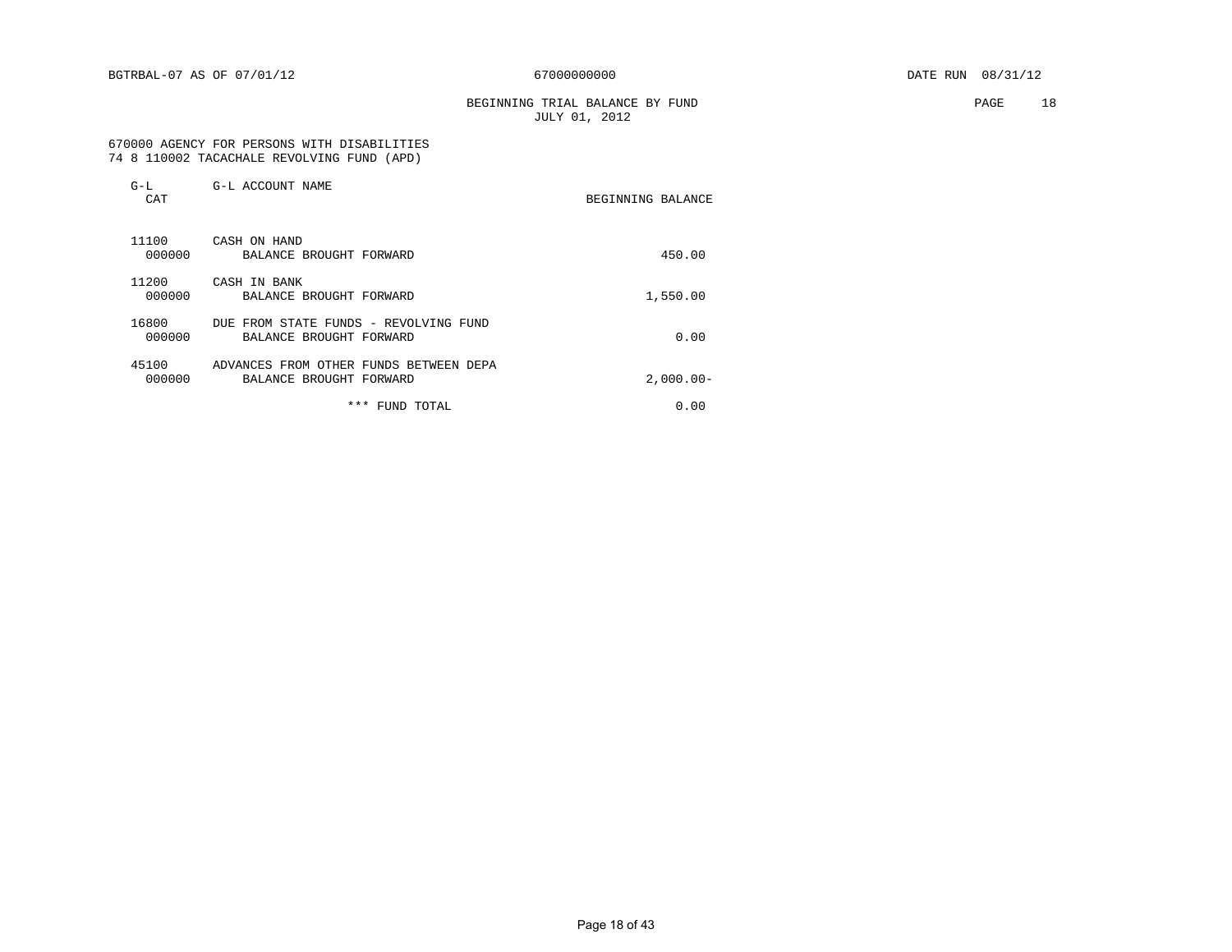#### BEGINNING TRIAL BALANCE BY FUND **PAGE** 19 JULY 01, 2012

 670000 AGENCY FOR PERSONS WITH DISABILITIES 74 8 110004 GULF COAST CENTER REVOLVING FUND (APD)

| $G-L$<br>CAT    | G-L ACCOUNT NAME                                                  | BEGINNING BALANCE |  |
|-----------------|-------------------------------------------------------------------|-------------------|--|
| 11100<br>000000 | CASH ON HAND<br>BALANCE BROUGHT FORWARD                           | 0.00              |  |
| 11200<br>000000 | CASH IN BANK<br>BALANCE BROUGHT FORWARD                           | 0.00              |  |
| 16800<br>000000 | DUE FROM STATE FUNDS - REVOLVING FUND<br>BALANCE BROUGHT FORWARD  | 0.00              |  |
| 45100<br>000000 | ADVANCES FROM OTHER FUNDS BETWEEN DEPA<br>BALANCE BROUGHT FORWARD | 0.00              |  |
|                 | * * *<br>FUND TOTAL                                               | 0.00              |  |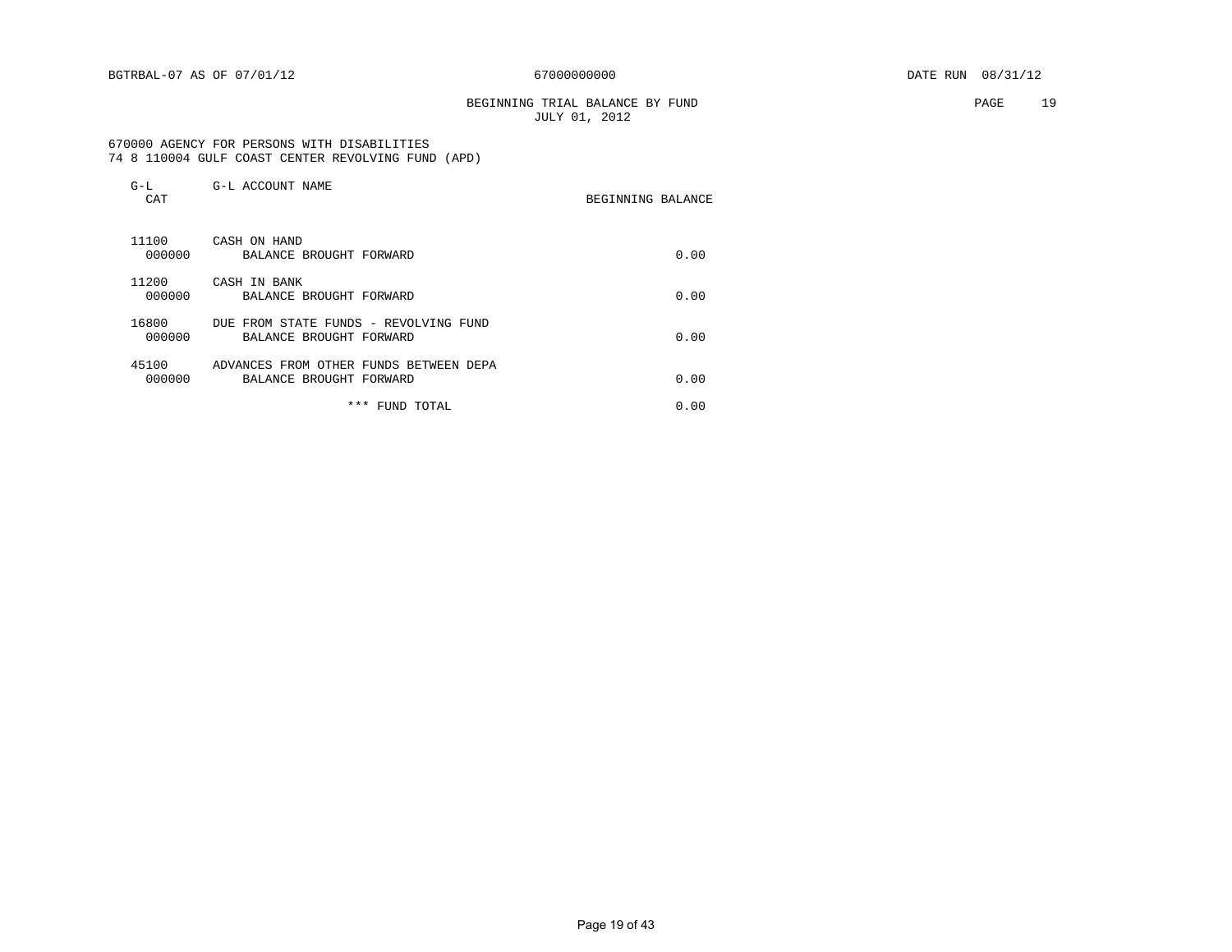BEGINNING TRIAL BALANCE BY FUND **PAGE** 20 JULY 01, 2012

 670000 AGENCY FOR PERSONS WITH DISABILITIES 74 8 110006 MARIANNA SUNLAND REVOLVING FUND (APD)

| $G-L$<br>CAT    | G-L ACCOUNT NAME                                                  | BEGINNING BALANCE |             |
|-----------------|-------------------------------------------------------------------|-------------------|-------------|
| 11100<br>000000 | CASH ON HAND<br>BALANCE BROUGHT FORWARD                           |                   | 151.00      |
| 11200<br>000000 | CASH IN BANK<br>BALANCE BROUGHT FORWARD                           |                   | 3,849.00    |
| 16800<br>000000 | DUE FROM STATE FUNDS - REVOLVING FUND<br>BALANCE BROUGHT FORWARD  |                   | 0.00        |
| 45100<br>000000 | ADVANCES FROM OTHER FUNDS BETWEEN DEPA<br>BALANCE BROUGHT FORWARD |                   | $4,000.00-$ |
|                 | ***<br>FUND TOTAL                                                 |                   | 0.00        |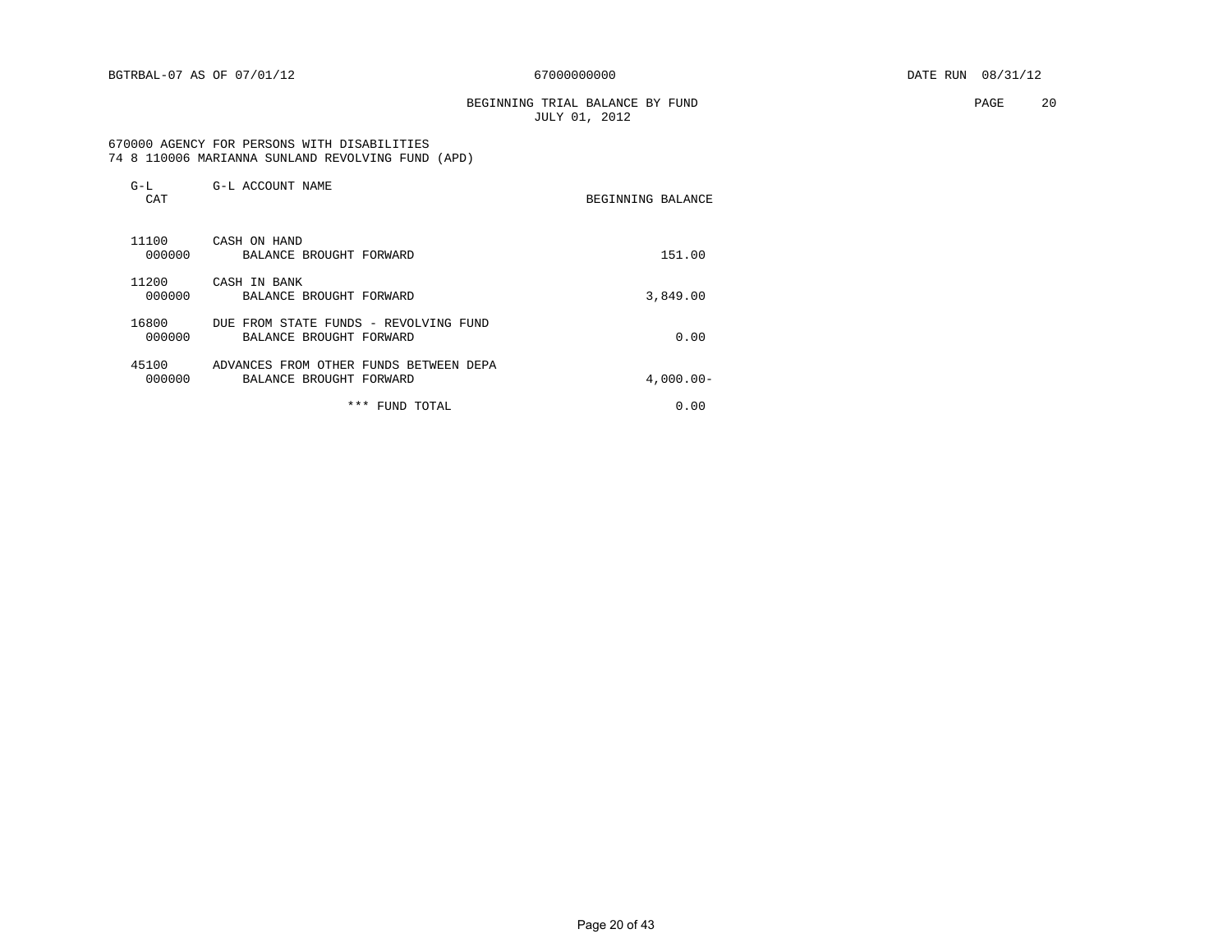#### BEGINNING TRIAL BALANCE BY FUND **PAGE** 21 JULY 01, 2012

#### 670000 AGENCY FOR PERSONS WITH DISABILITIES 74 8 224001 APD MARIANNA SUNLAND CLEARING ACCOUNT

| $G-L$<br>CAT    | G-L ACCOUNT NAME                                            | BEGINNING BALANCE |
|-----------------|-------------------------------------------------------------|-------------------|
| 11200<br>000000 | CASH IN BANK<br>BALANCE BROUGHT FORWARD                     | 0.00              |
| 35900<br>000000 | DUE TO STATE FUNDS-CLEARING FUND<br>BALANCE BROUGHT FORWARD | 0.00              |
|                 | * * *<br>FUND TOTAL                                         | 0.00              |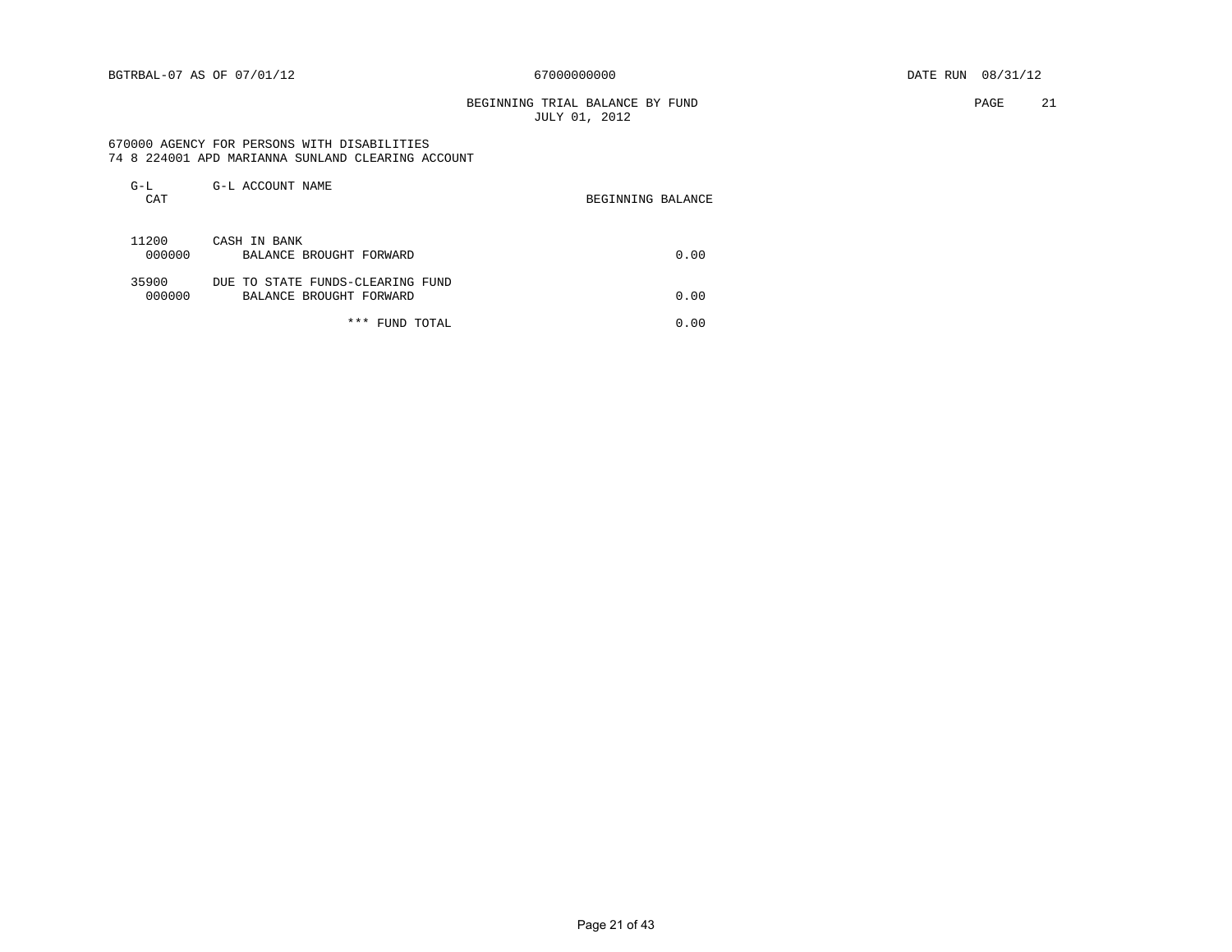BEGINNING TRIAL BALANCE BY FUND **PAGE** 22 JULY 01, 2012

#### 670000 AGENCY FOR PERSONS WITH DISABILITIES 74 8 621101 TACACHALE CN CLIENT TRUST FUND

| G-L<br>CAT                | G-L ACCOUNT NAME                                                                                                                                                                         | BEGINNING BALANCE                                |
|---------------------------|------------------------------------------------------------------------------------------------------------------------------------------------------------------------------------------|--------------------------------------------------|
| 040000                    | 11100 CASH ON HAND<br>000000 BALANCE BROUGHT FORWARD<br>EXPENSES<br>** GL 11100 TOTAL                                                                                                    | 25,000.00<br>$7,500.00 -$<br>17,500.00           |
| 11200<br>000000           | CASH IN BANK<br>BALANCE BROUGHT FORWARD                                                                                                                                                  | 134,504.44                                       |
| 14100<br>000000           | POOLED INVESTMENTS WITH STATE TREASURY<br>BALANCE BROUGHT FORWARD                                                                                                                        | 621,968.19                                       |
| 15300<br>000000<br>000500 | INTEREST AND DIVIDENDS RECEIVABLE<br>BALANCE BROUGHT FORWARD<br>** GL 15300 TOTAL                                                                                                        | 0.00<br>1,328.00<br>1,328.00                     |
| 000000                    | 16300 DUE FROM OTHER DEPARTMENTS<br>BALANCE BROUGHT FORWARD                                                                                                                              | 0.00                                             |
|                           | 31100 ACCOUNTS PAYABLE<br>000000 BALANCE BROUGHT FORWARD<br>310018 DIST OF DONATE ORG-PASS IT ON LIC PLATE FUN<br>310403 ASSESSMENT ON INVESTMENTS-DEPARTMENTAL USE<br>** GL 31100 TOTAL | 0.00<br>$49,663.65 -$<br>$70.61 -$<br>49,734.26- |
| 310018<br>310403          | 35300 DUE TO OTHER DEPARTMENTS<br>DIST OF DONATE ORG-PASS IT ON LIC PLATE FUN<br>ASSESSMENT ON INVESTMENTS-DEPARTMENTAL USE<br>** GL 35300 TOTAL                                         | 0.00<br>0.00<br>0.00                             |
| 000000                    | 54900 COMMITTED FUND BALANCE<br>BALANCE BROUGHT FORWARD                                                                                                                                  | $725,566.37-$                                    |
|                           | *** FUND TOTAL                                                                                                                                                                           | 0.00                                             |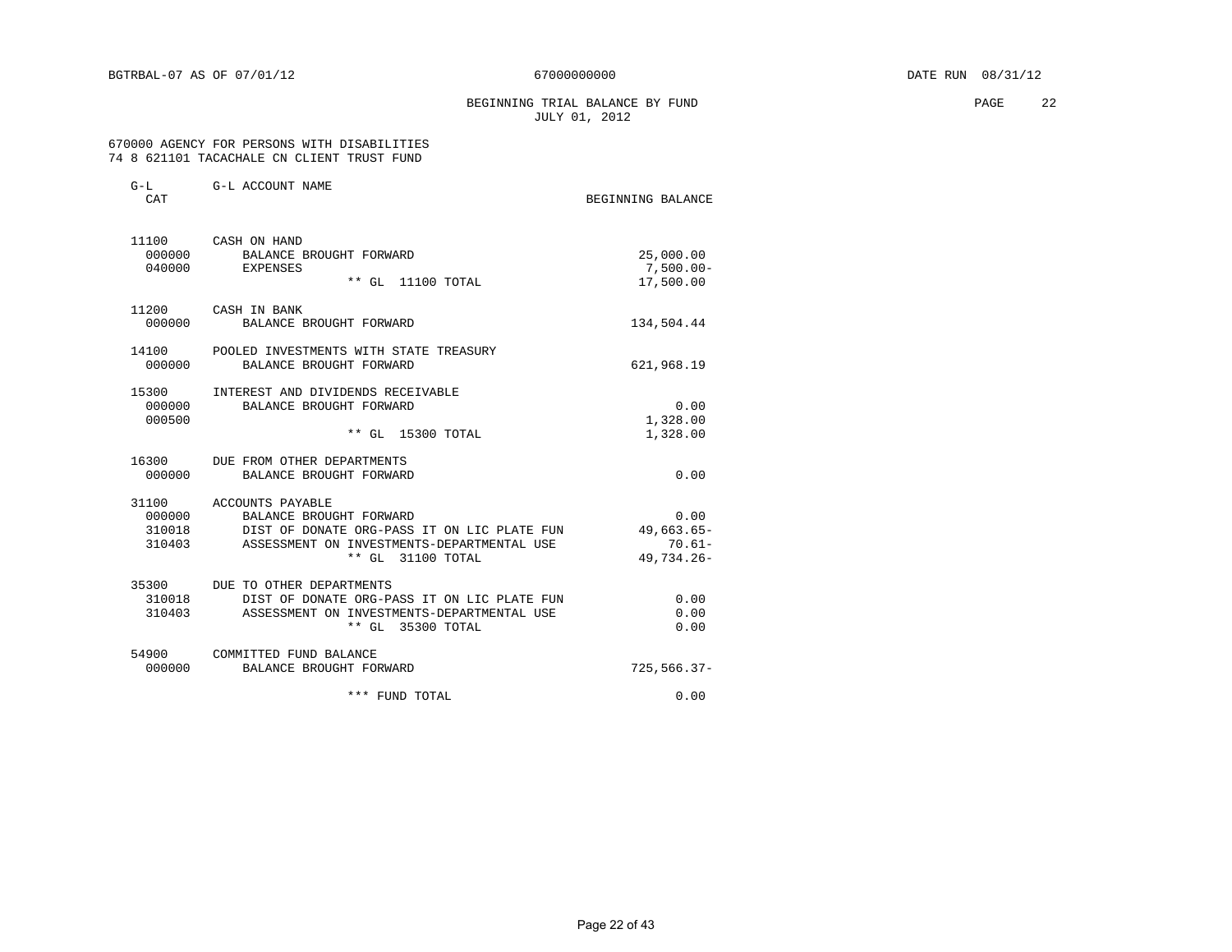#### BEGINNING TRIAL BALANCE BY FUND **PAGE** 23 JULY 01, 2012

#### 670000 AGENCY FOR PERSONS WITH DISABILITIES 74 8 631101 GULF COAST CLIENT TRUST FUND

| $G-L$<br>CAT                        | G-L ACCOUNT NAME                                                                                                                                                      | BEGINNING BALANCE            |  |
|-------------------------------------|-----------------------------------------------------------------------------------------------------------------------------------------------------------------------|------------------------------|--|
| 000000                              | 11100 CASH ON HAND<br>BALANCE BROUGHT FORWARD                                                                                                                         | 0.00                         |  |
| 11200<br>000000                     | CASH IN BANK<br>BALANCE BROUGHT FORWARD                                                                                                                               | 0.00                         |  |
| 14100<br>000000                     | POOLED INVESTMENTS WITH STATE TREASURY<br>BALANCE BROUGHT FORWARD                                                                                                     | 0.00                         |  |
| 15300<br>000000<br>000500           | INTEREST AND DIVIDENDS RECEIVABLE<br>BALANCE BROUGHT FORWARD<br>** GL 15300 TOTAL                                                                                     | 0.00<br>0.00<br>0.00         |  |
| 000000                              | 16300 DUE FROM OTHER DEPARTMENTS<br>BALANCE BROUGHT FORWARD                                                                                                           | 0.00                         |  |
| 31100<br>000000                     | ACCOUNTS PAYABLE<br>BALANCE BROUGHT FORWARD                                                                                                                           | 0.00                         |  |
| 35300<br>000000<br>310018<br>310403 | DUE TO OTHER DEPARTMENTS<br>BALANCE BROUGHT FORWARD<br>DIST OF DONATE ORG-PASS IT ON LIC PLATE FUN<br>ASSESSMENT ON INVESTMENTS-DEPARTMENTAL USE<br>** GL 35300 TOTAL | 0.00<br>0.00<br>0.00<br>0.00 |  |
| 54900<br>000000                     | COMMITTED FUND BALANCE<br>BALANCE BROUGHT FORWARD                                                                                                                     | 0.00                         |  |
|                                     | *** FUND TOTAL                                                                                                                                                        | 0.00                         |  |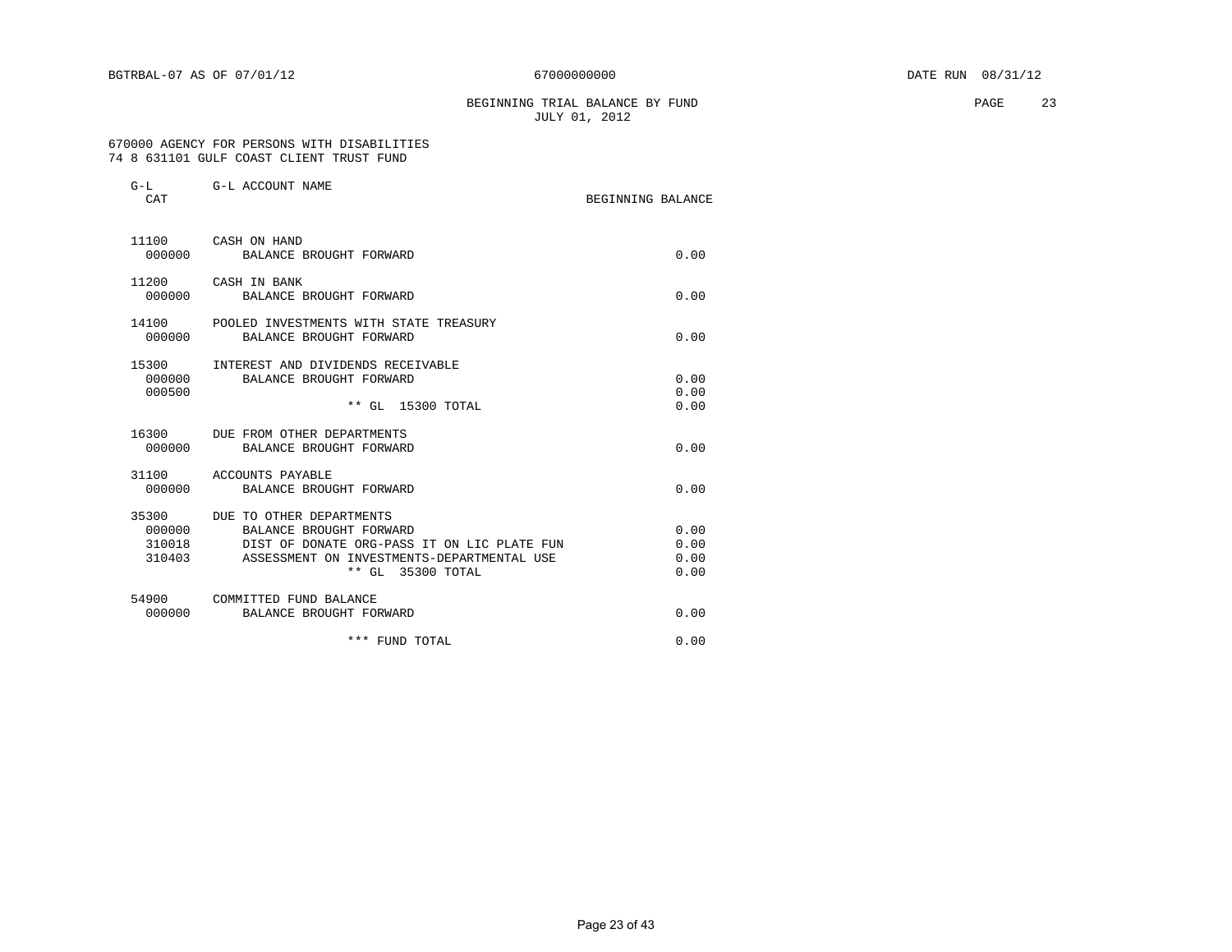BEGINNING TRIAL BALANCE BY FUND **PAGE** 24 JULY 01, 2012

#### 670000 AGENCY FOR PERSONS WITH DISABILITIES 74 8 651101 SUNLAND CLIENT TRUST FUND

| $G-L$<br>CAT    | G-L ACCOUNT NAME                                                                                                                    | BEGINNING BALANCE                    |
|-----------------|-------------------------------------------------------------------------------------------------------------------------------------|--------------------------------------|
| 000000          | 11100 CASH ON HAND<br>BALANCE BROUGHT FORWARD                                                                                       | 4,000.00                             |
| 000000          | 11200 CASH IN BANK<br>BALANCE BROUGHT FORWARD                                                                                       | 37, 121, 66                          |
| 14100<br>000000 | POOLED INVESTMENTS WITH STATE TREASURY<br>BALANCE BROUGHT FORWARD                                                                   | 38, 245.50                           |
| 000500          | 15300 INTEREST AND DIVIDENDS RECEIVABLE<br>000000 BALANCE BROUGHT FORWARD<br>** GL 15300 TOTAL                                      | $84.29 -$<br>159.87<br>75.58         |
|                 | 16300 DUE FROM OTHER DEPARTMENTS<br>000000 BALANCE BROUGHT FORWARD                                                                  | 0.00                                 |
|                 | 31100 ACCOUNTS PAYABLE<br>000000 BALANCE BROUGHT FORWARD<br>310018 DIST OF DONATE ORG-PASS IT ON LIC PLATE FUN<br>** GL 31100 TOTAL | 0.00<br>$9,685.40 -$<br>$9,685.40 -$ |
| 310403          | 35300 DUE TO OTHER DEPARTMENTS<br>ASSESSMENT ON INVESTMENTS-DEPARTMENTAL USE                                                        | 0.00                                 |
|                 | 54900 COMMITTED FUND BALANCE<br>000000 BALANCE BROUGHT FORWARD                                                                      | $69,757.34-$                         |
|                 | *** FUND TOTAL                                                                                                                      | 0.00                                 |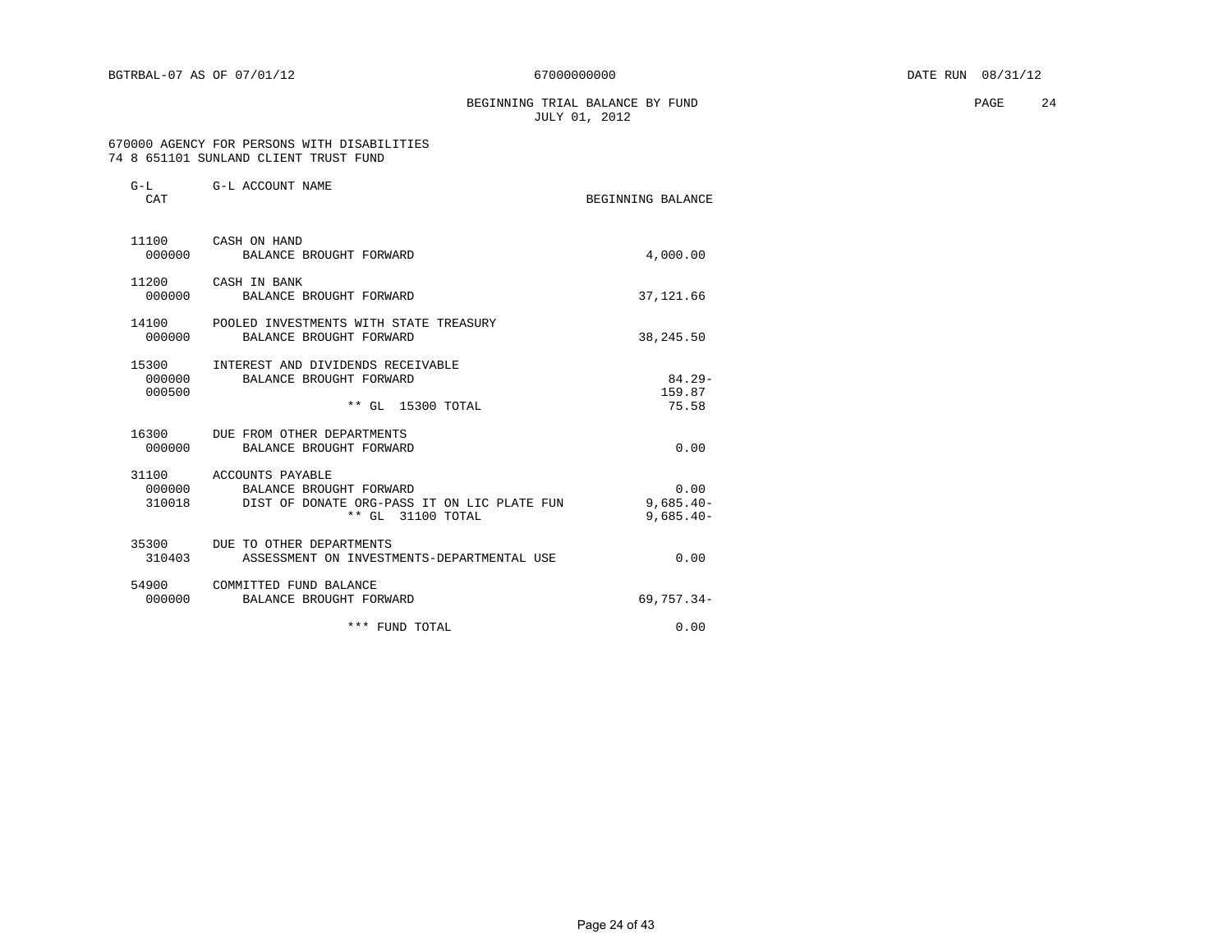BEGINNING TRIAL BALANCE BY FUND **PAGE** 25 JULY 01, 2012

#### 670000 AGENCY FOR PERSONS WITH DISABILITIES 74 8 651102 SUNLAND CLIENT TRUST #2

| CAT                       | G-L G-L ACCOUNT NAME                                                                                                                                                              | BEGINNING BALANCE                    |
|---------------------------|-----------------------------------------------------------------------------------------------------------------------------------------------------------------------------------|--------------------------------------|
| 000000                    | 11100 CASH ON HAND<br>BALANCE BROUGHT FORWARD                                                                                                                                     | 300.00                               |
|                           | 11200 CASH IN BANK<br>000000 BALANCE BROUGHT FORWARD                                                                                                                              | 49,602.49                            |
| 000000                    | 14100 POOLED INVESTMENTS WITH STATE TREASURY<br>BALANCE BROUGHT FORWARD                                                                                                           | 344,574.18                           |
| 15300<br>000000<br>000500 | INTEREST AND DIVIDENDS RECEIVABLE<br>BALANCE BROUGHT FORWARD<br>** GL 15300 TOTAL                                                                                                 | $759.36 -$<br>1,440.34<br>680.98     |
| 000000                    | 16300 DUE FROM OTHER DEPARTMENTS<br>BALANCE BROUGHT FORWARD                                                                                                                       | 0.00                                 |
| 310018                    | 31100 ACCOUNTS PAYABLE<br>000000 BALANCE BROUGHT FORWARD<br>DIST OF DONATE ORG-PASS IT ON LIC PLATE FUN<br>310403 ASSESSMENT ON INVESTMENTS-DEPARTMENTAL USE<br>** GL 31100 TOTAL | 0.00<br>0.00<br>$0.01 -$<br>$0.01 -$ |
| 310403                    | 35300 DUE TO OTHER DEPARTMENTS<br>ASSESSMENT ON INVESTMENTS-DEPARTMENTAL USE                                                                                                      | 0.00                                 |
|                           | 54900 COMMITTED FUND BALANCE<br>000000 BALANCE BROUGHT FORWARD                                                                                                                    | $395.157.64-$                        |
|                           | *** FUND TOTAL                                                                                                                                                                    | 0.00                                 |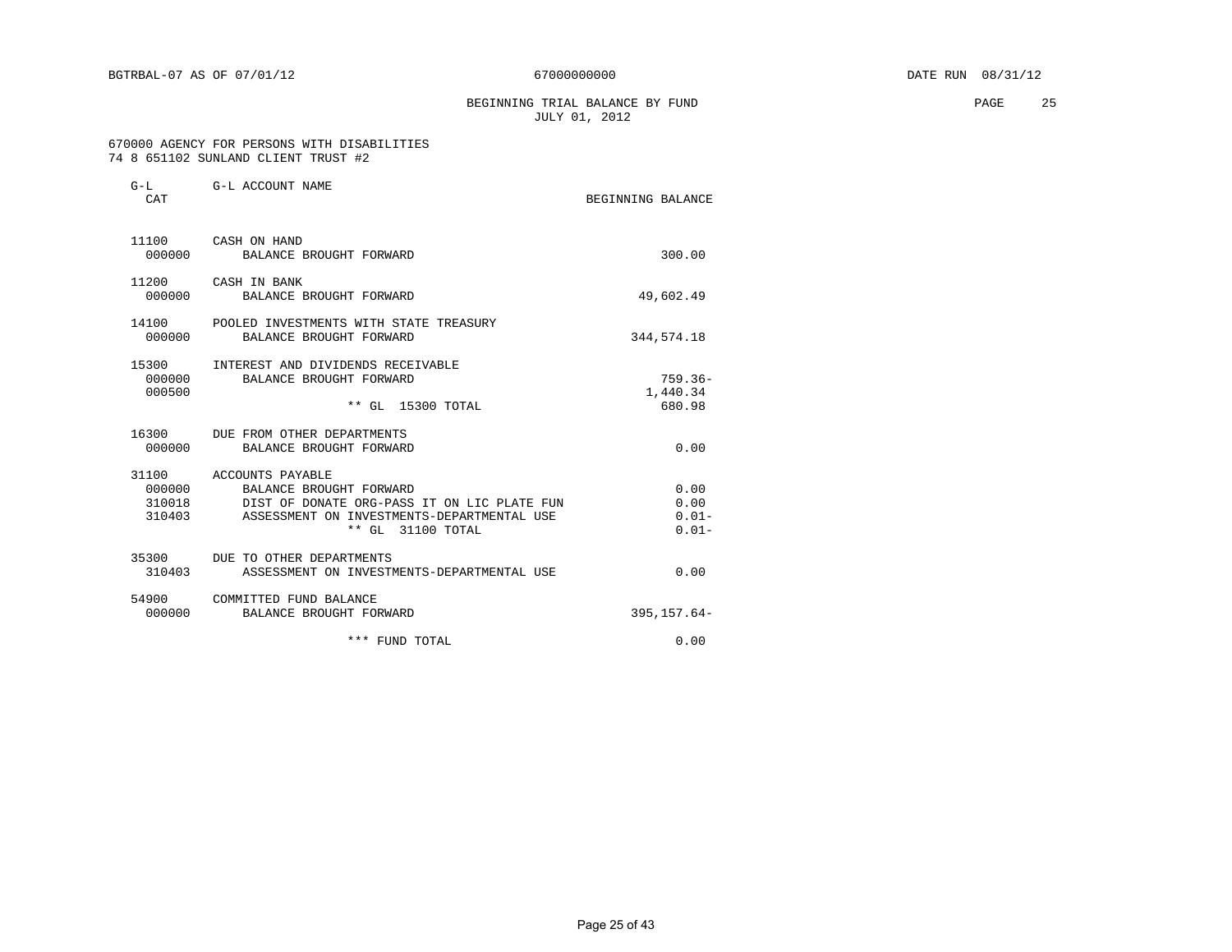#### BEGINNING TRIAL BALANCE BY FUND **PAGE** 26 JULY 01, 2012

 670000 AGENCY FOR PERSONS WITH DISABILITIES 74 8 661101 LANDMARK CLIENT TRUST FUND

| $G-L$<br>CAT    | G-L ACCOUNT NAME                                  | BEGINNING BALANCE |
|-----------------|---------------------------------------------------|-------------------|
| 11200<br>000000 | CASH IN BANK<br>BALANCE BROUGHT FORWARD           | 0.00              |
| 54900<br>000000 | COMMITTED FUND BALANCE<br>BALANCE BROUGHT FORWARD | 0.00              |
|                 | ***<br>FUND TOTAL                                 | 0.00              |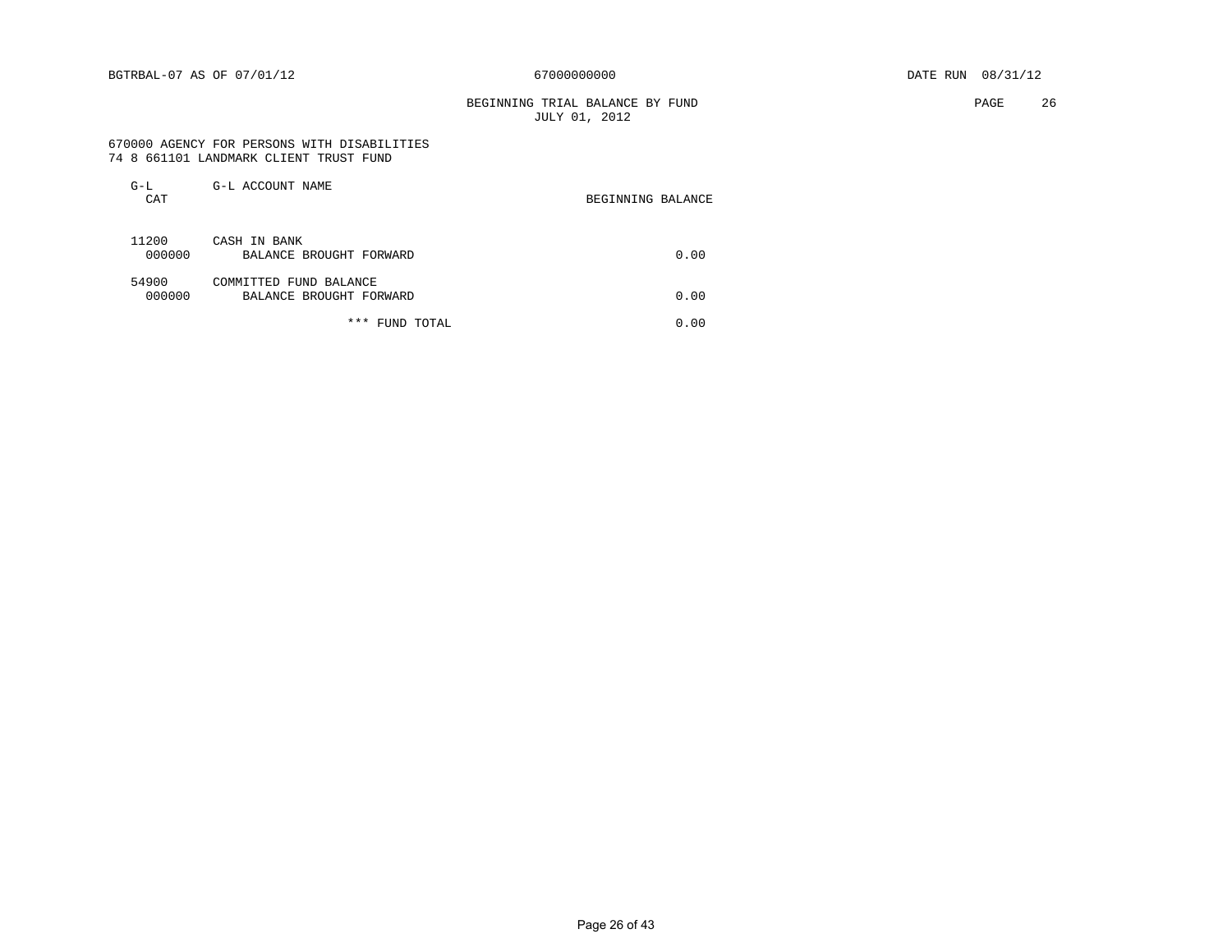#### BEGINNING TRIAL BALANCE BY FUND **PAGE** 27 JULY 01, 2012

#### 670000 AGENCY FOR PERSONS WITH DISABILITIES 80 9 130012 GOVERNMENTAL PROPERTY

| G-L ACCOUNT NAME |
|------------------|
|------------------|

| ப−ப<br>CAT | ALLOUNI NAME                           | BEGINNING BALANCE |
|------------|----------------------------------------|-------------------|
|            |                                        |                   |
| 27200      | BUILDINGS AND BUILDING IMPROVEMENTS    |                   |
| 000000     | BALANCE BROUGHT FORWARD                | 2,446,891.82      |
| 060000     | OPERATING CAPITAL OUTLAY               | 4,533,631.39      |
| 080000     | FIXED CAPITAL OUTLAY                   | 40, 332, 120.00   |
| 080050     | RPR & MNT, CENT MGD, STW               | 93, 346.71        |
| 080751     | HRS/CAP NEEDS/CEN MGD FACS             | 678,526.26        |
| 080869     | FCO NEEDS FOR INSTITUTIONS             | 266, 221.29       |
| 081323     | CATEGORY NAME NOT ON TITLE FILE        | 5,444.08          |
| 081561     | CATEGORY NAME NOT ON TITLE FILE        | 62, 414.33        |
| 081565     | CATEGORY NAME NOT ON TITLE FILE        | 114, 414.33       |
| 081577     | CATEGORY NAME NOT ON TITLE FILE        | 463,772.97        |
| 081578     | CATEGORY NAME NOT ON TITLE FILE        | 123, 214.33       |
| 083802     | CATEGORY NAME NOT ON TITLE FILE        | 34,130.00         |
| 085850     | CATEGORY NAME NOT ON TITLE FILE        | 692,306.15        |
|            | $**$ GL<br>27200 TOTAL                 | 49,846,433.66     |
| 27300      | ACC DEPR - BUILDINGS & BUILDING IMPROV |                   |
| 000000     | BALANCE BROUGHT FORWARD                | $2,368,634.13-$   |
| 060000     | OPERATING CAPITAL OUTLAY               | $3,617,961.81 -$  |
| 080000     | FIXED CAPITAL OUTLAY                   | 40,066,988.12-    |
| 080050     | RPR & MNT, CENT MGD, STW               | 89,533.28-        |
| 080751     | HRS/CAP NEEDS/CEN MGD FACS             | 581,912.03-       |
| 080869     | FCO NEEDS FOR INSTITUTIONS             | 177,885.56-       |
| 081323     | CATEGORY NAME NOT ON TITLE FILE        | $5,444.08-$       |
| 081561     | CATEGORY NAME NOT ON TITLE FILE        | $62, 364.33 -$    |
| 081565     | CATEGORY NAME NOT ON TITLE FILE        | 114, 164. 33-     |
| 081577     | CATEGORY NAME NOT ON TITLE FILE        | 460,672.97-       |
| 081578     | CATEGORY NAME NOT ON TITLE FILE        | 122,614.33-       |
| 083802     | CATEGORY NAME NOT ON TITLE FILE        | $34, 130.00 -$    |
| 085850     | CATEGORY NAME NOT ON TITLE FILE        | $692, 306.15 -$   |
|            | $**$ GL<br>27300 TOTAL                 | 48, 394, 611. 12- |
| 27400      | INFRASTRUCTURE AND OTHER IMPROVEMENTS  |                   |
| 000000     | BALANCE BROUGHT FORWARD                | 258,970.81        |
| 040000     | <b>EXPENSES</b>                        | 1,795.00          |
| 060000     | OPERATING CAPITAL OUTLAY               | 406,668.68        |
| 080000     | FIXED CAPITAL OUTLAY                   | 181,963.20        |
| 081561     | CATEGORY NAME NOT ON TITLE FILE        | 19,346.00         |

| 27500  | ACC DEPR - INFRASTRUCTURE & OTHER IMPR |             |
|--------|----------------------------------------|-------------|
| 000000 | BALANCE BROUGHT FORWARD                | 234,945.18- |
| 040000 | EXPENSES                               | 1,727.76-   |
| 060000 | OPERATING CAPITAL OUTLAY               | 281,089.67- |

081576 CATEGORY NAME NOT ON TITLE FILE 70,918.00 \*\* GL 27400 TOTAL 939,661.69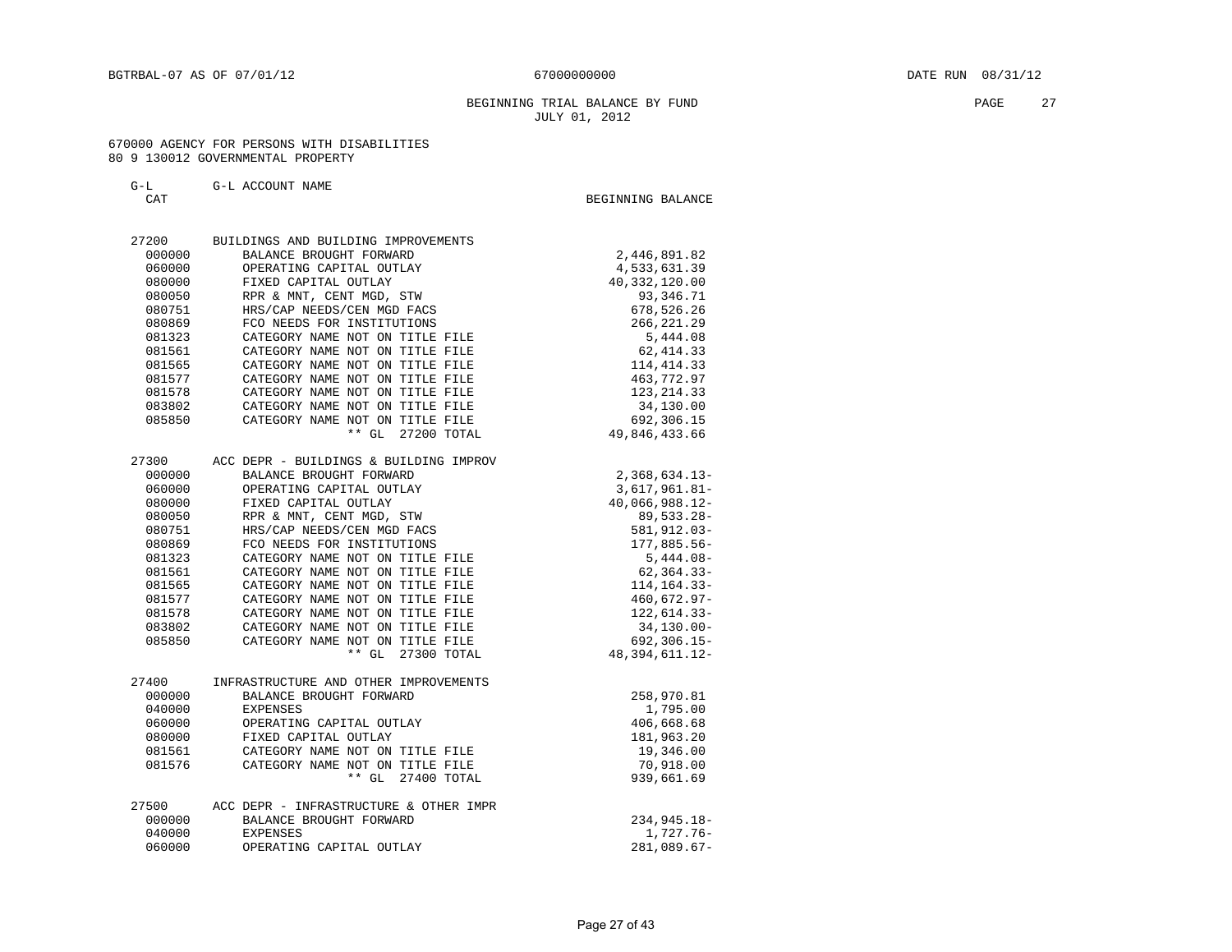#### BEGINNING TRIAL BALANCE BY FUND **PAGE** 28 JULY 01, 2012

#### 670000 AGENCY FOR PERSONS WITH DISABILITIES 80 9 130012 GOVERNMENTAL PROPERTY

| $G-L$<br>CAT     | G-L ACCOUNT NAME                                    | BEGINNING BALANCE      |
|------------------|-----------------------------------------------------|------------------------|
| 080000           | FIXED CAPITAL OUTLAY                                | $52,759.20 -$          |
| 081561           | CATEGORY NAME NOT ON TITLE FILE                     | $19, 146.00 -$         |
| 081576           | CATEGORY NAME NOT ON TITLE FILE                     | $70,908.00 -$          |
|                  | $***$ GL<br>27500 TOTAL                             | 660,575.81-            |
| 27600            | FURNITURE AND EOUIPMENT                             |                        |
| 000000           | BALANCE BROUGHT FORWARD                             | 1,808,947.40           |
| 000100           |                                                     | 11,640.00              |
| 040000           | <b>EXPENSES</b>                                     | 1,003,999.94           |
| 060000           | OPERATING CAPITAL OUTLAY                            | 15,208,592.87          |
| 080754           | APD/FCO NEEDS/CEN MGD FACS                          | 5,782.91               |
| 080899           | CATEGORY NAME NOT ON TITLE FILE                     | 3,691.02               |
| 100021           | ACQUISITION/MOTOR VEHICLES                          | 414,668.00             |
| 100176           | CATEGORY NAME NOT ON TITLE FILE                     | 0.00                   |
| 100179           | G/A-INDIVIDUAL & FAMILY                             | 2,999.00               |
| 100260           | CATEGORY NAME NOT ON TITLE FILE                     | 26, 274.46             |
| 100400           | CATEGORY NAME NOT ON TITLE FILE                     | 0.00                   |
| 100420           | G/A-CHLD/ADOS SUB ABSE SVC                          | 0.00                   |
| 100435           | G/A-CHILD MENTAL HEALTH SV                          | 0.00                   |
| 100610           | G/A-COMM MENTAL HLTH SVS                            | 0.00                   |
| 100618<br>100644 | G/A-COM SUB ABUSE SVCS<br>COMPUTER RELATED EXPENSES | 1,178.72<br>43, 214.28 |
| 100778           | G/A-CONTRACTED SERVICES                             | 7,450.26               |
| 100917           | DEPT STAFF DEVEL/TRAINING                           | 169,149.07             |
| 101555           | HOME/COMM SERVICES WAIVER                           | 55,018.78              |
| 103034           | G/A-CHILD PROTECTION                                | 0.00                   |
| 105000           | CATEGORY NAME NOT ON TITLE FILE                     | 0.00                   |
| 106090           | HOME & COMM SERV ADMIN                              | 37,891.06              |
| 109823           | $G/A-M/D$ EL NINO #1204-SO                          | 0.00                   |
| 140014           | G/A-SPEC CAT LOCAL REC DEV                          | 10,599.80              |
|                  | ** GL 27600 TOTAL                                   | 18,811,097.57          |
| 27700            | ACC DEPR - FURNITURE & EOUIPMENT                    |                        |
| 000000           | BALANCE BROUGHT FORWARD                             | 1,808,947.40-          |
| 000100           |                                                     | $7,372.00 -$           |
| 040000           | <b>EXPENSES</b>                                     | $924,656.90 -$         |
| 060000           | OPERATING CAPITAL OUTLAY                            | 13, 555, 353.98-       |
| 080754           | APD/FCO NEEDS/CEN MGD FACS                          | $3,373.44-$            |
| 080899           | CATEGORY NAME NOT ON TITLE FILE                     | $3,691.02 -$           |
| 100021           | ACQUISITION/MOTOR VEHICLES                          | $411,668.00 -$         |
| 100176           | CATEGORY NAME NOT ON TITLE FILE                     | 0.00                   |
| 100179           | G/A-INDIVIDUAL & FAMILY                             | $2,999.00 -$           |
| 100260           | CATEGORY NAME NOT ON TITLE FILE                     | $26, 174.46 -$         |
| 100400           | CATEGORY NAME NOT ON TITLE FILE                     | 0.00                   |
| 100420           | G/A-CHLD/ADOS SUB ABSE SVC                          | 0.00                   |
| 100435           | G/A-CHILD MENTAL HEALTH SV                          | 0.00                   |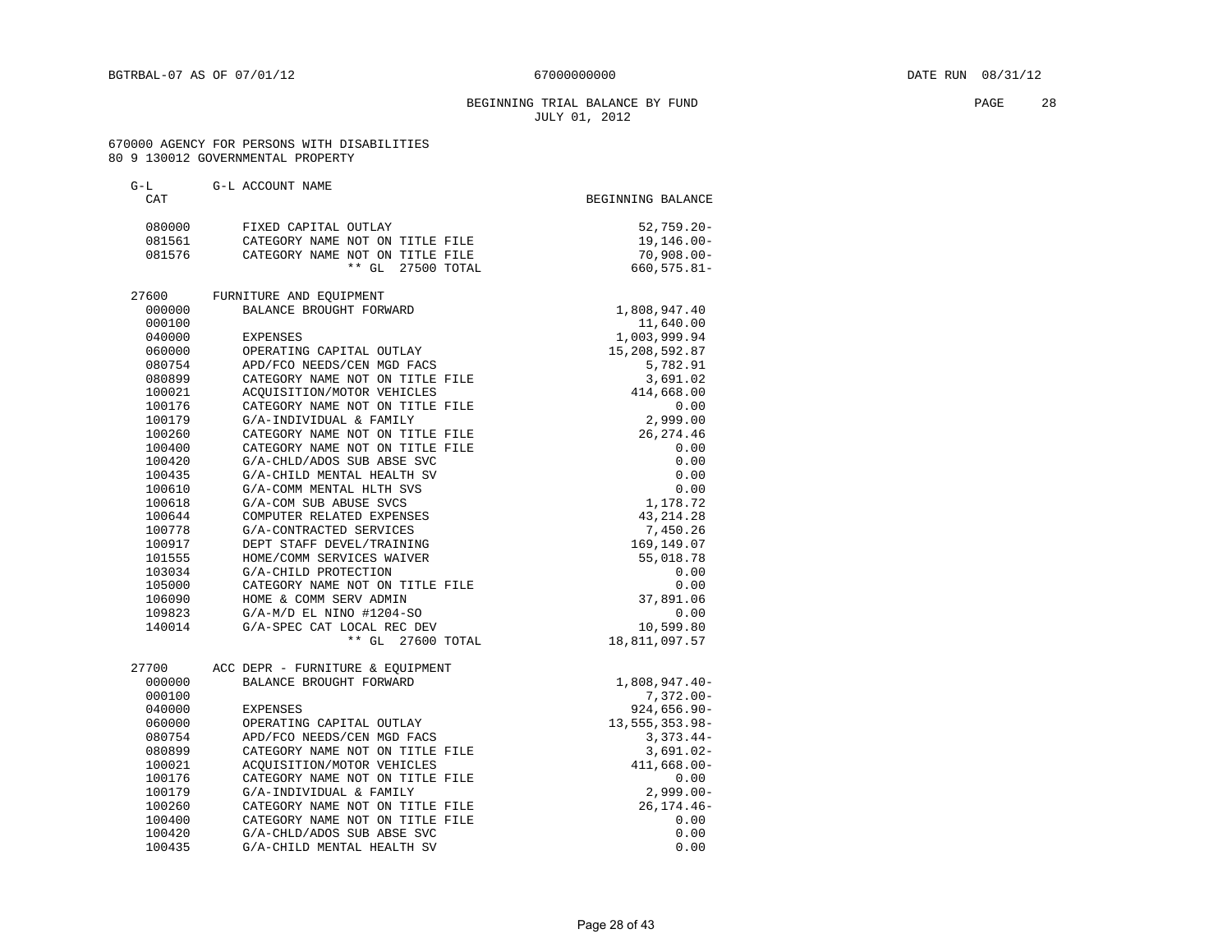#### BEGINNING TRIAL BALANCE BY FUND **EXAMPLE 29** PAGE 29 JULY 01, 2012

#### 670000 AGENCY FOR PERSONS WITH DISABILITIES 80 9 130012 GOVERNMENTAL PROPERTY

| CAT    | G-L G-L ACCOUNT NAME                   | BEGINNING BALANCE |
|--------|----------------------------------------|-------------------|
| 100610 | G/A-COMM MENTAL HLTH SVS               | 0.00              |
| 100618 | G/A-COM SUB ABUSE SVCS                 | 1,178.72-         |
| 100644 | COMPUTER RELATED EXPENSES              | 43, 214. 28-      |
| 100778 | G/A-CONTRACTED SERVICES                | $7,450.26 -$      |
| 100917 | DEPT STAFF DEVEL/TRAINING              | $169.149.07 -$    |
| 101555 | HOME/COMM SERVICES WAIVER              | $52, 181.73 -$    |
| 103034 | G/A-CHILD PROTECTION                   | 0.00              |
| 105000 | CATEGORY NAME NOT ON TITLE FILE        | 0.00              |
| 106090 | HOME & COMM SERV ADMIN                 | $35,670.16 -$     |
| 109823 | $G/A-M/D$ EL NINO #1204-SO             | 0.00              |
| 140014 | G/A-SPEC CAT LOCAL REC DEV             | $6.183.24 -$      |
|        | ** GL 27700 TOTAL                      | 17,059,263.66-    |
| 27800  | CONSTRUCTION WORK IN PROGRESS          |                   |
| 080000 | FIXED CAPITAL OUTLAY                   | 5,092,949.07      |
| 28200  | LIBRARY RESOURCES                      |                   |
| 060000 | OPERATING CAPITAL OUTLAY               | 0.00              |
| 28300  | ACC DEPR - LIBRARY RESOURCES           |                   |
| 060000 | OPERATING CAPITAL OUTLAY               | 0.00              |
| 54900  | COMMITTED FUND BALANCE                 |                   |
| 000000 | BALANCE BROUGHT FORWARD                | 8,575,691.40-     |
| 56100  | NONSPENDABLE - INVENTORIES AND PREPAID |                   |
| 000000 | BALANCE BROUGHT FORWARD                | 0.00              |
|        | *** FUND TOTAL                         | 0.00              |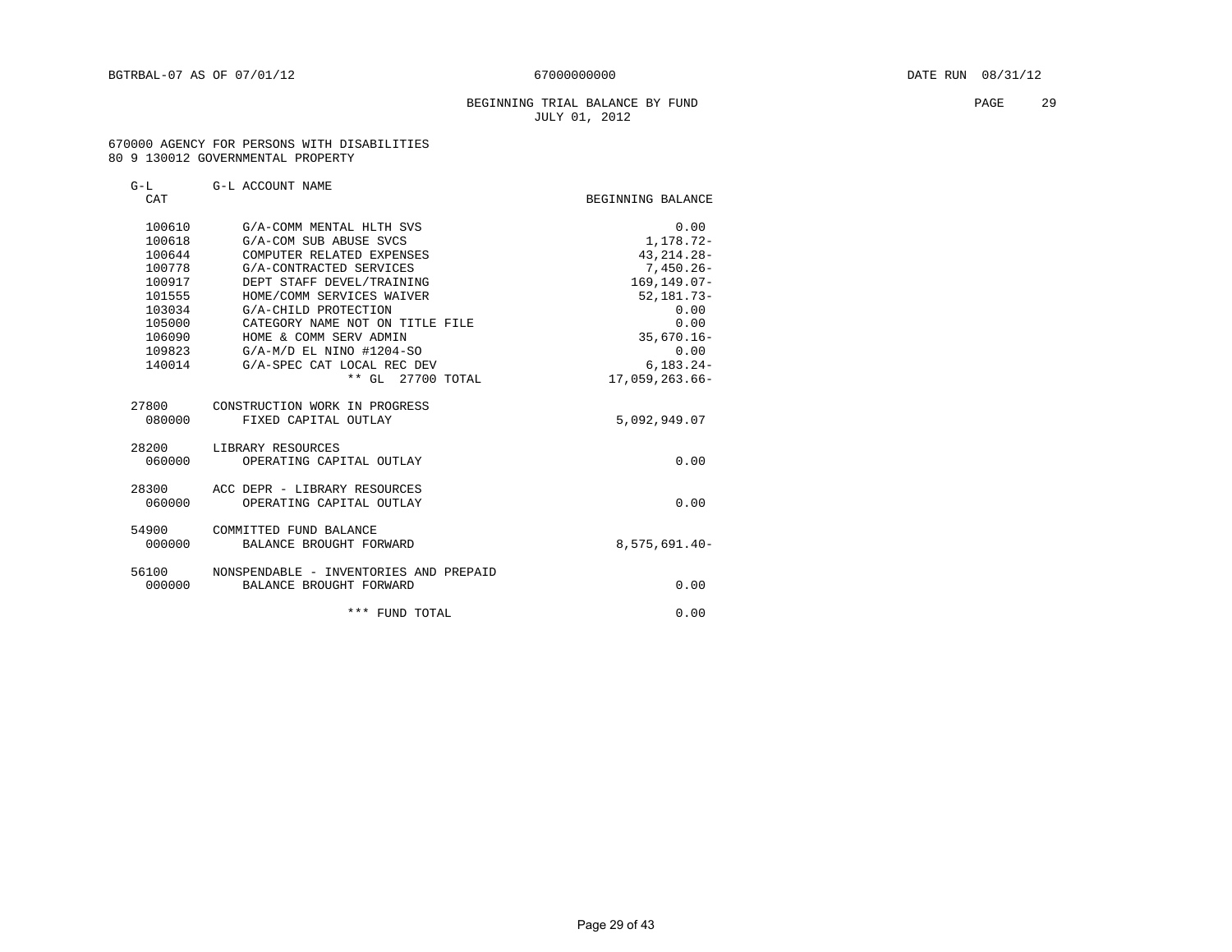BEGINNING TRIAL BALANCE BY FUND **PAGE** 30 JULY 01, 2012

#### 670000 AGENCY FOR PERSONS WITH DISABILITIES 90 9 670111 APD GENERAL LONG-TERM DEBT ACCOUNT GROUP

| $G-L$<br>CAT    | G-L ACCOUNT NAME                                                  | BEGINNING BALANCE |
|-----------------|-------------------------------------------------------------------|-------------------|
| 38600<br>010000 | CURRENT COMPENSATED ABSENCES LIABILITY<br>SALARIES AND BENEFITS   | 4, 157, 051. 35-  |
| 48600<br>010000 | COMPENSATED ABSENCES LIABILITY<br>SALARIES AND BENEFITS           | $9,415,433.04-$   |
| 54900<br>000000 | COMMITTED FUND BALANCE<br>BALANCE BROUGHT FORWARD                 | 13,572,484.39     |
| 57200<br>000000 | RESTRICTED BY FEDERAL GOVERNMENT<br>BALANCE BROUGHT FORWARD       | 0.00              |
| 57300<br>000000 | RESTRICTED BY GRANTORS AND CONTRIBUTOR<br>BALANCE BROUGHT FORWARD | 0.00              |
|                 | ***<br>FUND TOTAL                                                 | 0.00              |

 $\mathbf E$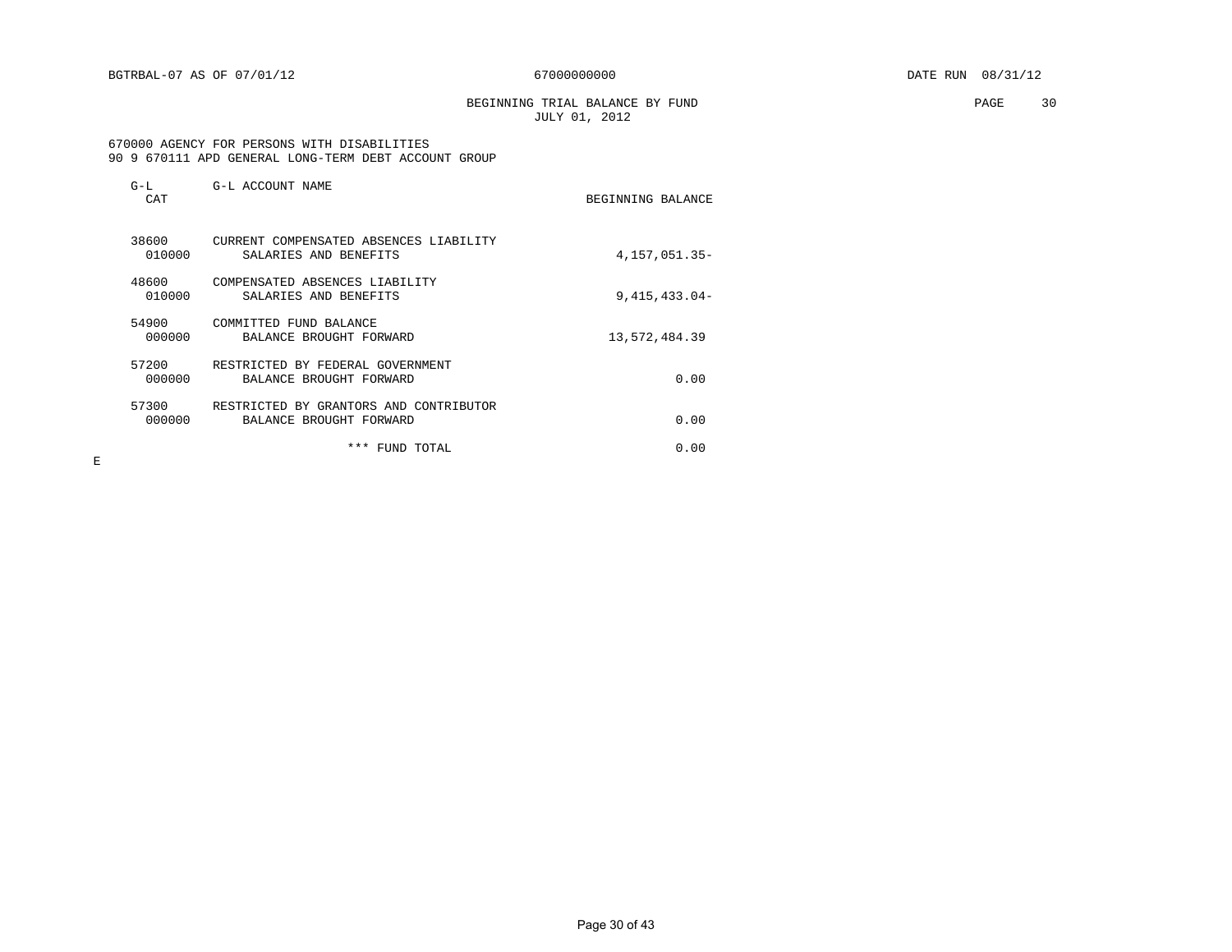

# **Legislative Budget Request Fiscal Year 2013-14**

**Schedule I Series**

**Barbara Palmer Director**

Page 31 of 43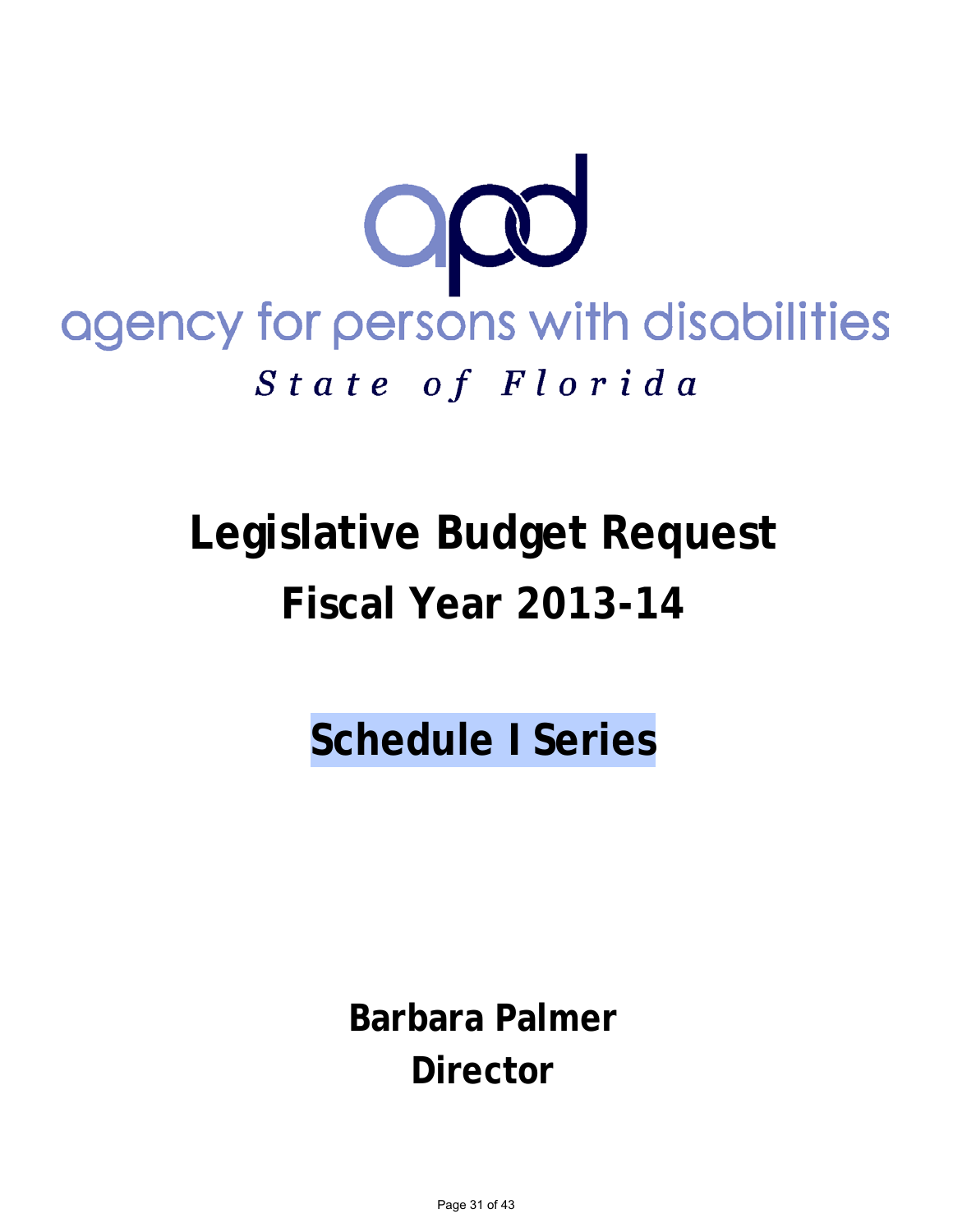### **SCHEDULE IC: RECONCILIATION OF UNRESERVED FUND BALANCE**

**Budget Period: 2013-2014**

67-Agency for Persons with Disabilties

| <b>Budget Entity:</b><br><b>LAS/PBS Fund Number</b> |                                                     | <b>All Budget Entities</b><br>2021 |                             |                                   |
|-----------------------------------------------------|-----------------------------------------------------|------------------------------------|-----------------------------|-----------------------------------|
|                                                     |                                                     | <b>Balance as of</b><br>6/30/2012  | SWFS*<br><b>Adjustments</b> | <b>Adjusted</b><br><b>Balance</b> |
|                                                     | <b>Chief Financial Officer's (CFO) Cash Balance</b> | 785,744.80 (A)                     |                             | 785,744.80                        |
|                                                     | ADD: Other Cash (See Instructions)                  | (B)                                |                             | $0.00\,$                          |
|                                                     | <b>ADD:</b> Investments                             | (C)                                |                             | $0.00\,$                          |
|                                                     | ADD: Outstanding Accounts Receivable                | 0.00  (D)                          |                             | $0.00\,$                          |
|                                                     | ADD: Transfers from BE 67100100                     | $57,511.96$ (E)                    |                             | 57,511.96                         |
|                                                     | ADD: Transfers from BE 67100200                     | $120,913.27$ (F)                   |                             | 120,913.27                        |
|                                                     | <b>Total Cash plus Accounts Receivable</b>          | 964,170.03 (G)                     | 0.00                        | 964,170.03                        |
| LESS:                                               | Allowances for Uncollectibles                       | (H)                                |                             | $0.00\,$                          |
| LESS:                                               | "A" Carry Forwards                                  | 182,299.72 (I)                     |                             | 182,299.72                        |
|                                                     | "B" Carry Forwards                                  | $\overline{0.00}$ (J)              |                             | $0.00\,$                          |
|                                                     | Approved "FCO" Certified Forwards                   | $\overline{0.00}$ (K)              |                             | $0.00\,$                          |
|                                                     | LESS: Other Accounts Payable (Nonoperating)         | 0.00  (L)                          |                             | $0.00\,$                          |
|                                                     | LESS: Transfers from BE 67100100                    | 57,511.96 (M)                      |                             | 57,511.96                         |
|                                                     | LESS: Transfers from BE 67100200                    | $120,913.27$ (N)                   |                             | 120,913.27                        |
|                                                     | <b>Unreserved Fund Balance, 07/01/12</b>            | 603,445.08 (O)                     | 0.00                        | 603,445.08                        |

**Notes:**

**Department Title:**

**\*SWFS = Statewide Financial Statement** 

**Trust Fund Title:** Administrative Trust Fund

**\*\* This amount should agree with Line I, Section IV of the Schedule I for the most recent completed fiscal year and Line A for the following year.**

*Office of Policy and Budget - June 2012*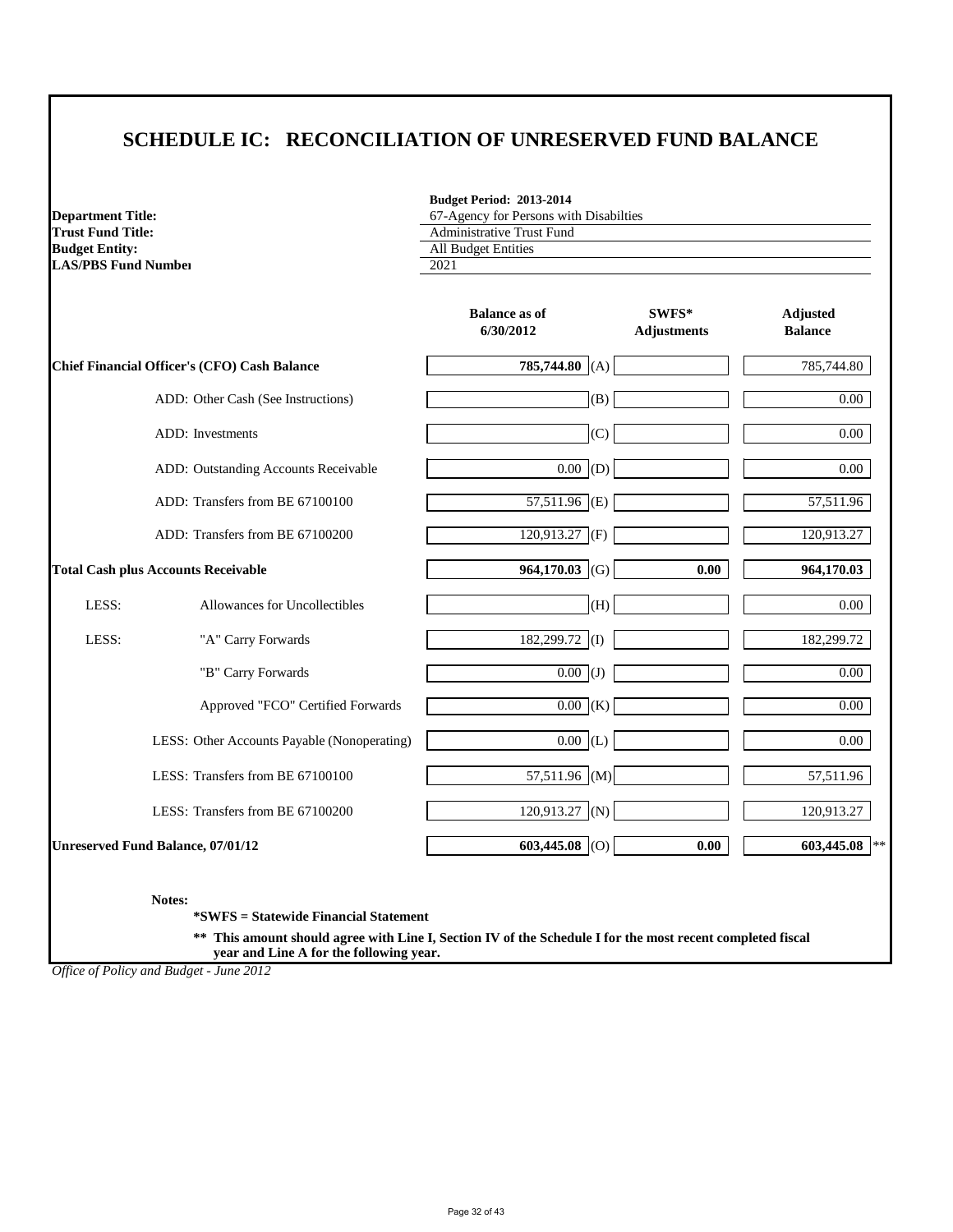### **RECONCILIATION: BEGINNING TRIAL BALANCE TO SCHEDULE I and IC**

|                                                      | <b>Budget Period: 2013 - 2014</b>                                                              |                   |  |
|------------------------------------------------------|------------------------------------------------------------------------------------------------|-------------------|--|
| <b>Department Title:</b><br><b>Trust Fund Title:</b> | 67-Agency for Persons with Disabilities                                                        |                   |  |
| <b>LAS/PBS Fund Number:</b>                          | Administrative Trust Fund - All Budget Entities<br>2021                                        |                   |  |
|                                                      |                                                                                                |                   |  |
| <b>BEGINNING TRIAL BALANCE:</b>                      |                                                                                                |                   |  |
|                                                      | <b>Total Fund Balance Per FLAIR Trial Balance, 07/01/12</b>                                    |                   |  |
|                                                      | Total all GLC's 5XXXX for governmental funds;<br>GLC 539XX for proprietary and fiduciary funds | 603,445.08<br>(A) |  |
|                                                      |                                                                                                |                   |  |
|                                                      | <b>Subtract Nonspendable Fund Balance (GLC 56XXX)</b>                                          | (B)               |  |
|                                                      | Add/Subtract Statewide Financial Statement (SWFS)Adjustments :                                 |                   |  |
|                                                      | SWFS Adjustment # and Description                                                              | (C)               |  |
|                                                      | SWFS Adjustment # and Description                                                              | (C)               |  |
|                                                      | <b>Add/Subtract Other Adjustment(s):</b>                                                       |                   |  |
|                                                      | Approved "B" Carry Forward (Encumbrances) per LAS/PBS                                          | (D)               |  |
|                                                      | Approved "C" Carry Forward Total (FCO) per LAS/PBS                                             | (D)               |  |
|                                                      | A/P not C/F-Operating Categories                                                               | (D)               |  |
|                                                      |                                                                                                | (D)               |  |
|                                                      |                                                                                                | (D)               |  |
| <b>ADJUSTED BEGINNING TRIAL BALANCE:</b>             |                                                                                                | 603,445.08<br>(E) |  |
|                                                      | UNRESERVED FUND BALANCE, SCHEDULE IC (Line I)                                                  | 603,445.08<br>(F) |  |
| <b>DIFFERENCE:</b>                                   |                                                                                                | $0.00$ (G)*       |  |
| *SHOULD EQUAL ZERO.                                  |                                                                                                |                   |  |
|                                                      |                                                                                                |                   |  |
|                                                      |                                                                                                |                   |  |
|                                                      |                                                                                                |                   |  |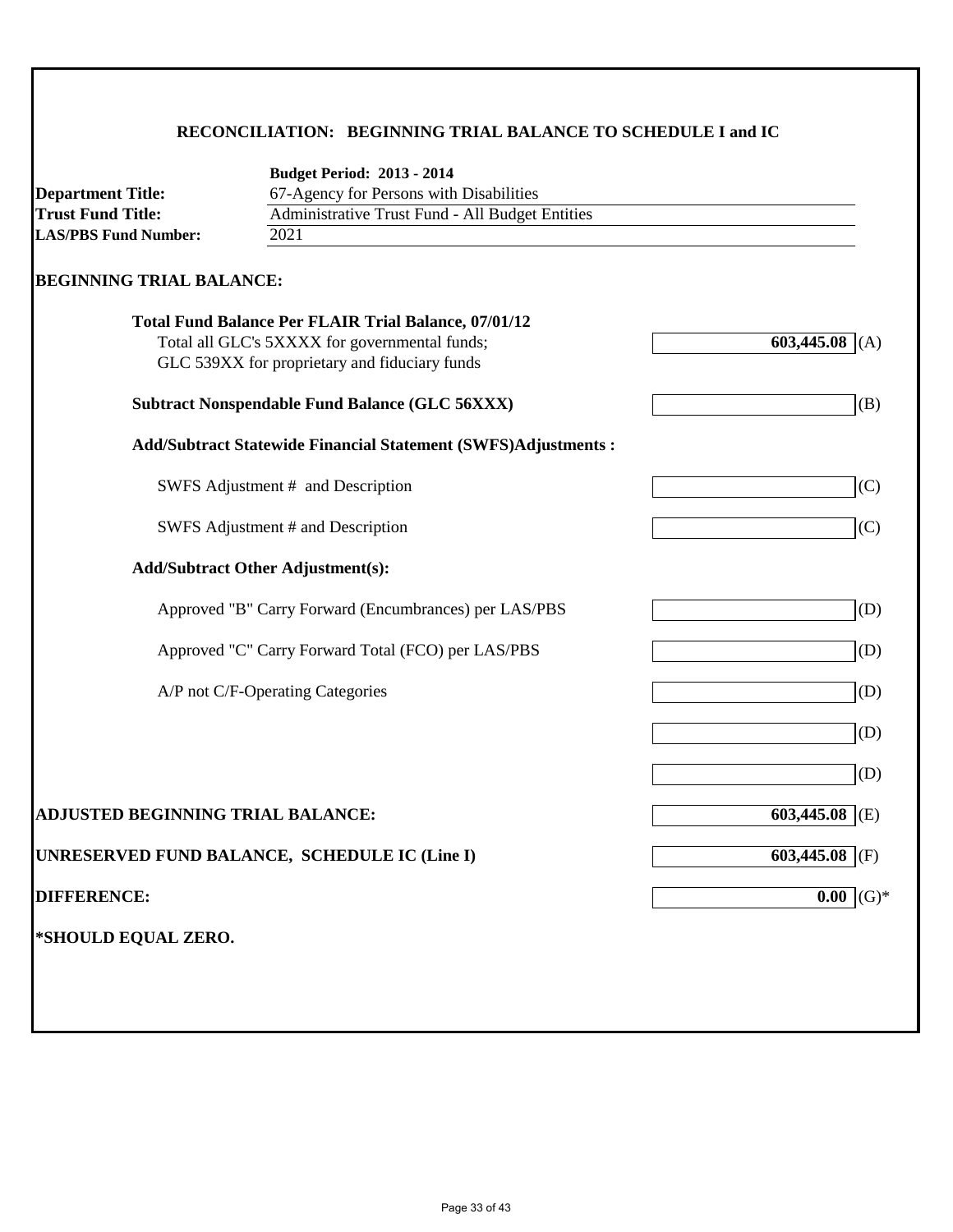# **SCHEDULE IC: RECONCILIATION OF UNRESERVED FUND BALANCE**

**Budget Period: 2013-2014**

| <b>Department Title:</b><br><b>Trust Fund Title:</b><br><b>Budget Entity:</b><br><b>LAS/PBS Fund Number</b> |                                                     | 67-Agency for Persons with Disabilties<br><b>Federal Grants Trust Fund</b><br>All Budget Entities<br>2261 |                             |                                   |
|-------------------------------------------------------------------------------------------------------------|-----------------------------------------------------|-----------------------------------------------------------------------------------------------------------|-----------------------------|-----------------------------------|
|                                                                                                             |                                                     | <b>Balance as of</b><br>6/30/2012                                                                         | SWFS*<br><b>Adjustments</b> | <b>Adjusted</b><br><b>Balance</b> |
|                                                                                                             | <b>Chief Financial Officer's (CFO) Cash Balance</b> | 399,889.63 (A)                                                                                            |                             | 399,889.63                        |
|                                                                                                             | ADD: Other Cash (See Instructions)                  | (B)                                                                                                       |                             | $0.00\,$                          |
|                                                                                                             | ADD: Investments                                    | (C)                                                                                                       |                             | $0.00\,$                          |
|                                                                                                             | ADD: Outstanding Accounts Receivable                | 64,514.06 (D)                                                                                             |                             | 64,514.06                         |
|                                                                                                             | ADD: Transfers from BE 67100300                     | $8,067.98$ (E)                                                                                            |                             | 8,067.98                          |
|                                                                                                             | <b>Total Cash plus Accounts Receivable</b>          | 472,471.67 (F)                                                                                            | 0.00                        | 472,471.67                        |
| LESS:                                                                                                       | Allowances for Uncollectibles                       | (G)                                                                                                       |                             | $0.00\,$                          |
| LESS:                                                                                                       | "A" Carry Forwards                                  | $8,575.50$ (H)                                                                                            |                             | 8,575.50                          |
|                                                                                                             | "B" Carry Forwards                                  | $\boxed{0.00}$ (I)                                                                                        |                             | $0.00\,$                          |
|                                                                                                             | Approved "FCO" Certified Forwards                   | $\overline{0.00}$ (J)                                                                                     |                             | $0.00\,$                          |
|                                                                                                             | LESS: Other Accounts Payable (Nonoperating)         | 0.00  (K)                                                                                                 |                             | $0.00\,$                          |
|                                                                                                             | LESS: Transfer to BE 67100100                       | 3,783.56 (L)                                                                                              |                             | 3,783.56                          |
|                                                                                                             | LESS: Transfers to BE 67100200                      | 4,284.42 $(M)$                                                                                            |                             | 4,284.42                          |
|                                                                                                             | <b>Unreserved Fund Balance, 07/01/12</b>            | 455,828.19 (N)                                                                                            | 0.00                        | 455,828.19<br>$**$                |

**Notes:**

**\*SWFS = Statewide Financial Statement** 

**\*\* This amount should agree with Line I, Section IV of the Schedule I for the most recent completed fiscal year and Line A for the following year.**

*Office of Policy and Budget - June 2012*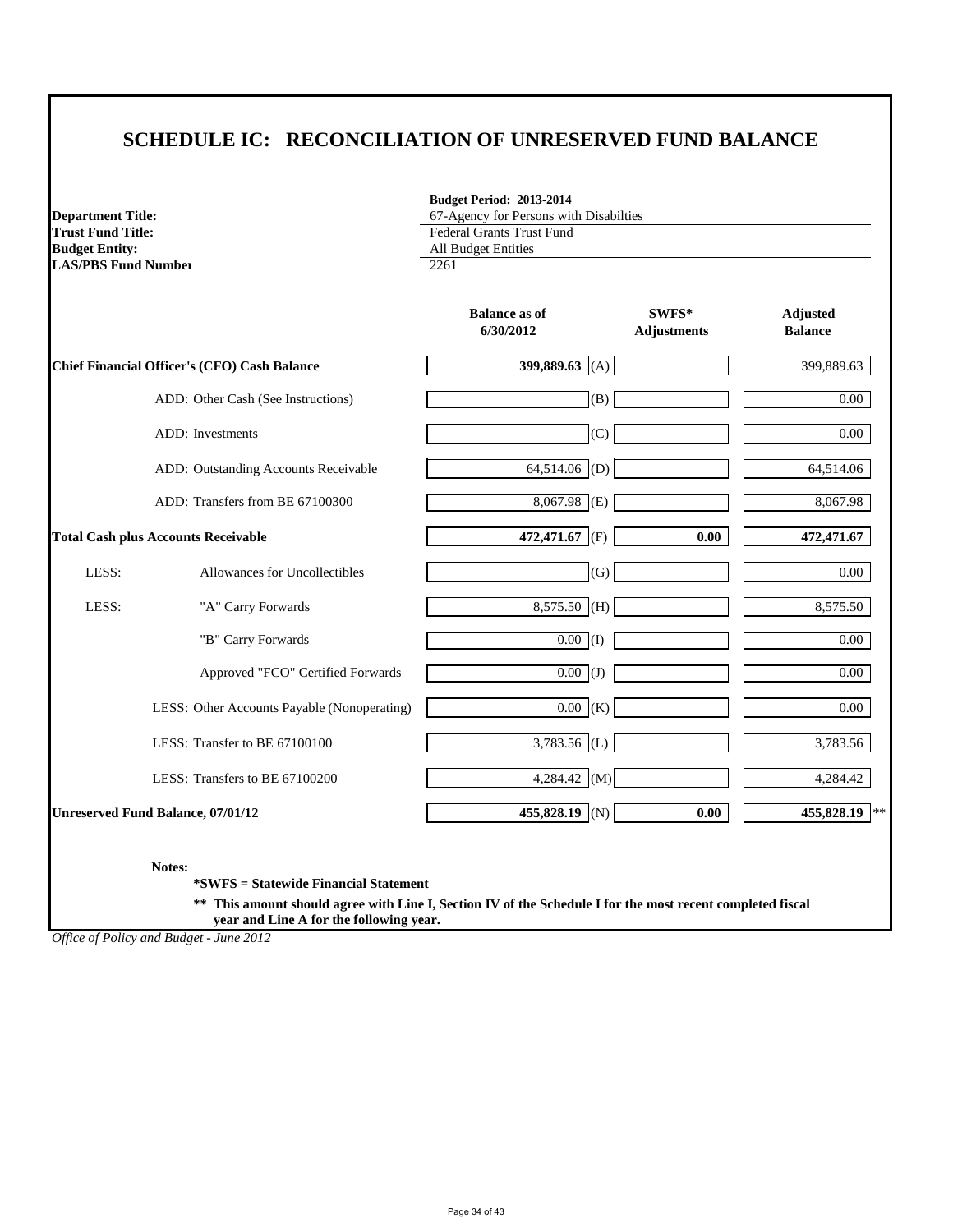### **RECONCILIATION: BEGINNING TRIAL BALANCE TO SCHEDULE I and IC**

| <b>Department Title:</b>                 | <b>Budget Period: 2013-2014</b><br>67-Agency for Persons with Disabilities                                                                                    |                   |  |
|------------------------------------------|---------------------------------------------------------------------------------------------------------------------------------------------------------------|-------------------|--|
| <b>Trust Fund Title:</b>                 | Federal Grants Trust Fund - All Budget Entities                                                                                                               |                   |  |
| <b>LAS/PBS Fund Number:</b>              | 2261                                                                                                                                                          |                   |  |
| <b>BEGINNING TRIAL BALANCE:</b>          |                                                                                                                                                               |                   |  |
|                                          | <b>Total Fund Balance Per FLAIR Trial Balance, 07/01/12</b><br>Total all GLC's 5XXXX for governmental funds;<br>GLC 539XX for proprietary and fiduciary funds | 455,828.19<br>(A) |  |
|                                          | <b>Subtract Nonspendable Fund Balance (GLC 56XXX)</b>                                                                                                         | (B)               |  |
|                                          | <b>Add/Subtract Statewide Financial Statement (SWFS)Adjustments:</b>                                                                                          |                   |  |
|                                          | SWFS Adjustment # and Description                                                                                                                             | (C)               |  |
|                                          | SWFS Adjustment # and Description                                                                                                                             | (C)               |  |
|                                          | <b>Add/Subtract Other Adjustment(s):</b>                                                                                                                      |                   |  |
|                                          | Approved "B" Carry Forward (Encumbrances) per LAS/PBS                                                                                                         | (D)               |  |
|                                          | Approved "C" Carry Forward Total (FCO) per LAS/PBS                                                                                                            | (D)               |  |
|                                          | A/P not C/F-Operating Categories                                                                                                                              | 0.00<br>(D)       |  |
|                                          | September 30th CF Reversions                                                                                                                                  | 0.00<br>(D)       |  |
|                                          |                                                                                                                                                               | (D)               |  |
|                                          |                                                                                                                                                               | (D)               |  |
| <b>ADJUSTED BEGINNING TRIAL BALANCE:</b> |                                                                                                                                                               | 455,828.19<br>(E) |  |
|                                          | UNRESERVED FUND BALANCE, SCHEDULE IC (Line I)                                                                                                                 | 455,828.19<br>(F) |  |
| <b>DIFFERENCE:</b>                       |                                                                                                                                                               | $(G)*$<br>0.00    |  |
| *SHOULD EQUAL ZERO.                      |                                                                                                                                                               |                   |  |
|                                          |                                                                                                                                                               |                   |  |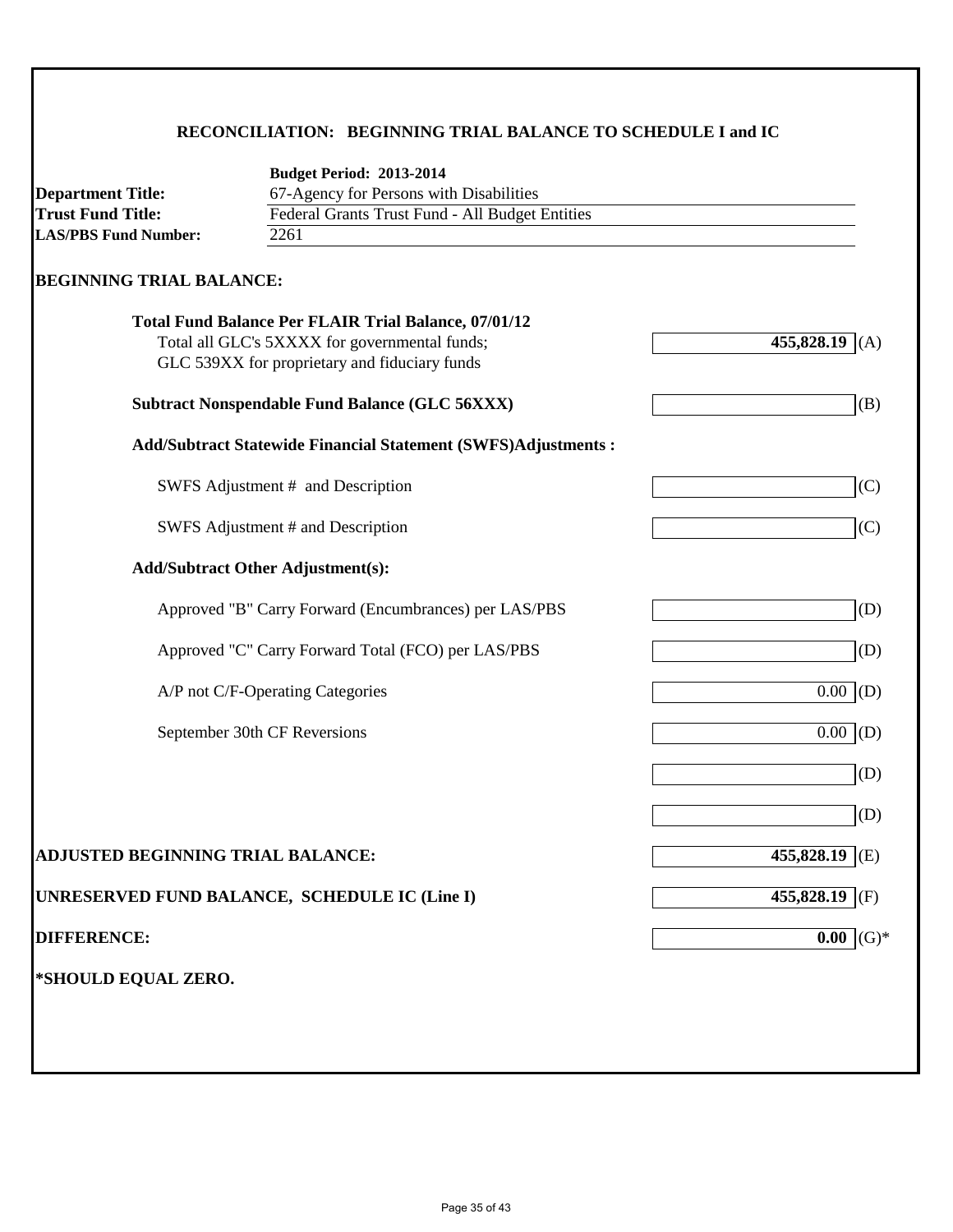### **SCHEDULE 1 - Revenue Estimating Methodology Narrative**

#### **Department: 67 – Agency for Persons with Disabilities**

Revenue estimate calculations for Fiscal Years 2012-13 and 2013-14 are based upon the following methodology:

In the Operations and Maintenance Trust Fund (2516) Developmental Disability Centers total estimated revenue estimated for client custodial care fees have been estimated based expected third party reimbursements and projected client caseloads. Developmental Disability Center fees and transfers from AHCA are based upon projections of client caseloads and rates for care.

The projected grant revenues in the Administrative Trust Fund (2021), Federal Grants Trust Fund (2261), Operations and Maintenance Trust Fund (2516), and Social Services Block Grant Trust Fund (2639) are based on anticipated grant awards and budgeted expenditures in the trust funds from Medicaid, Social Services Block grant and other small grant funds.

Section III adjustments:

- The adjustments reflected in the Federal Grants Trust Fund (2261) represent prior year certified forward reversions as well as unfunded budget because of the closing of current grants with no anticipated new grants.
- The adjustments in the Operations & Maintenance Trust Fund (2516) represent statewide financial statement adjustments for payables and amounts for the audited ending balances on the Summarized Balance Sheet provided by the Department of Financial Services. Also included are adjustments for certified forward and encumbrance reversions and for fixed capital outlay expenditures.
- The adjustments reflected in the Social Services Block Grant Trust Fund (2639) represent statewide financial statement adjustments for payables and adjustments for certified forward reversions.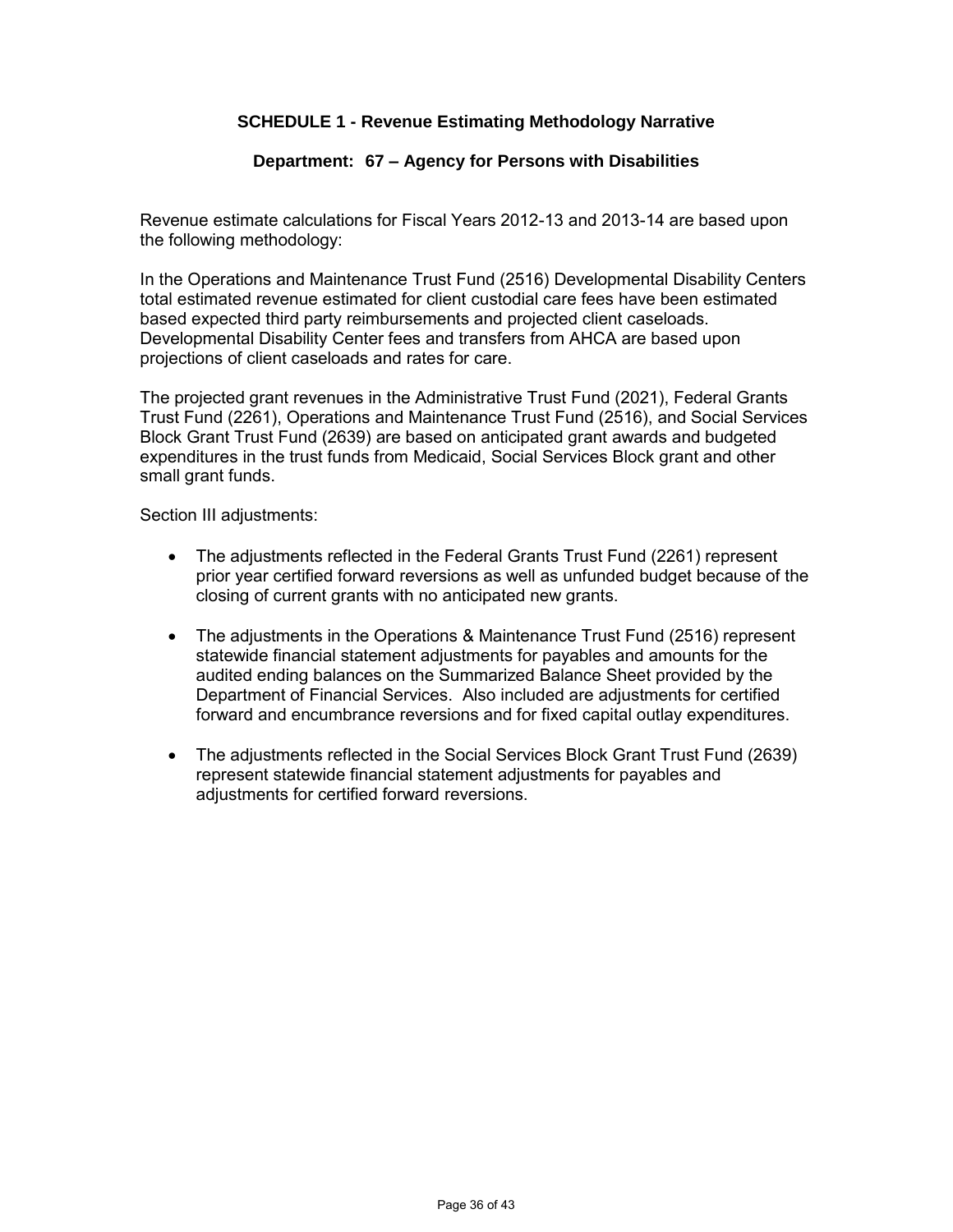### **SCHEDULE 1 – 5 Percent Trust Fund Reserve Calculation**

### **Department: 67 – Agency for Persons with Disabilities**

### 2516 – Operations and Maintenance Trust Fund

| Total Revenues Entered in Column A02            | \$52,767,131.00 |
|-------------------------------------------------|-----------------|
| Less Medicaid Transfers from AHCA               | \$47,392,498.00 |
| Total Revenue subject to 5% Reserve Calculation | \$5,374,633.00  |
| Multiplied by 5%                                | $x = 0.05$      |
| Total 5% Reserve for O&M Trust Fund             | 268,731.65      |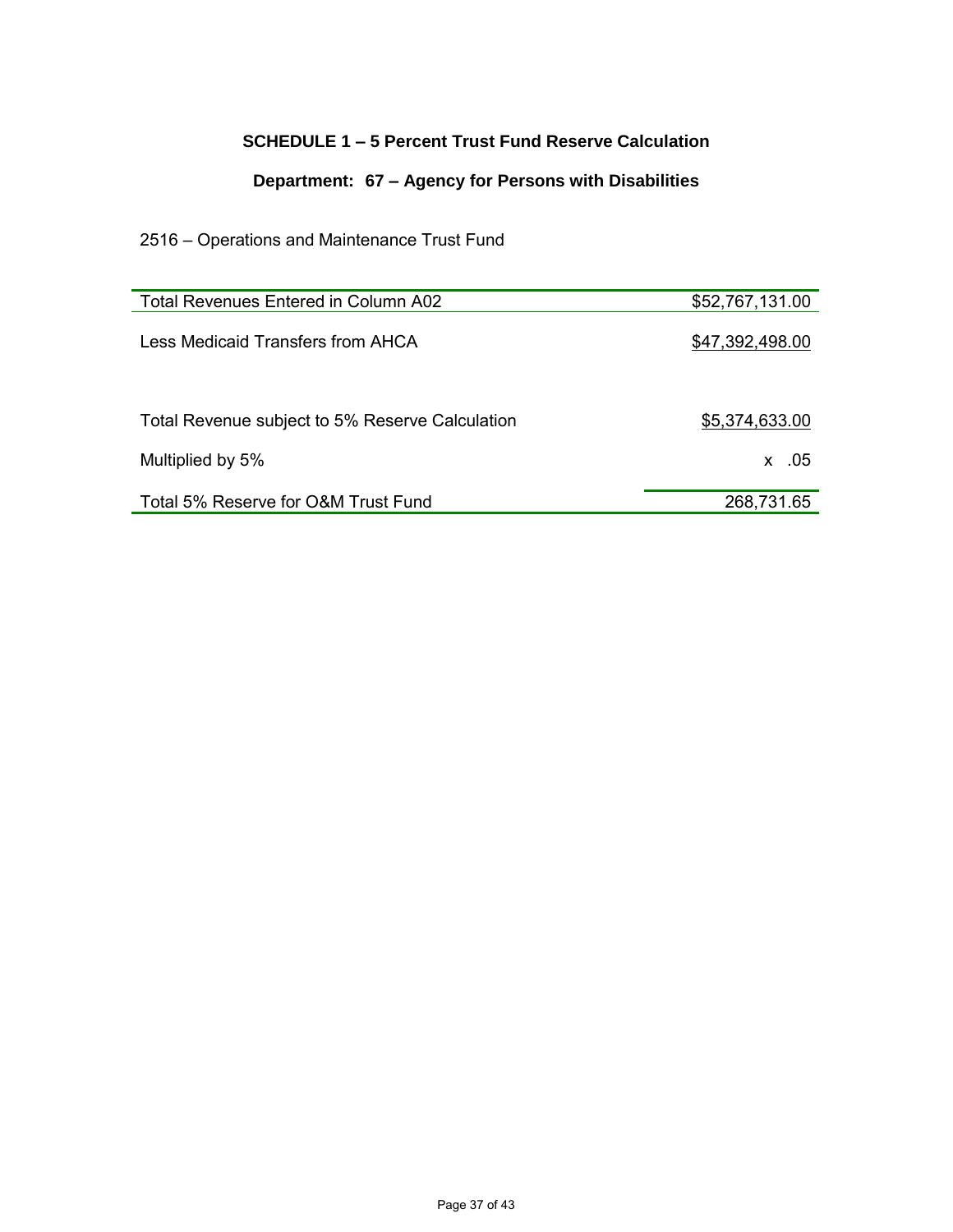### **Executive Office of the Governor Inter-Agency Transfers Reported on Schedule I**

**Agency Name : Agency for Persons with Disabilities** 

List all transfers totaling \$100,000 or more. Provide the applicable agency name and fund number, the categories used for both the transfer in and the transfer out, and the amount of the transfer for each of the fiscal years indicated, as well as the name of the person at the other agency who confirmed the amount of the transfer and the date of the confirmation. If transferred in/out to the General Revenue Fund, do not include on this form; however, on Schedule I be sure to include "To GR" or "From GR" in the description field.

**Fund Name and Number : Transfer In Transfer Out Transfers In Revenue Amount Amount Amount Expenditure (Provide Agency and Fund Number Received From) Category FY 11-12 (A01) FY 12-13 (A02) FY 13-14 (A03) Category Confirmed By/Date** 68 Agency for Health Care Administratin 4740 001510 42,476,934.58 47,392,498.00 46,742,498.00 181011 Angela Booker 9-27-12 68 Agency for Health Care Administration 4740 001500 2,864,951.67 181011 Angela Booker 9-27-12 **Transfer Out Transfer In Transfers Out (Operating and Non-Operating) Expenditure Revenue (Provide Agency and Fund Number Transferred To) Category Category Confirmed By/Date** 40 Department of Economic Opportunity 7670 106090 125,581.76 001801 72 Department of Management Services 6780 107040 359,195.00 472,266.00 472,266.00 001903 72 Department of Management Services 1050 107040 | 128,544.00 | | | | | | | | | | | | | | 001903 2516 - Operations & Maintenance Trust Fund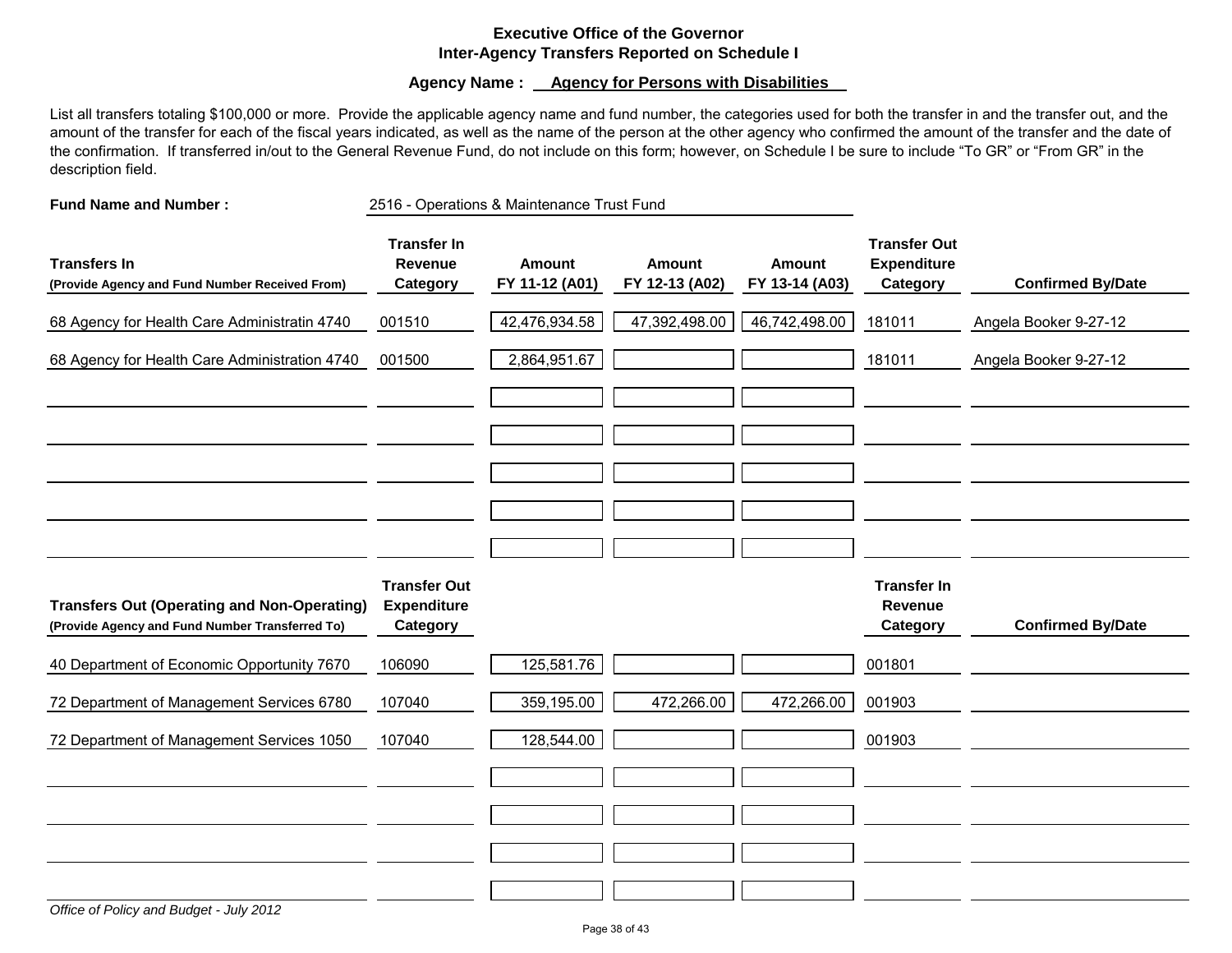| SCHEDULE 1A: DETAIL OF FEES AND RELATED PROGRAM COSTS                                                                                                                                                      |                                                                                                                 |                                                 |                  |                |
|------------------------------------------------------------------------------------------------------------------------------------------------------------------------------------------------------------|-----------------------------------------------------------------------------------------------------------------|-------------------------------------------------|------------------|----------------|
| Department:<br>Program:<br>Fund:                                                                                                                                                                           | 67-Agency for Persons with Disa<br><b>Budget Period: 2011 - 2012</b><br>67100300 - DDPF - PC 1303000000<br>2516 |                                                 |                  |                |
| <b>Specific Authority:</b><br><b>Purpose of Fees Collected:</b>                                                                                                                                            | Chapter 393, F.S.                                                                                               | <b>Client Services and Care at Institutions</b> |                  |                |
| Type of Fee or Program: (Check ONE Box and answer questions as indicated.)                                                                                                                                 |                                                                                                                 |                                                 |                  |                |
| Regulatory services or oversight to businesses or professions. (Complete Sections I, II, and III and attach                                                                                                |                                                                                                                 |                                                 |                  |                |
| <b>Examination of Regulatory Fees Form - Part I and II.)</b><br>Non-regulatory fees authorized to cover full cost of conducting a specific program or service. (Complete<br>Sections I, II, and III only.) |                                                                                                                 |                                                 |                  |                |
| <b>SECTION I - FEE COLLECTION</b>                                                                                                                                                                          |                                                                                                                 | <b>ACTUAL</b>                                   | <b>ESTIMATED</b> | <b>REQUEST</b> |
|                                                                                                                                                                                                            |                                                                                                                 | FY 2011 - 2012                                  | FY 2012 - 2013   | FY 2013 - 2014 |
| Receipts:<br>Reimbursement of Client Custodial Care                                                                                                                                                        |                                                                                                                 | 3,037,747                                       | 4,845,133        | 4,845,133      |
| AHCA Transfers for Client Care (Medicar                                                                                                                                                                    |                                                                                                                 | 47,796,764                                      | 47,392,498       | 46,742,498     |
|                                                                                                                                                                                                            |                                                                                                                 |                                                 |                  |                |
| <b>Total Fee Collection to Line (A) - Section III</b>                                                                                                                                                      |                                                                                                                 | 50,834,511                                      | 52,237,631       | 51,587,631     |
| <b>SECTION II - FULL COSTS</b>                                                                                                                                                                             |                                                                                                                 |                                                 |                  |                |
| Direct Costs:                                                                                                                                                                                              |                                                                                                                 |                                                 |                  |                |
| Salaries and Benefits                                                                                                                                                                                      |                                                                                                                 | 41, 167, 304                                    | 43,120,385       | 43,673,795     |
| <b>Other Personal Services</b>                                                                                                                                                                             |                                                                                                                 | 794,735                                         | 947,450          | 947,450        |
| Expenses                                                                                                                                                                                                   |                                                                                                                 | 3,586,050                                       | 3,111,717        | 3,111,717      |
| <b>Operating Capital Outlay</b>                                                                                                                                                                            |                                                                                                                 | 169,750                                         | 94,779           | 94,779         |
| <b>Food Products</b>                                                                                                                                                                                       |                                                                                                                 | 1,216,322                                       | 1,242,546        | 1,242,546      |
| <b>Contracted Services</b>                                                                                                                                                                                 |                                                                                                                 | 965,025                                         | 857,584          | 857,584        |
| G/A - Contracted Professional Services                                                                                                                                                                     |                                                                                                                 | 1,305,667                                       | 3,013,776        | 3,013,776      |
| Risk Management Insurance                                                                                                                                                                                  |                                                                                                                 | 3,075,697                                       | 2,629,672        | 2,005,208      |
| TR/DMS/HR SVCS/STW Contract                                                                                                                                                                                |                                                                                                                 | 391,410                                         | 431,400          | 431,400        |
| Indirect Costs Charged to Trust Fund                                                                                                                                                                       |                                                                                                                 |                                                 |                  |                |
| <b>Total Full Costs to Line (B) - Section III</b><br><b>Basis Used:</b>                                                                                                                                    |                                                                                                                 | 52,671,960                                      | 55,449,309       | 55,378,255     |
|                                                                                                                                                                                                            |                                                                                                                 |                                                 |                  |                |
| <b>SECTION III - SUMMARY</b>                                                                                                                                                                               |                                                                                                                 |                                                 |                  |                |
| <b>TOTAL SECTION I</b>                                                                                                                                                                                     | (A)                                                                                                             | 50,834,511                                      | 52,237,631       | 51,587,631     |
| TOTAL SECTION II                                                                                                                                                                                           | (B)                                                                                                             | 52,671,960                                      | 55,449,309       | 55,378,255     |
| <b>TOTAL - Surplus/Deficit</b>                                                                                                                                                                             | (C)                                                                                                             | (1,837,449)                                     | (3,211,678)      | (3,790,624)    |
| <b>EXPLANATION of LINE C:</b><br>Line C represents unfunded budget based upon revenue projections.                                                                                                         |                                                                                                                 |                                                 |                  |                |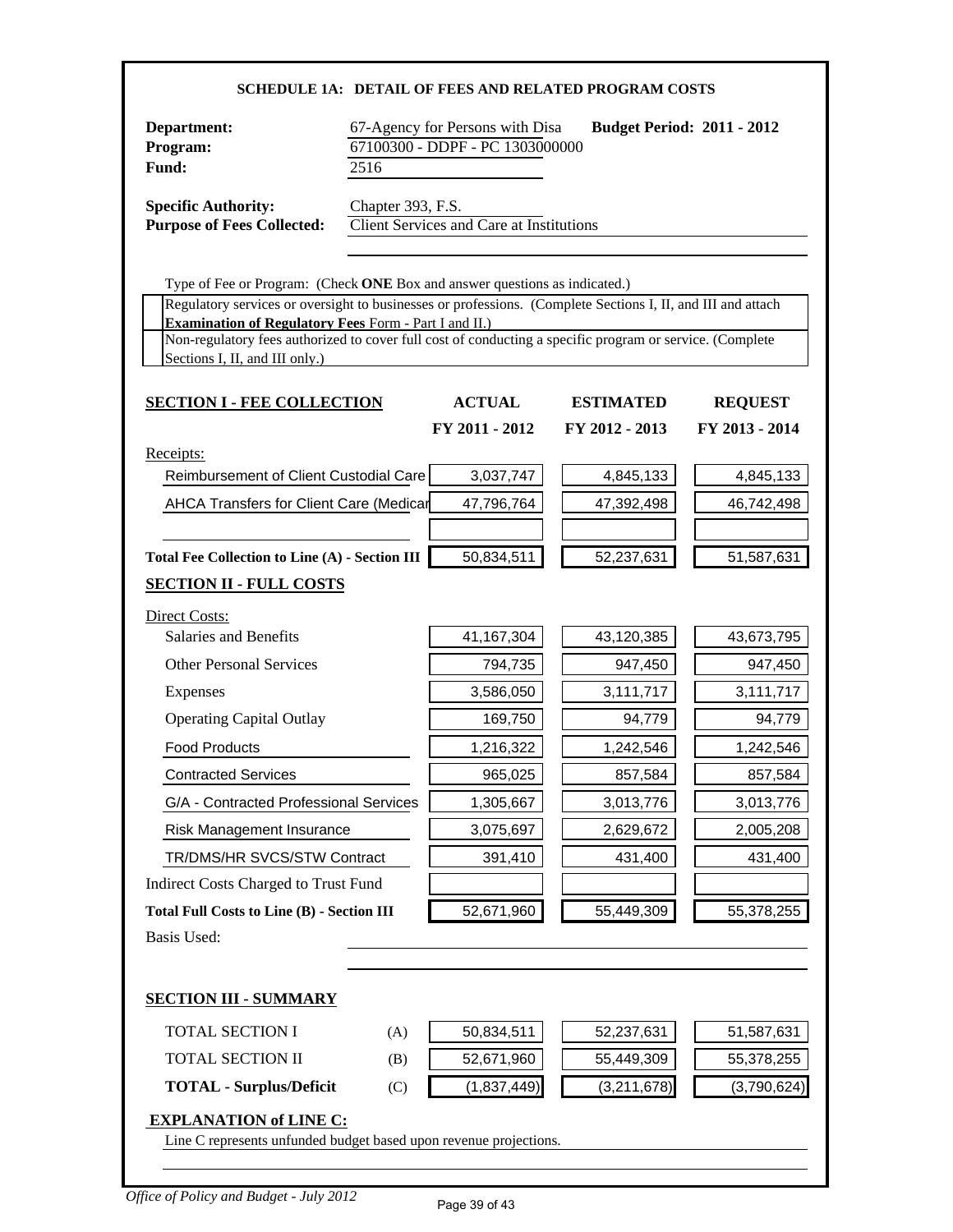# **SCHEDULE IC: RECONCILIATION OF UNRESERVED FUND BALANCE**

**Budget Period: 2013-2014**

| <b>Department Title:</b>   |                                                     | 67-Agency for Persons with Disabilties |                             |                                   |
|----------------------------|-----------------------------------------------------|----------------------------------------|-----------------------------|-----------------------------------|
| <b>Trust Fund Title:</b>   |                                                     | Operations & Maintenance Trust Fund    |                             |                                   |
| <b>Budget Entity:</b>      |                                                     | <b>All Budget Entities</b>             |                             |                                   |
| <b>LAS/PBS Fund Number</b> |                                                     | 2516                                   |                             |                                   |
|                            |                                                     | <b>Balance as of</b><br>6/30/2012      | SWFS*<br><b>Adjustments</b> | <b>Adjusted</b><br><b>Balance</b> |
|                            | <b>Chief Financial Officer's (CFO) Cash Balance</b> | 6,760,588.66 (A)                       |                             | 6,760,588.66                      |
|                            | ADD: Other Cash (See Instructions)                  | (B)                                    |                             | $0.00\,$                          |
|                            | ADD: Investments                                    | (C)                                    |                             | $0.00\,$                          |
|                            | ADD: Outstanding Accounts Receivable                | $12,327,778.40$ (D)                    |                             | 12,327,778.40                     |
|                            | ADD:                                                | $\overline{0.00}$ (E)                  |                             | $0.00\,$                          |
|                            | <b>Total Cash plus Accounts Receivable</b>          | 19,088,367.06 (F)                      | 0.00                        | 19,088,367.06                     |
| LESS:                      | Allowances for Uncollectibles                       | (G)                                    |                             | $0.00\,$                          |
| LESS:                      | "A" Carry Forwards                                  | 3,056,776.75 $\vert$ (H) $\vert$       |                             | 3,056,776.75                      |
|                            | "B" Carry Forwards                                  | $169.99$ (H)                           |                             | 169.99                            |
|                            | Approved "FCO" Certified Forwards                   | $\overline{0.00}$ (I)                  |                             | $0.00\,$                          |
|                            | LESS: Other Accounts Payable (Nonoperating)         | 99,426.50 (J)                          |                             | 99,426.50                         |
|                            | <b>LESS:</b> Compensated Leave                      | 110,608.95 (K)                         |                             | 110,608.95                        |
|                            | LESS: $\frac{1}{2}$                                 | (L)                                    |                             | $0.00\,$                          |
|                            | <b>Unreserved Fund Balance, 07/01/12</b>            | 15,821,384.87 $ M $                    | 0.00                        | 15,821,384.87<br> **              |

**Notes:**

**\*SWFS = Statewide Financial Statement** 

**\*\* This amount should agree with Line I, Section IV of the Schedule I for the most recent completed fiscal year and Line A for the following year.**

*Office of Policy and Budget - June 2012*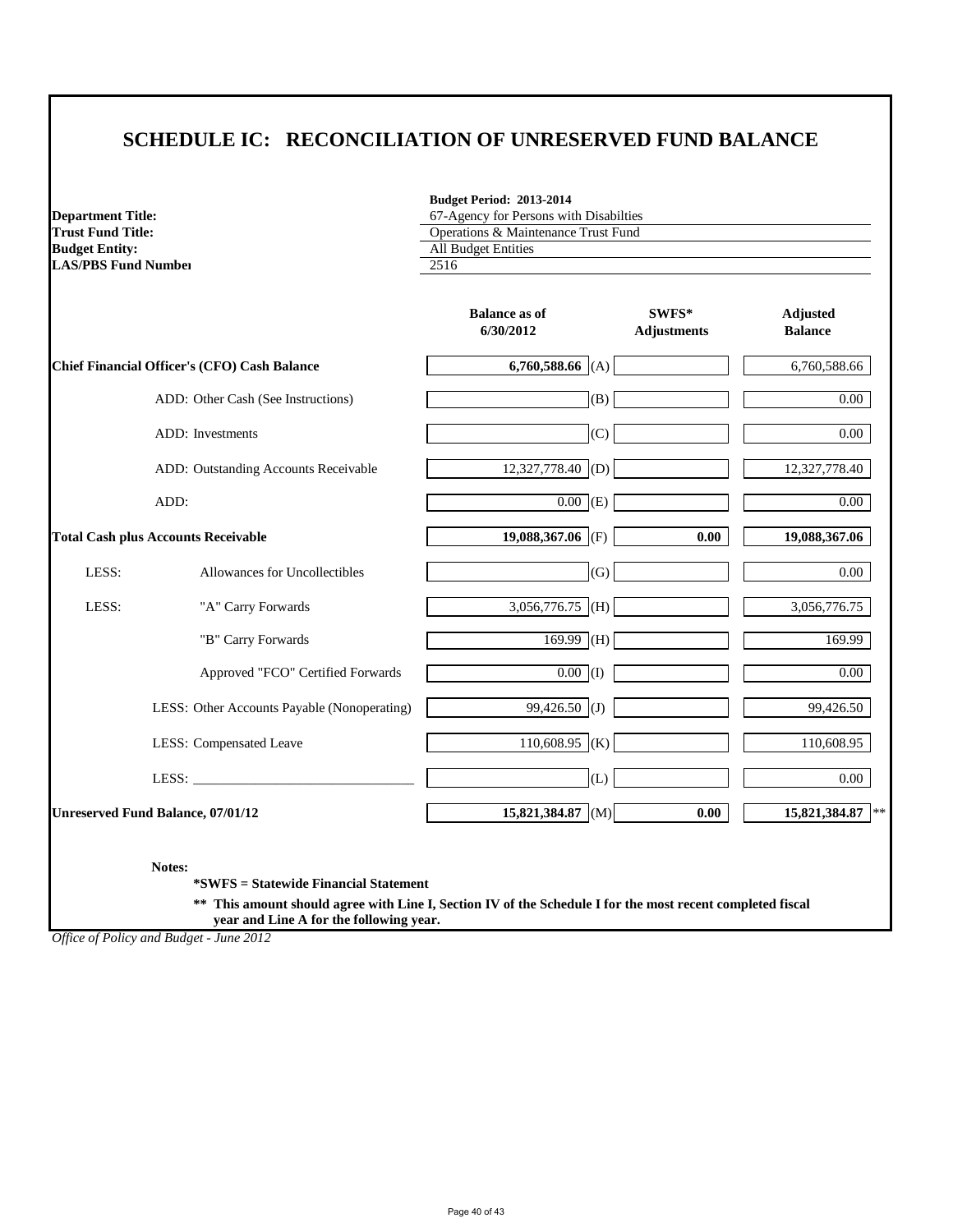### **RECONCILIATION: BEGINNING TRIAL BALANCE TO SCHEDULE I and IC**

|                                          | <b>Budget Period: 2013 - 2014</b>                                                              |                       |  |
|------------------------------------------|------------------------------------------------------------------------------------------------|-----------------------|--|
| <b>Department Title:</b>                 | 67-Agency for Persons with Disabilities                                                        |                       |  |
| <b>Trust Fund Title:</b>                 | Operations & Maintenance Trust Fund - All Budget Entities                                      |                       |  |
| <b>LAS/PBS Fund Number:</b>              | 2516                                                                                           |                       |  |
| <b>BEGINNING TRIAL BALANCE:</b>          |                                                                                                |                       |  |
|                                          | <b>Total Fund Balance Per FLAIR Trial Balance, 07/01/12</b>                                    |                       |  |
|                                          | Total all GLC's 5XXXX for governmental funds;<br>GLC 539XX for proprietary and fiduciary funds | 15,821,384.87<br>(A)  |  |
|                                          | <b>Subtract Nonspendable Fund Balance (GLC 56XXX)</b>                                          | (B)                   |  |
|                                          |                                                                                                |                       |  |
|                                          | <b>Add/Subtract Statewide Financial Statement (SWFS)Adjustments:</b>                           |                       |  |
|                                          | SWFS Adjustment # and Description                                                              | (C)                   |  |
|                                          | SWFS Adjustment # and Description                                                              | (C)                   |  |
|                                          | <b>Add/Subtract Other Adjustment(s):</b>                                                       |                       |  |
|                                          | Approved "B" Carry Forward (Encumbrances) per LAS/PBS                                          | (D)                   |  |
|                                          | Approved "C" Carry Forward Total (FCO) per LAS/PBS                                             | (D)                   |  |
|                                          | A/P not C/F-Operating Categories                                                               | (D)                   |  |
|                                          |                                                                                                | (D)                   |  |
|                                          |                                                                                                | (D)                   |  |
| <b>ADJUSTED BEGINNING TRIAL BALANCE:</b> |                                                                                                | 15,821,384.87<br>I(E) |  |
|                                          | UNRESERVED FUND BALANCE, SCHEDULE IC (Line I)                                                  | 15,821,384.87<br>(F)  |  |
| <b>DIFFERENCE:</b>                       |                                                                                                | 0.00<br>$(G)*$        |  |
|                                          |                                                                                                |                       |  |
|                                          |                                                                                                |                       |  |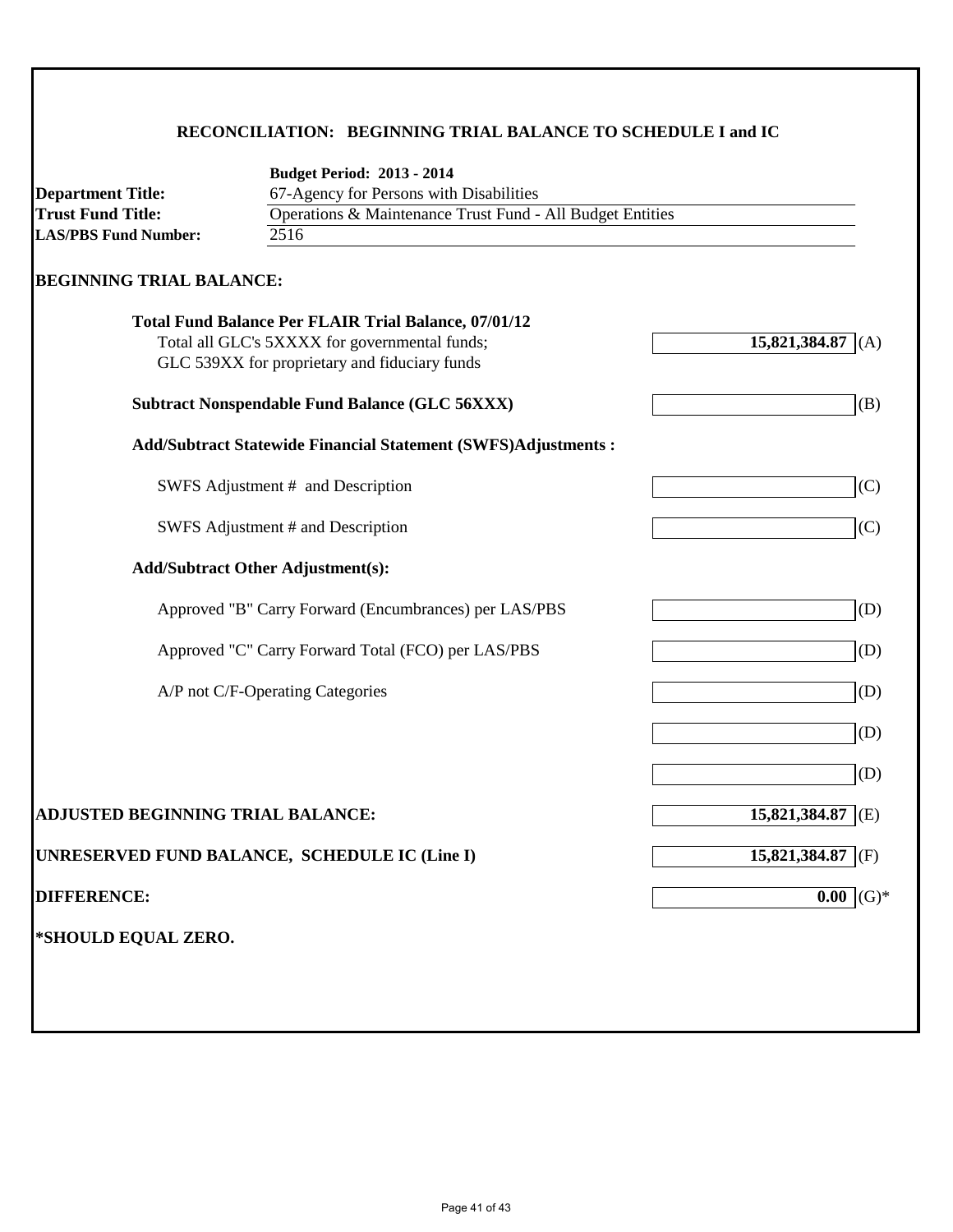# **SCHEDULE IC: RECONCILIATION OF UNRESERVED FUND BALANCE**

**Budget Period: 2013-2014**

67-Agency for Persons with Disabilties

| <b>Trust Fund Title:</b>   |                                                     | Social Services Block Grant Trust Fund |                             |                                   |
|----------------------------|-----------------------------------------------------|----------------------------------------|-----------------------------|-----------------------------------|
| <b>Budget Entity:</b>      | <b>All Budget Entities</b>                          |                                        |                             |                                   |
| <b>LAS/PBS Fund Number</b> |                                                     | 2639                                   |                             |                                   |
|                            |                                                     | <b>Balance as of</b><br>6/30/2012      | SWFS*<br><b>Adjustments</b> | <b>Adjusted</b><br><b>Balance</b> |
|                            | <b>Chief Financial Officer's (CFO) Cash Balance</b> | 4,934,551.23 $ (A) $                   |                             | 4,934,551.23                      |
|                            | ADD: Other Cash (See Instructions)                  | $\boxed{0.00}$ (B)                     |                             | $0.00\,$                          |
|                            | ADD: Investments                                    | $0.00 \mid (C)$                        |                             | 0.00                              |
|                            | ADD: Outstanding Accounts Receivable                | 0.00  (D)                              |                             | 0.00                              |
|                            | ADD: Transfers from BE 67100100                     | $\overline{1,599,975.43}$ (E)          |                             | 1,599,975.43                      |
|                            | <b>Total Cash plus Accounts Receivable</b>          | 6,534,526.66 (F)                       | 0.00                        | 6,534,526.66                      |
| LESS:                      | Allowances for Uncollectibles                       | (G)                                    |                             | 0.00                              |
| LESS:                      | "A" Carry Forwards                                  | $2,614,439.18$ (H)                     |                             | 2,614,439.18                      |
|                            | "B" Carry Forwards                                  | $\overline{0.00}$ (I)                  |                             | $0.00\,$                          |
|                            | Approved "FCO" Certified Forwards                   | $\overline{0.00}$ (J)                  |                             | $0.00\,$                          |
|                            | LESS: Other Accounts Payable (Nonoperating)         | $0.00 \,  K\rangle$                    |                             | $0.00\,$                          |
|                            | LESS: Transfer to BE 67100300                       | 1,599,975.43 (L)                       |                             | 1,599,975.43                      |
|                            | <b>Unreserved Fund Balance, 07/01/12</b>            | $2,320,112.05$ (M)                     | 0.00                        | $2,320,112.05$ **                 |

**Notes:**

**Department Title:**

**\*SWFS = Statewide Financial Statement** 

**\*\* This amount should agree with Line I, Section IV of the Schedule I for the most recent completed fiscal year and Line A for the following year.**

*Office of Policy and Budget - June 2012*